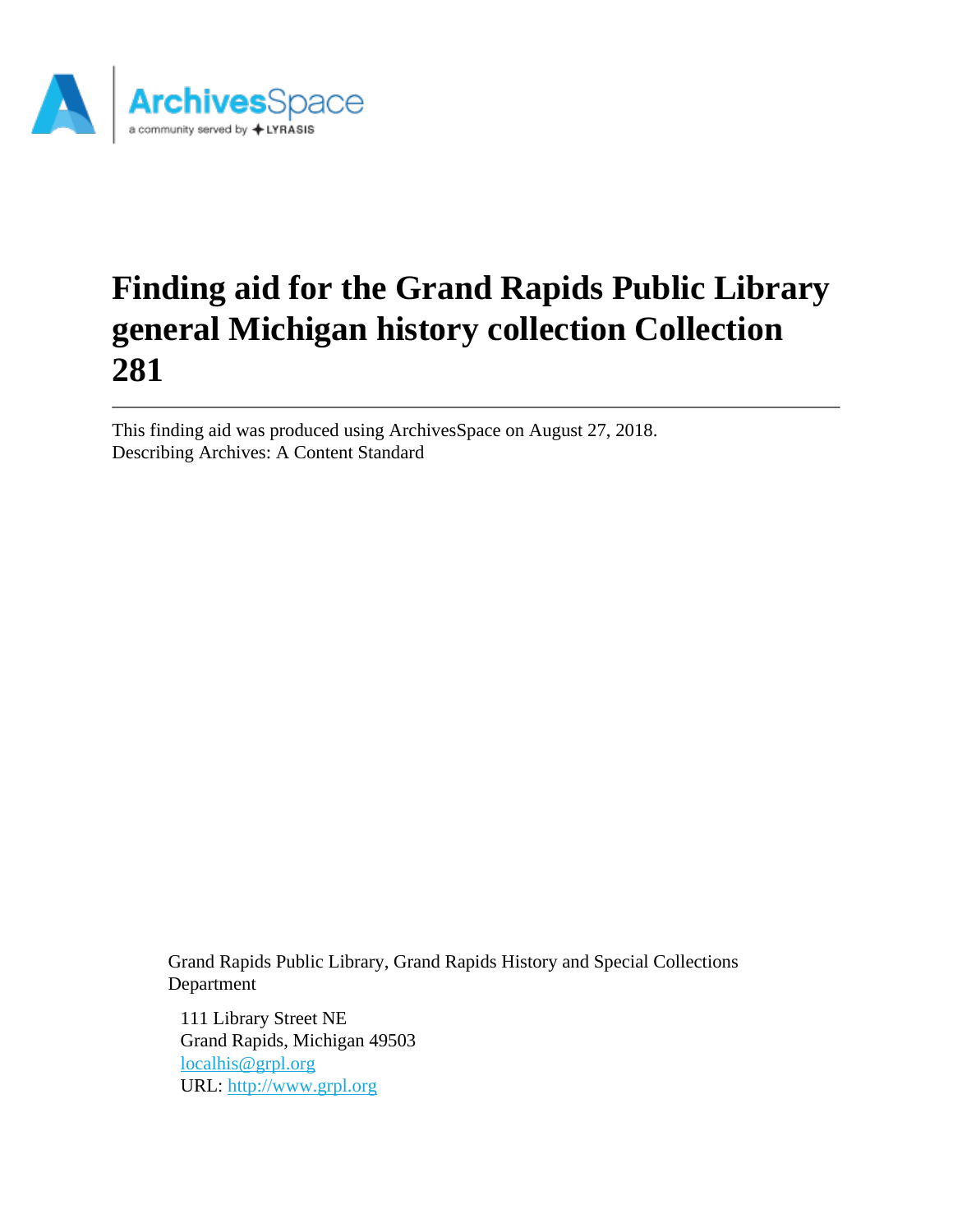# <span id="page-1-0"></span>**Table of Contents**

|        | 41 |
|--------|----|
| Albion | 41 |
|        |    |
|        |    |
|        |    |
|        | 42 |
|        |    |
|        |    |
|        |    |
|        |    |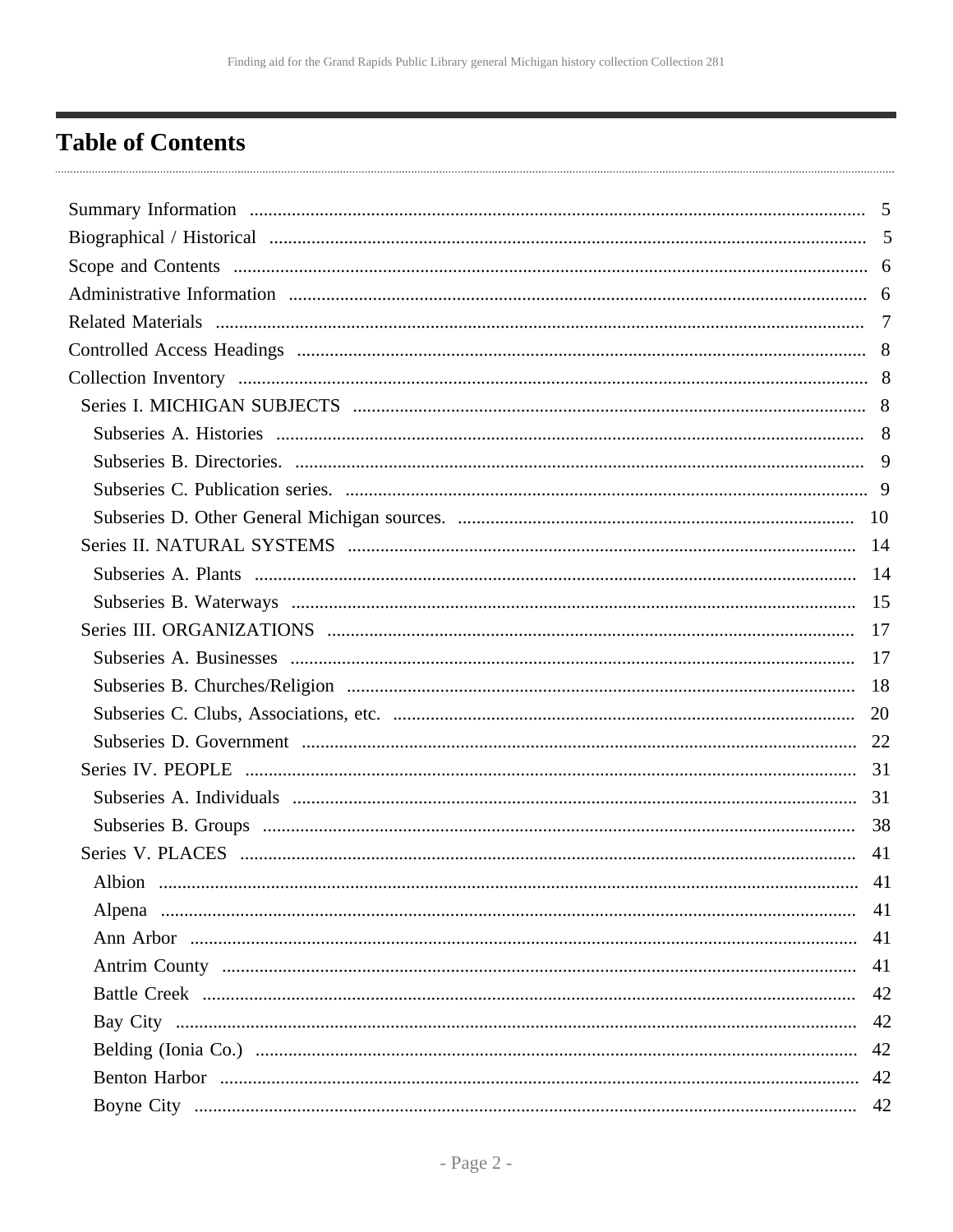| 42 |
|----|
| 43 |
| 43 |
| 43 |
| 43 |
| 43 |
| 44 |
| 44 |
| 45 |
| 46 |
| 46 |
| 46 |
| 46 |
| 46 |
| 46 |
| 47 |
| 47 |
| 47 |
| 47 |
| 47 |
| 48 |
| 48 |
| 48 |
| 48 |
| 48 |
| 49 |
| 49 |
| 49 |
| 49 |
| 50 |
|    |
| 50 |
| 50 |
| 51 |
| 52 |
| 52 |
| 52 |
| 52 |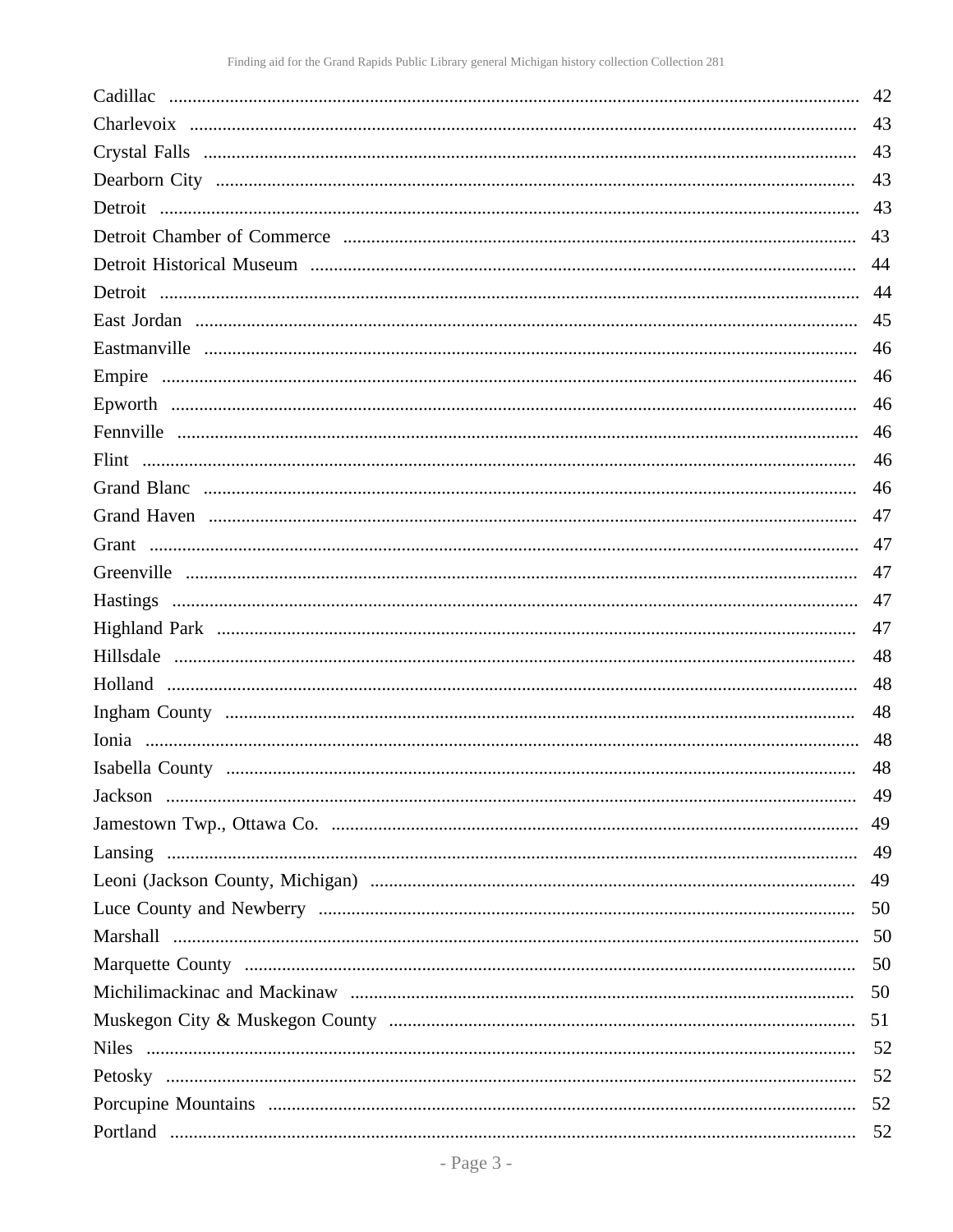| 53 |
|----|
| 53 |
| 53 |
|    |
|    |
|    |
|    |
|    |
|    |
|    |
|    |
|    |
|    |
|    |
|    |
| 58 |
|    |
|    |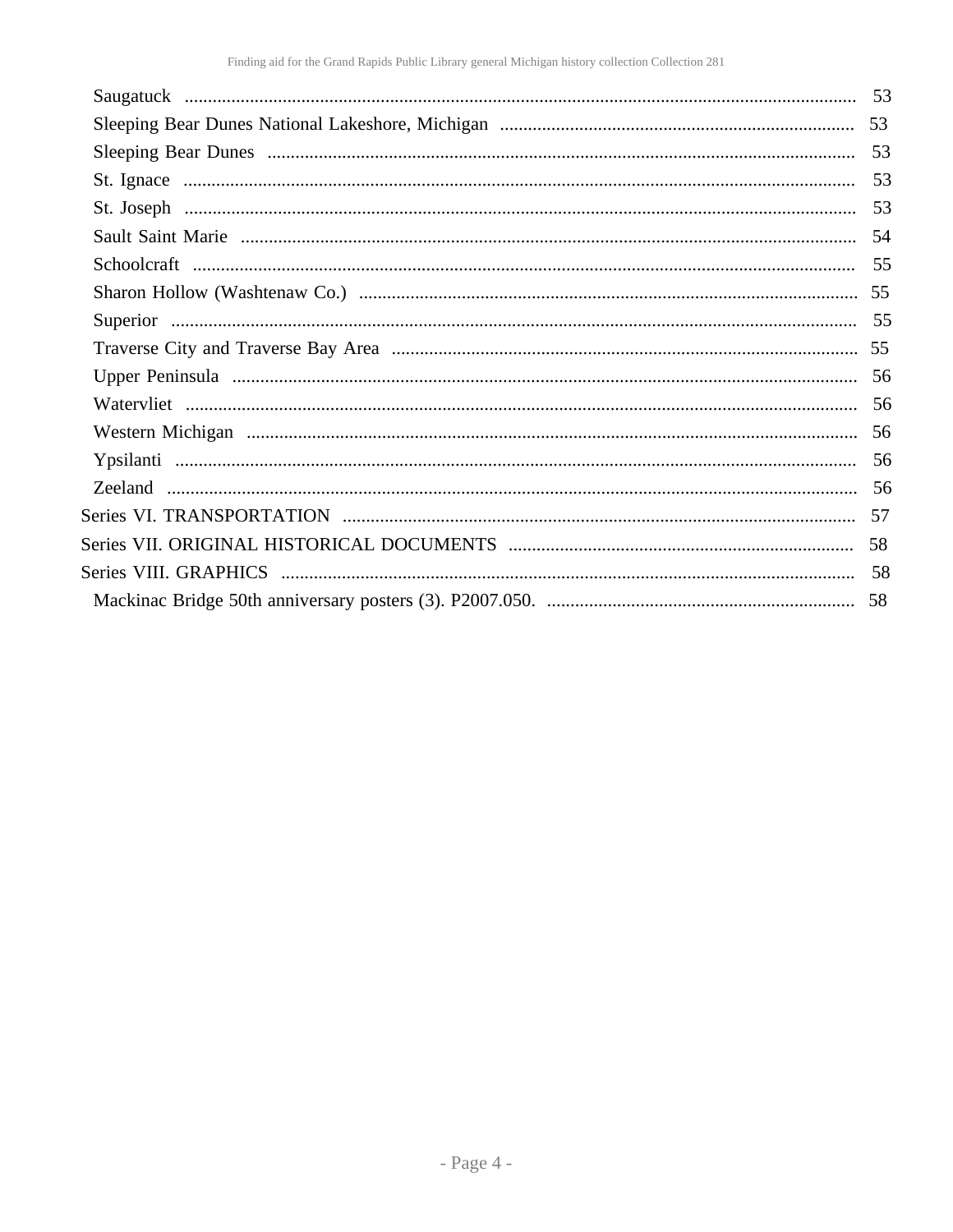## <span id="page-4-0"></span>**Summary Information**

| <b>Repository:</b>                  | Grand Rapids Public Library, Grand Rapids History and Special<br><b>Collections Department</b>                                                                                                                                                                                                                                                                                                                                                                                                                           |
|-------------------------------------|--------------------------------------------------------------------------------------------------------------------------------------------------------------------------------------------------------------------------------------------------------------------------------------------------------------------------------------------------------------------------------------------------------------------------------------------------------------------------------------------------------------------------|
| <b>Title:</b>                       | Grand Rapids Public Library general Michigan history collection                                                                                                                                                                                                                                                                                                                                                                                                                                                          |
| ID:                                 | Collection 281                                                                                                                                                                                                                                                                                                                                                                                                                                                                                                           |
| Date [inclusive]:                   | 1830-1990                                                                                                                                                                                                                                                                                                                                                                                                                                                                                                                |
| <b>Physical Description:</b>        | 16.8 Linear Feet 26 boxes                                                                                                                                                                                                                                                                                                                                                                                                                                                                                                |
| Language of the<br><b>Material:</b> | English                                                                                                                                                                                                                                                                                                                                                                                                                                                                                                                  |
| Abstract:                           | This is a devised collection that includes manuscript and graphic<br>materials related to the early Michigan territory, Michigan's entry as a<br>state, key historical Michigan events, general Michigan history and key<br>Michigan citizens. To this is added information on Michigan places,<br>transportation, waterways and other general Michigan subjects. Most<br>of the materials in this collection are published imprints, with one<br>series at the end for manuscript materials with a Michigan wide scope. |

**^** [Return to Table of Contents](#page-1-0)

# <span id="page-4-1"></span>**Biographical / Historical**

The state of Michigan was named after Lake Michigan, which was an adaptation of the Ojibwe term mishigami, meaning "large water." Indeed, Michigan has the longest freshwater shoreline in the USA and consists of two peninsulas connected by the five mile long Mackinac Bridge.

Previous to statehood, what is now Michigan was a part of the larger Michigan Territory, and before that Indiana Territory. Michigan was the 26th state to become a member of the United States of America, in 1837. They entered into the union after a long dispute with Ohio over state boundary lines, a conflict referred to as the Toledo War. Finally, concessions were made and Ohio received the Toledo strip while Michigan was given the upper Peninsula. At first the UP was considered a useless wilderness, however it was soon discovered to be rich in resources. Lumber, iron and copper mining became a prosperous industry.

During the 20th Century, Michigan became the center of the automotive industry. Henry Ford's first automotive plant was located in Detroit.

A couple of titles that may help in researching general Michigan history are: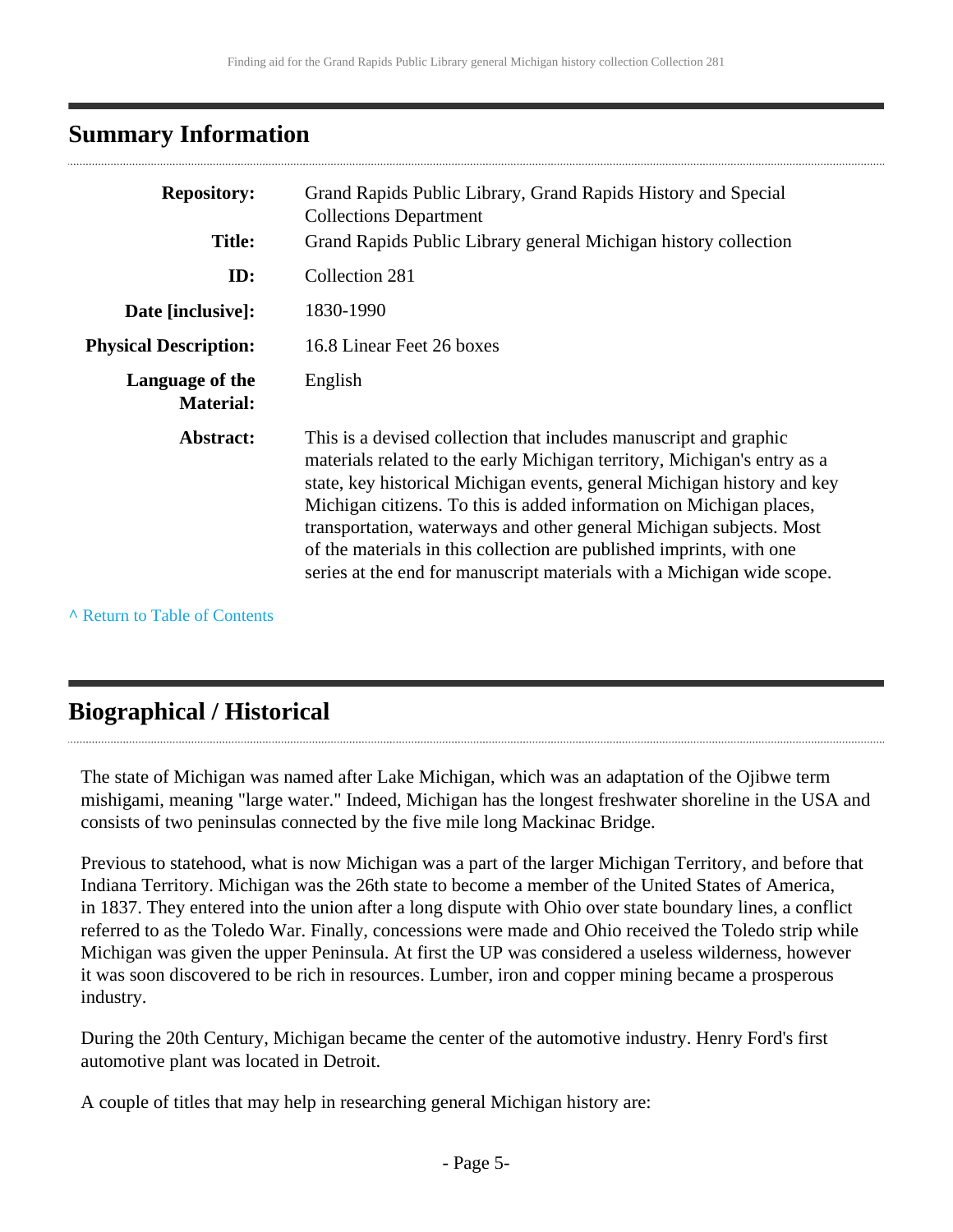Historic Michigan : Land of the Great Lakes / George N. Fuller. National Historical Association. Vol. 1-3 found in Box 1.2 of this collection.

A Primer of Michigan History : With a Brief Sketch of the Material Resources of the State / Wm. J. Cox. Lansing, MI : Michigan Education Co., 1924. M977.4 C839p 1915

And in researching Detroit history:

Detroit in It's World Setting : A Three Hundred Year Chronology, 1701 – 2001 / edited by David Lee Poremba.

Detroit : Wayne State university Press, ca. 2001. 977.434 D484

**^** [Return to Table of Contents](#page-1-0)

## <span id="page-5-0"></span>**Scope and Contents**

The material in this collection is diverse in subject and in form. It includes books, manuscripts, brochures and other promotional material, programs, government documents, proceedings, directories, reports, pages from a newspaper and a clipped piece of letterhead. Subjects range from very general accounts of the history and culture of Michigan to very specific topics such as a beer license law. There is over a hundred and fifty year range in publication dates. The categories were of necessity made very broad.

Because the history of Detroit is so broad, and well represented in other collections across the state, this collection holds relatively few items concerning the history of Detroit.

In preparation for and after the Library's 2000 move to the temporary location at Hall and 131, a considerable amount of shelf reading and book inventory was done. It was decided that especially rare, fragile and/or small books should be pulled from the reading room shelves where they were vulnerable to theft or damage. This collection and one other were formed from these pulled books. A large percentage of the material in this collection was previously cataloged, though some items that were not have been added.

#### **^** [Return to Table of Contents](#page-1-0)

## <span id="page-5-1"></span>**Administrative Information**

### **Publication Statement**

Grand Rapids Public Library, Grand Rapids History and Special Collections Department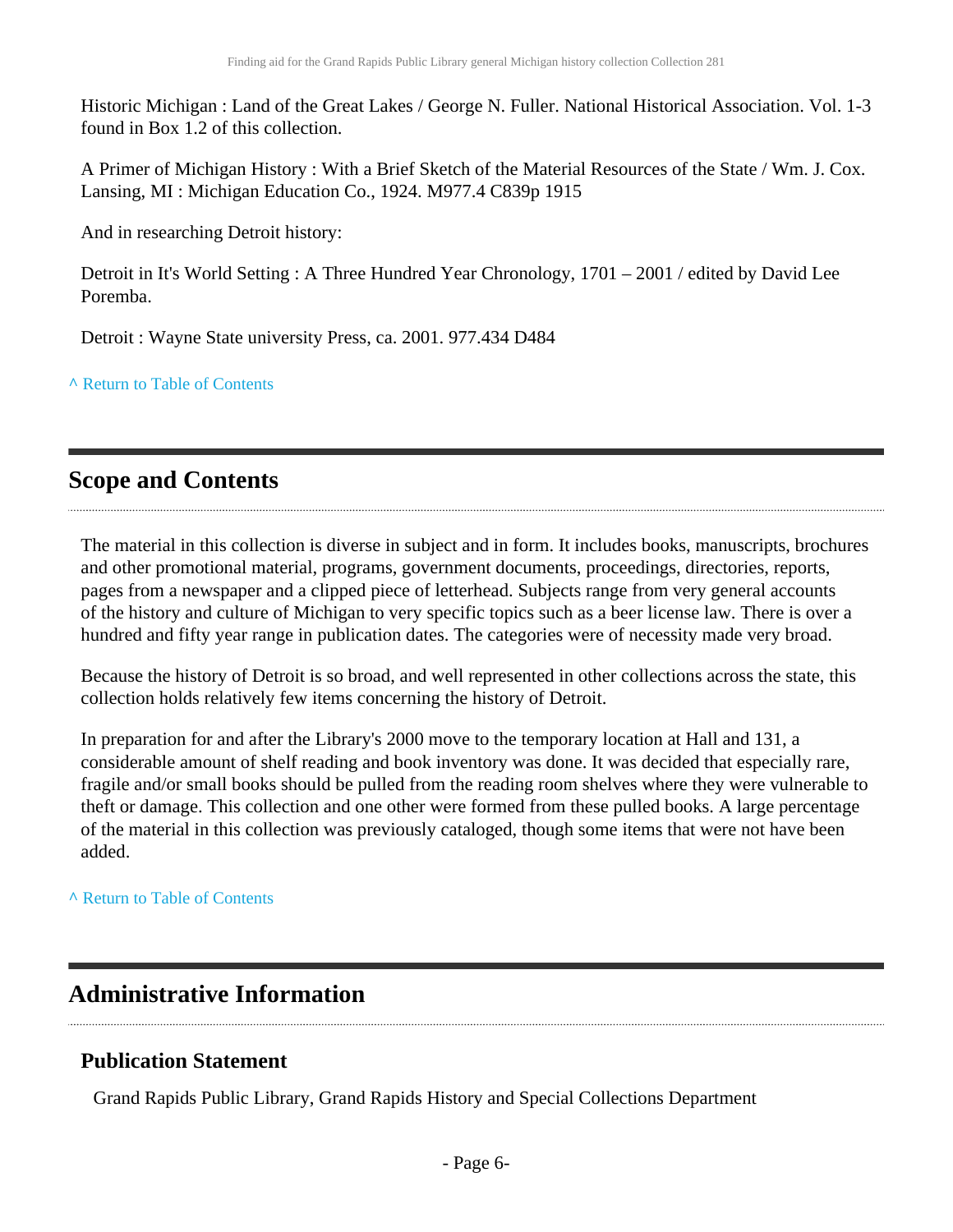111 Library Street NE Grand Rapids, Michigan 49503 [localhis@grpl.org](mailto:localhis@grpl.org) URL:<http://www.grpl.org>

**^** [Return to Table of Contents](#page-1-0)

# <span id="page-6-0"></span>**Related Materials**

### **Related Materials**

The primary focus of the GRPL Archives is on collecting materials from the Greater Grand Rapids area. It is assumed that the focus on Michigan collecting is done through the institutions of other specific Michigan communities, by the Library of Michigan and the Archives of Michigan, or through archives with a wider collecting mission, such as the Bentley Library at the University of Michigan.

Materials on Michigan are collected, however, for the benefit of GRPL library users, and are primarily housed in the Local History collection within the department. Some archival collections, such as Coll. 281, support the collecting of more fragile or ephemeral materials on Michigan. Michigan related materials can also be found in several other archival collections, either as part of the collecting scope of that particular archival collection, or because of its relationship to the person or organization creating the archival collection where the item is found.

Some collections which do have a Michigan scope, all or in part are: Coll. 177, Michigan Department of Transportation Photos

Coll. 229, Michigan One Room School House Collection.

Coll. 240, Grand Rapids Public Library Map & Atlas Collection. Maps of Michigan are not usually included in Coll. 281, unless they are a graphic poster or included or associated with a publication.

Coll. 280, Grand Rapids Public Library Michigan Travel Literature Collection

See also collections which are primarily about Grand Rapids, but may hold a few items related to Michigan, such as: Coll. 235, Grand Rapids Public Library Michigan & Grand Rapids Music Collection

**^** [Return to Table of Contents](#page-1-0)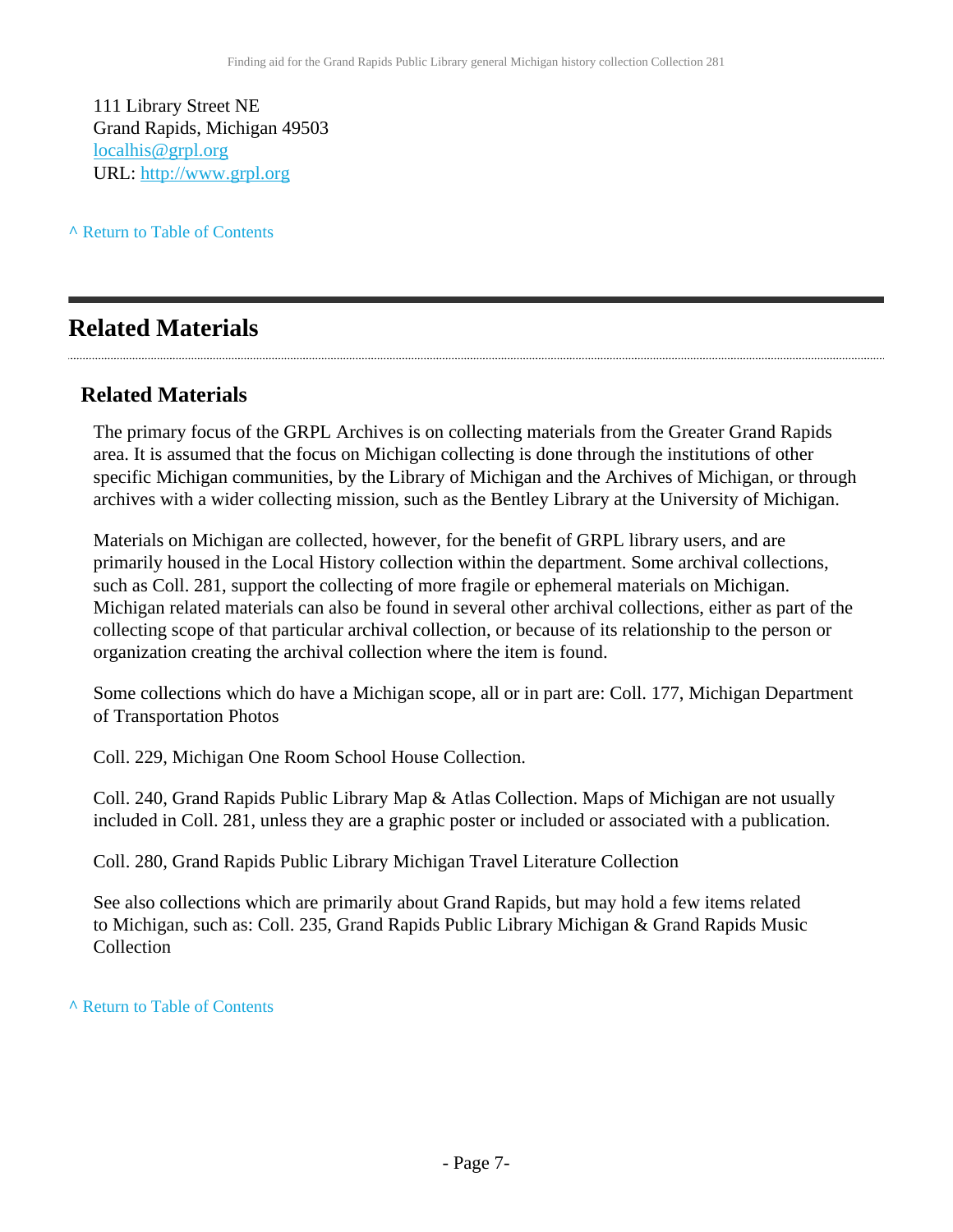# <span id="page-7-0"></span>**Controlled Access Headings**

- Grand Rapids (Mich.) -- History
- Michigan -- History

# <span id="page-7-1"></span>**Collection Inventory**

## <span id="page-7-2"></span>**Series I. MICHIGAN SUBJECTS**

### <span id="page-7-3"></span>**Subseries A. Histories**

| <b>Title/Description</b>                                                                                                                                                             | <b>Instances</b>                           |
|--------------------------------------------------------------------------------------------------------------------------------------------------------------------------------------|--------------------------------------------|
| Atlas of Michigan / Lawrence M. Sommers, Ed. Grand Rapids:<br>Wm. b. Eerdmans Publishing Co., 1977. 00.[5185].1.                                                                     | Box 1.2                                    |
| v. 1. Historic Michigan : Land of the Great Lakes / George<br>N. Fuller. National Historical Assoc. Formerly M9.F94h. 00.<br>$[5147]$ .1                                             | <b>Box 1.2</b>                             |
| v. 2. Historic Michigan : Land of the Great Lakes / George<br>N. Fuller. National Historical Assoc. Formerly M9.F94h. 00.<br>$[5147]$ .1                                             | <b>Box 1.2</b>                             |
| v. 3. Local Histories of Several Michigan Counties. (Historic<br>Michigan : Land of the Great Lakes / George N. Fuller. National<br>Historical Assoc. Formerly M9.F94h.) 00.[5148].1 | <b>Box 1.2</b>                             |
| <b>Related Materials:</b><br><b>Related Materials</b>                                                                                                                                |                                            |
| See also 289-4.5 for a copy of Albert S. White's Vol. III<br>for Kent County.                                                                                                        |                                            |
| Michigan, a Centennial History of the State and Its People / vol.<br>1 & 2 edited by George N. Fuller; vol. 3 & 4 by special staff of<br>writers. Chicago: Lewis Publ., 1939.        | Folder<br><b>Box</b><br>Unknown<br>Unknown |
| <b>General</b>                                                                                                                                                                       |                                            |
| Issue in 5 volumes. 5th volume not present in this set.<br>2000.047.                                                                                                                 |                                            |
| Michigan Biographies. Lansing: Michigan Historical<br>Commission, 1924. v.1. A-K. 00.[5149].1                                                                                        | <b>Box 1.2</b>                             |
| Michigan Biographies. Lansing: Michigan Historical<br>Commission, 1924. v.2. L-Z. 00.[5149].2                                                                                        | <b>Box 1.2</b>                             |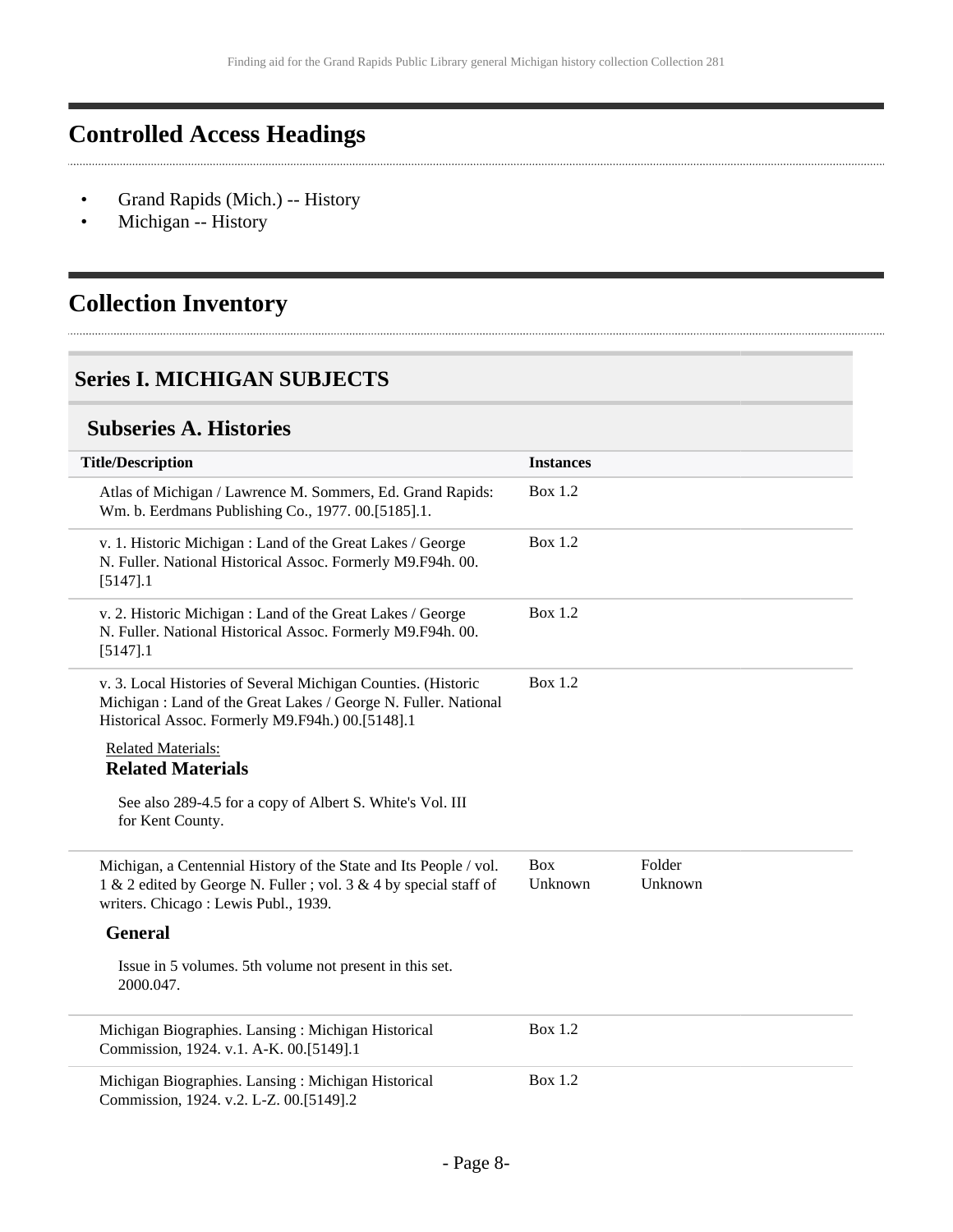| Michigan History Calendar / Historical Society of Michigan.<br>[ca. 2005 version, from their website]. http://www.hsofmich.org/<br>educator.php.                                                                                        | Box 1.5 | Folder 1   |
|-----------------------------------------------------------------------------------------------------------------------------------------------------------------------------------------------------------------------------------------|---------|------------|
| <b>General</b>                                                                                                                                                                                                                          |         |            |
| This calendar is arranged first by the day of the month.<br>This allows comparison of what happened on January 1<br>of each year, but does not allow for a chronology of what<br>happened on each day for a specific year. 00.[4085].1. |         |            |
| Michigan, the Wolverine State / publ. By Bank of the Manhattan<br>Company, N.Y., N.Y.1936. P2008.107.2.                                                                                                                                 | Box 1.5 | Folder 1.5 |
| Story of Michigan / Hubert M. Skinner. Dansville, N.Y.: F.A.<br>Owen Publ. Co. & Chicago, Il. : Hall & McCreary. (Stories<br>of the States) (Instructor Literature Series, no. 520) 1913. 00.<br>$[5000]$ .1.                           | Box 1.5 | Folder 2   |
| Know Your Michigan / Michigan Department of State / Richard<br>H. Austin. n.d.                                                                                                                                                          | Box 1.5 |            |

## <span id="page-8-0"></span>**Subseries B. Directories.**

#### **Scope and Contents**

This section includes directories that cover all of Michigan. For directories for specific Michigan communities, search this finding aid first under the name of the city or county. Also search in the regular library catalog.

| <b>Title/Description</b>                                                                                                             | <b>Instances</b> |                     |
|--------------------------------------------------------------------------------------------------------------------------------------|------------------|---------------------|
| Michigan Legislative Handbook & Directory, 1993/1994, 00.<br>$[2700]$ .2                                                             | Box 1.5          |                     |
| <b>General</b>                                                                                                                       |                  |                     |
| This item received with: Health Care Reform : a forum on<br>the needs and concerns of charitable organization. G.R.<br>May 25, 1994. |                  |                     |
| Physicians' and Dentists' Directory of the State of Michigan.<br>Chicago, Il.: Galen Gonsier & Co., 1899. P2005.035.15.              | Box $1.5$        | Folder <sub>3</sub> |
| <b>Subseries C. Publication series.</b>                                                                                              |                  |                     |

<span id="page-8-1"></span>

| <b>Title/Description</b>                                      | <i><u><b>Instances</b></u></i> |          |
|---------------------------------------------------------------|--------------------------------|----------|
| Michigan Historical Collections (Univ. of Michigan) Bulletin. | Box 1.5                        | Folder 4 |
| No. 6. Dec. 1953. Staebler Papers. 00. [3854]. 1.             |                                |          |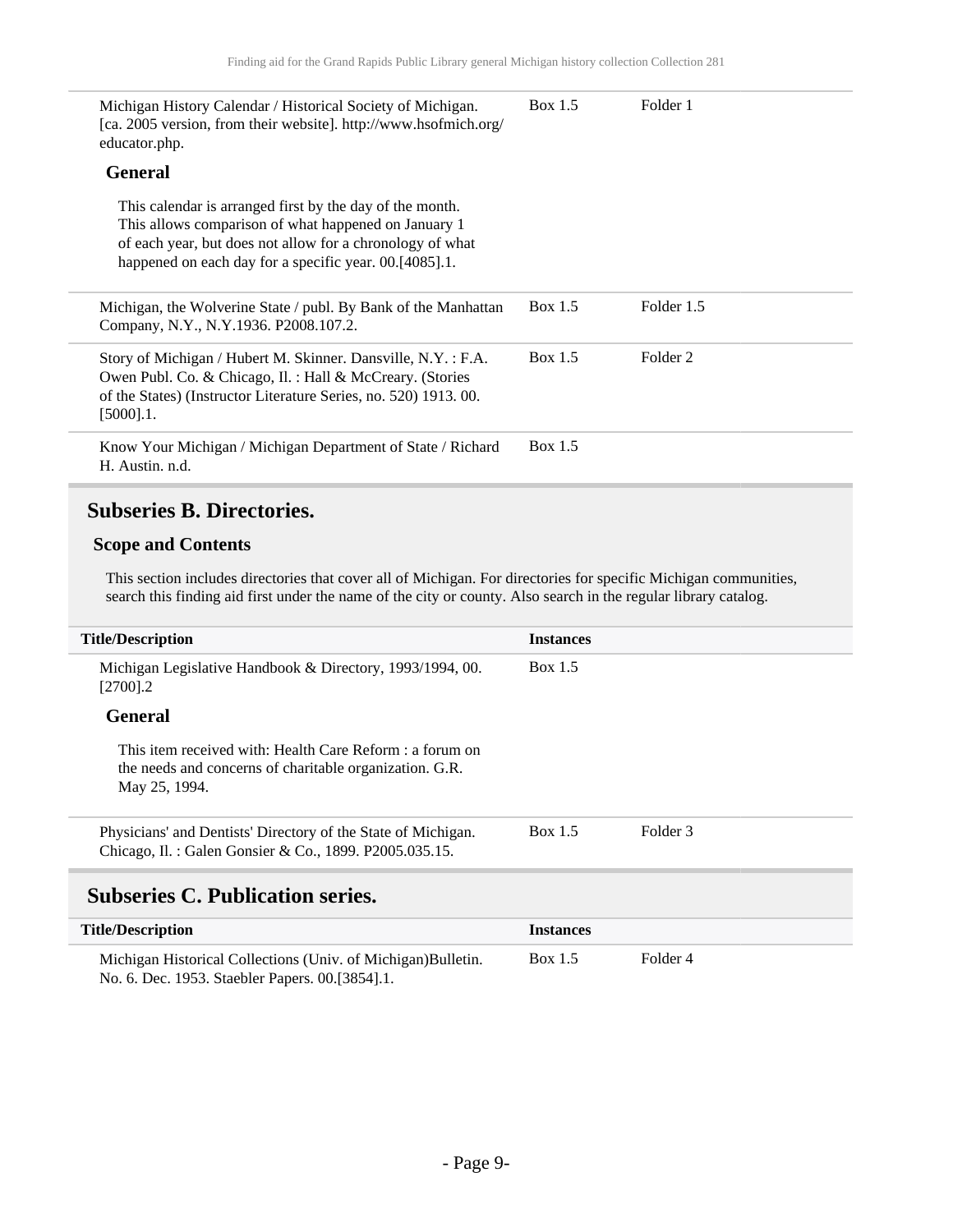Not all of the publications of the Bulletin are given in this finding, and some are listed under the subject they cover.

| Historical Society of Michigan. The Clarence M. Burton<br>Memorial Lecture. 1986. Michigan's Monumental Tributes to<br>Abraham Lincoln / Dr. Weldon Petz. 00.[2131].1                                                                                                                  | Box 1.5               | Folder 5          |
|----------------------------------------------------------------------------------------------------------------------------------------------------------------------------------------------------------------------------------------------------------------------------------------|-----------------------|-------------------|
| Burton Historical Collection, Detroit Public Library. Historical<br>publications of Wayne County Michigan Nos. 1 & 2.<br>Documents Relating to the Erection of Wayne County and<br>Michigan Territory. 1922-1923. 00.[3855].1.                                                         | Box 1.5               | Folder 6          |
| Headlight [Serial]. v. 2, no. 6, June, 1895.<br><b>Related Materials:</b><br><b>Related Materials</b>                                                                                                                                                                                  | <b>Box</b><br>unknown | Folder<br>unknown |
| See Marshall, Michigan<br><b>General</b><br>These items previously cataloged as monographs,<br>separately, under different call numbers.                                                                                                                                               |                       |                   |
| Headlight [Serial]. v. 2, no. 12, Feb. 1896.<br><b>Related Materials:</b><br><b>Related Materials</b><br>See Hastings, Michigan                                                                                                                                                        | <b>Box</b><br>unknown | Folder<br>unknown |
| <b>General</b>                                                                                                                                                                                                                                                                         |                       |                   |
| These items previously cataloged as monographs,<br>separately, under different call numbers.                                                                                                                                                                                           |                       |                   |
| Mystic Michigan. Part 1. [Audio book] / Mark Jager. Cadillac,<br>Mi.: Zosma Publ., 2006. P2007.040.1.                                                                                                                                                                                  | Box 1.5               |                   |
| <b>General</b>                                                                                                                                                                                                                                                                         |                       |                   |
| CD version $+$ of a book published in 1999. For the<br>book copy see the Local History book collection in<br>this department, or the regular library circulating book<br>collections for this Library. Note: the Mystic Michigan<br>books have been published in seven parts, to date. |                       |                   |

## <span id="page-9-0"></span>**Subseries D. Other General Michigan sources.**

| <b>Title/Description</b>                                                   | <i><u><b>Instances</b></u></i> |           |
|----------------------------------------------------------------------------|--------------------------------|-----------|
| Archeological Survey of Michigan. 1901. Formerly M 571 Sm5.<br>00.[2696].1 | Box 2.5                        | Folder 18 |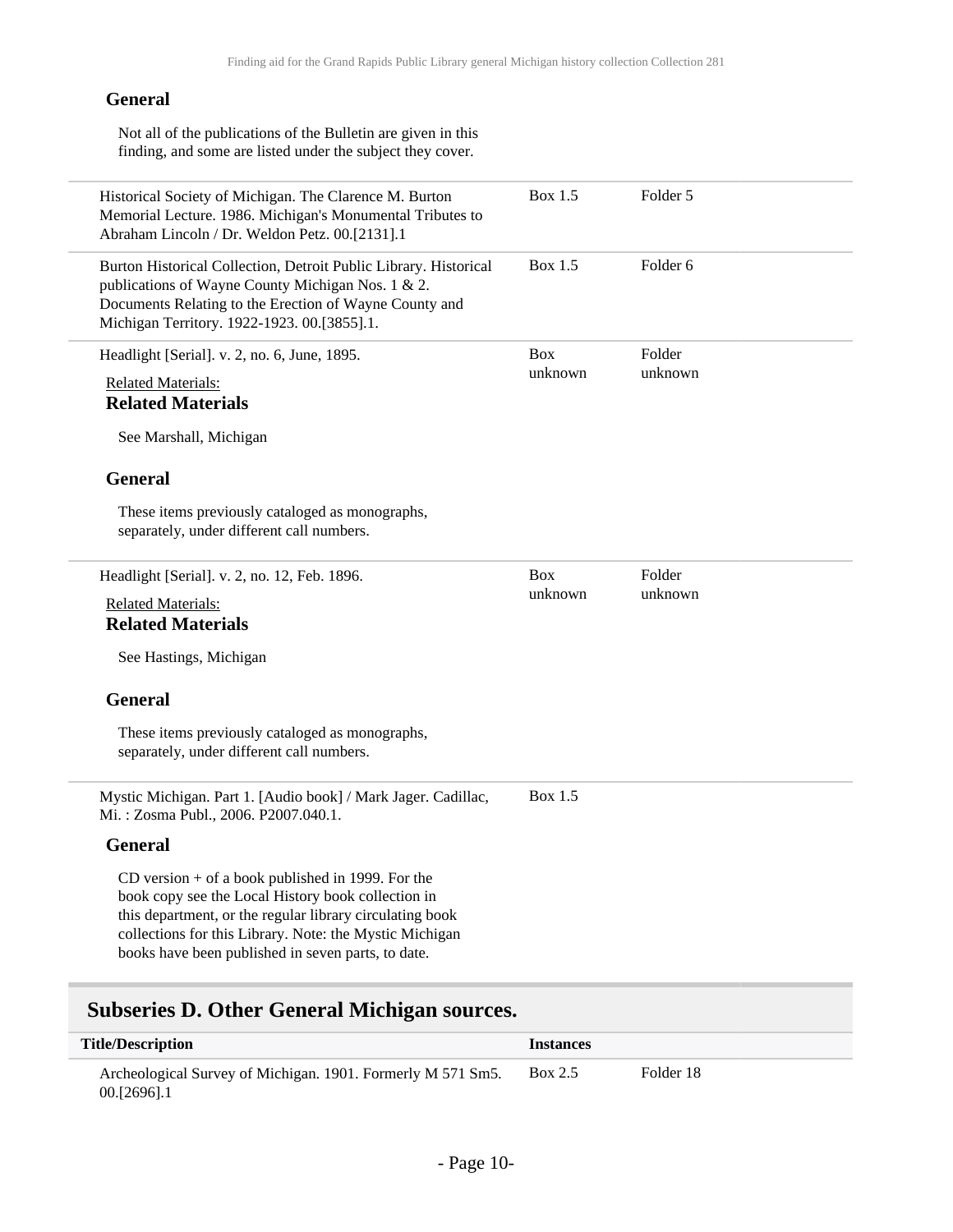| The Arts of Michigan / Mrs. M.H. Frost. February 13, 1941.<br>Typed manuscript. Formerly M92 F929. 00.[976].1.                                                                                                                                         | Box 1  | Folder 1            |  |
|--------------------------------------------------------------------------------------------------------------------------------------------------------------------------------------------------------------------------------------------------------|--------|---------------------|--|
| Bowen's Automobile and Sportsmen's Guide for Michigan.<br>Indianapolis, In.: B.F. Bowen & Co., 1916. 00.[3160].1.                                                                                                                                      | Box 1  | Folder <sub>2</sub> |  |
| <b>General</b>                                                                                                                                                                                                                                         |        |                     |  |
| Includes maps of each county annotated with garages and<br>travel routes.                                                                                                                                                                              |        |                     |  |
| Descriptive America : a Geographical and Industrial Monthly<br>Magazine / Geo. H. Adams & Son. N.Y. Aug. 1884. Michigan<br>issue. Formerly M91.D45. 00.[0772].1                                                                                        | Box 12 | Folder 1            |  |
| <b>General</b>                                                                                                                                                                                                                                         |        |                     |  |
| Includes ads at back from various Michigan cities. GR<br>represented by: Oriel Cabinet Company, Farmer Roller<br>Mill Co., Berkey & Gay Furniture Co.                                                                                                  |        |                     |  |
| The Geography of Michigan / Burton A. Barnes. The Macmillan<br>Company, 1923 Formerly M91 B26. 00.[1624].1.                                                                                                                                            | Box 1  | Folder 3            |  |
| Magazine of Western History. Fifty Years of Michigan as a<br>State / T.M. Cooley. July 1886. pgs. 386-403 Formerly M9.C77f<br>00.[2921].1.                                                                                                             | Box 1  | Folder 3.5          |  |
| Michigan: Agricultural, Horticultural and Industrial<br>Advantages / Public Domain Commission and Immigration<br>Commission, June, 1914. Formerly M917.74 M586. 00.<br>$[935]$ . 1-5.                                                                  | Box 1  | Folder 4            |  |
| Michigan Harbors. Mr. Woodbridge of Michigan, Apr. 21, 1842,<br>when it was in order to present petitions, rose and addressed the<br>Senate to the following effect  00.[2345].1                                                                       | Box 1  | Folder 4.5          |  |
| Michigan: The Garden, the Workshop, the Playground of<br>the Nation. Lansing: State Department of Agriculture, 1922.<br>Formerly M91 M584m. 00.[850].1.                                                                                                | Box 1  | Folder 5            |  |
| Michigan Map Portfolio: Showing all Official Boundaries of<br>the State, Judicial Circuits, Senatorial Districts, Representative<br>Districts, Congressional Districts and Railroads, Also Statistics.<br>Jan. 1, 1896 Formerly M9 M58ST. 00.[0882].1. | Box 11 | Folder 1            |  |
| 1930. Michigan: The Peninsula State. Lansing: State<br>Department of Agriculture. Formerly M91 M584                                                                                                                                                    | Box 1  | Folder 6            |  |
| 1936. Michigan: The Peninsula State. Lansing: State<br>Department of Agriculture. Formerly M91 M584                                                                                                                                                    | Box 1  | Folder 6            |  |
| 1937. Michigan: The Peninsula State. Lansing: State<br>Department of Agriculture. Formerly M91 M584                                                                                                                                                    | Box 1  | Folder 6            |  |
| 1939. Michigan: The Peninsula State. Lansing: State<br>Department of Agriculture. Formerly M91 M584                                                                                                                                                    | Box 1  | Folder 6            |  |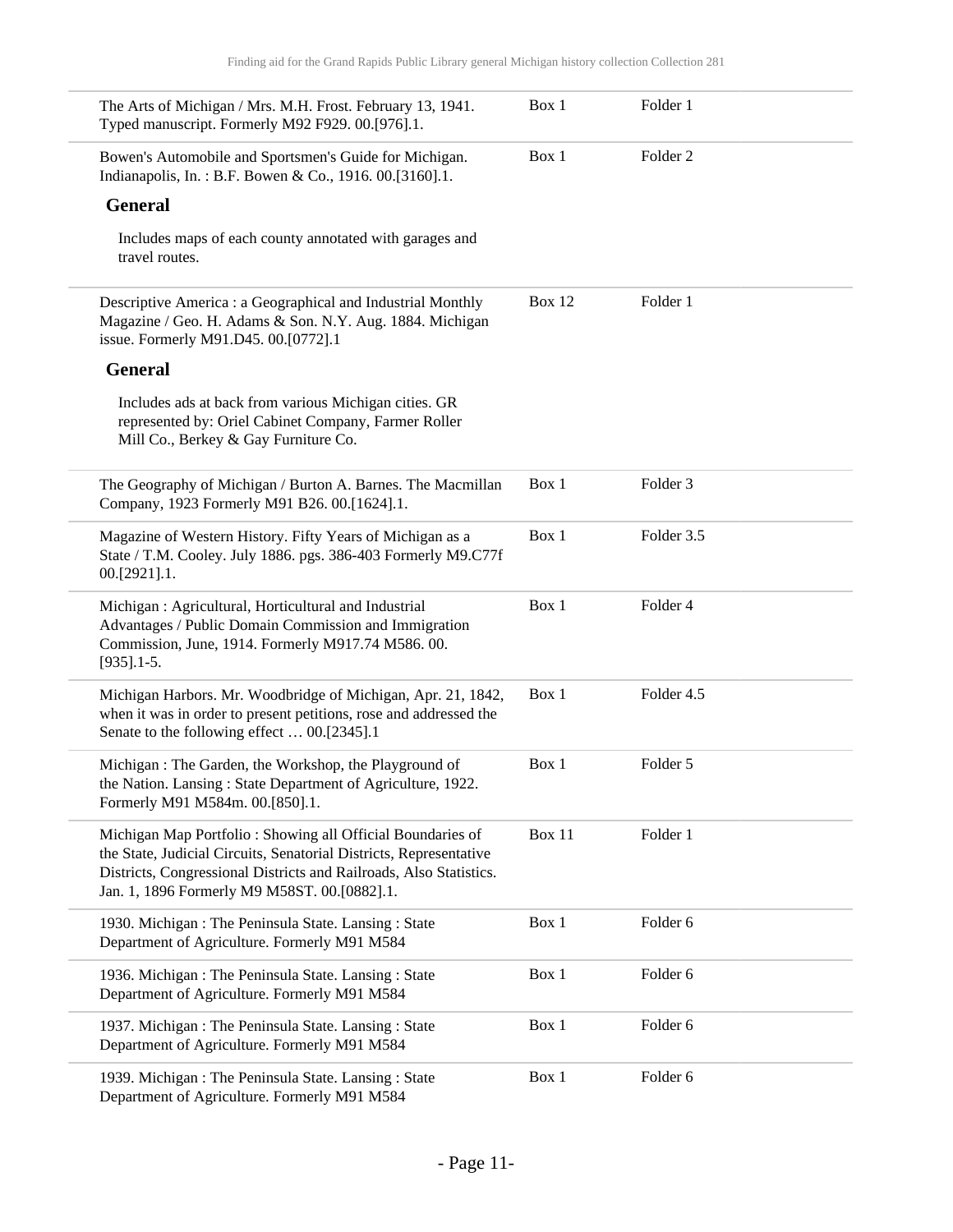| 1943. Michigan: The Peninsula State. Lansing: State<br>Department of Agriculture. Formerly M91 M584                                                                                                                                                           | Box 1   | Folder 6            |
|---------------------------------------------------------------------------------------------------------------------------------------------------------------------------------------------------------------------------------------------------------------|---------|---------------------|
| 1945. Michigan: The Peninsula State. Lansing: State<br>Department of Agriculture. Formerly M91 M584<br><b>Note</b>                                                                                                                                            | Box 1   | Folder 6            |
| This title was microfilmed at Michigan State University as<br>part of a national agricultural documents preservation grant.<br>Returned Nov. 29, 2005. Pam covered removed and items<br>consolidated in one folder 11/29/2005. 00.[844].1 - 00.[849].1        |         |                     |
| <b>General</b>                                                                                                                                                                                                                                                |         |                     |
| This title was microfilmed at Michigan State University<br>as part of a national agricultural documents preservation<br>grant. Returned Nov. 29, 2005. Pam covered removed and<br>items consolidated in one folder $11/29/2005$ . 00.[844].1 -<br>00.[849].1. |         |                     |
| Michigan, Michigan / Milton L. Greenebaum. ?: ?, 1958<br>Formerly M977.427 G836. 00.[1620].1.                                                                                                                                                                 | Box 1   | Folder <sub>7</sub> |
| Michigan's Historic Attractions / Michigan Historical<br>Commission and the John M. Munson Michigan History<br>Fund. ?: Michigan Bell Telephone Company, 1964 Formerly<br>M917.74 M582m. 00.[936].1.                                                          | Box 1   | Folder <sub>8</sub> |
| Michigan Souvenir. ?: ?, January 26, 1897. 00.[1811].1.                                                                                                                                                                                                       | Box 1   | Folder 9            |
| Northern Michigan Magazine. v. 2, no. 3, Season 1927.<br>2005.077.                                                                                                                                                                                            | Box 1   | Folder 10           |
| Pioneer Letters : a pioneer's journey through the copper country,<br>1846 to 1847 / author unknown. Lindon, Mi.: Keweenaw Press,<br>1869, 1996. P2006.054.                                                                                                    | Box 1   | Folder 11           |
| Stewards of the State: the Governors of Michigan / by George<br>Weeks ; edited by Robert D. Kirk. Ann Arbor, Mi. : Detroit<br>news & Historical Society of Michigan, 1987. 00.[5145].1.                                                                       | Box 1   | Folder 12           |
| The Tourist and Investor Guide to Northern Michigan,<br>Wisconsin, Minnesota / J.C. Tipton. Hancock, Mich.: Houghton<br>County Progress, n.d. Bound with c.1 of Ancient and Modern<br>Michilimackinac by Strang Formerly M977.48.St8. 00.[1933].1.            | Box 1.2 |                     |
| Women on the Michigan Frontier, 1814-1860 / Barb<br>Vanessendelft, History 395 Calvin, May 3, 1978. Prof. H.<br>Brinks. 00.[1986].1.                                                                                                                          | Box 1   | Folder 12.5         |
| World's Columbian Exposition. State of Michigan. : the act of<br>the legislature creating the Board  Rules and Regulations of<br>the Board. Flint, Mi.: W.H. Werkheiser & Sons, 1892. First<br>Edition, Apr. 1892. Formerly M606.C43. 00.[2835].1.            | Box 1   | Folder 13           |
| <b>Michigan State Capitol</b>                                                                                                                                                                                                                                 |         |                     |

 $\overline{\phantom{a}}$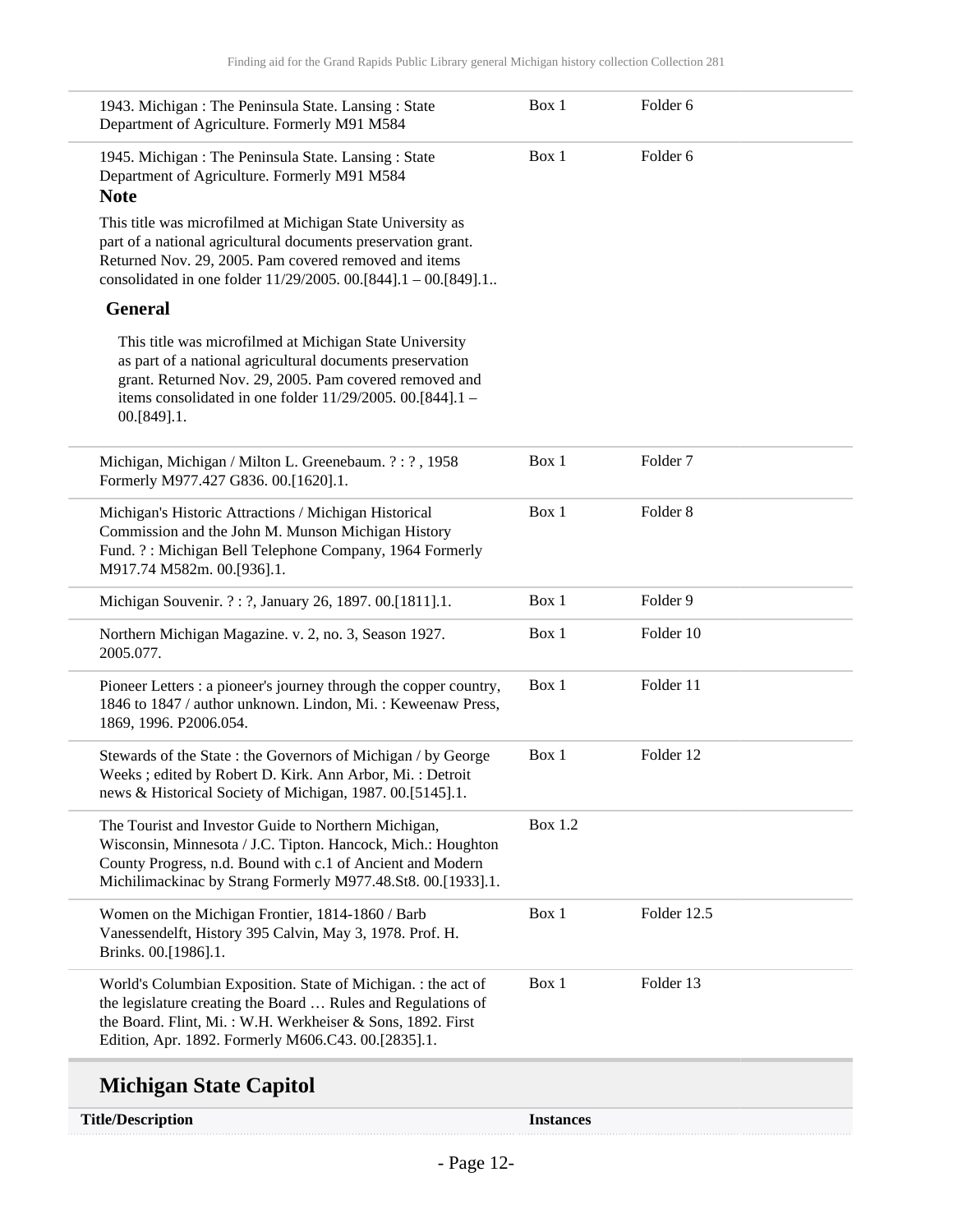| Proceedings at the Laying of the Corner Stone of the New<br>Capitol of Michigan on the 2d Day of October, 1873, at the<br>City of Lansing / Allen L. Bours. Lansing : W.S. George &<br>Co., 1873. Formerly M9.B69. | Box 2 | Folder 3 |
|--------------------------------------------------------------------------------------------------------------------------------------------------------------------------------------------------------------------|-------|----------|
| Michigan / Board of State Auditors. n.d.                                                                                                                                                                           | Box 2 | Folder 2 |
| Inaugural Proceedings at the Dedication of the New Capitol of<br>Michigan at the City of Lansing on the First Day of January,<br>1879 / Allen L. Bours. Lansing : W.S. George & Co., 1879.<br>Formerly M9.G91.     | Box 2 | Folder 1 |

# **Michigan Statehood and Boundaries**

| <b>Title/Description</b>                                                                                                                                                                                                                                                                                                                                                                                                                             | <b>Instances</b> |             |
|------------------------------------------------------------------------------------------------------------------------------------------------------------------------------------------------------------------------------------------------------------------------------------------------------------------------------------------------------------------------------------------------------------------------------------------------------|------------------|-------------|
| Journal of the Proceedings of the Convention of Delegates<br>Chosen by the Electors of the State of Michigan in Pursuance<br>of an Act of Congress of June 15, 1836,  for the Purpose<br>of Taking into Consideration the Proposition of Congress<br>Relative to the Admission of the State of Michigan into the<br>Union Begun and Held at the Court House in the Village of<br>Ann Arbor Lansing: Secretary of State, 1894. Formerly<br>M342. M54. | Box 2            | Folder 4    |
| The Northern Boundary of the State of Ohio. (U.S. 24th<br>Congress, 1st Session) March 1, 1836. Formerly M9. Un37.                                                                                                                                                                                                                                                                                                                                   | Box 2            | Folder 5    |
| Speeches of Messrs. Buchanan and Benton on the [Call] to<br>Admit the State of Michigan into the Union Delivered in the<br>Senate, January 3, 1837. No publication info                                                                                                                                                                                                                                                                              | Box 2            | Folder 6    |
| Admission of Michigan: 1835, 1836, 1837 / Merlin Boyd.<br>January 4, 1904. Handwritten manuscript. Formerly M977.4<br>B692a.                                                                                                                                                                                                                                                                                                                         | Box 11           | Folder 2    |
| Forests and Dunes: From Point Betsie to Sleeping Bear,<br>Benzie and Leelanau Counties, Michigan / W. G. Waterman.<br>Evanston, Ill: Northwestern University, 1922. Formerly M Bi9<br>W29.00.[2423].1                                                                                                                                                                                                                                                | Box 2            | Folder 13   |
| Fruitvale Gardens / Fruitvale Land Development Co.,<br>Chicago. N.d. Formerly MMu635.F95. 00.[3920].1.<br><b>Note</b>                                                                                                                                                                                                                                                                                                                                | Box 2            | Folder 13.5 |
| RE: Proposed City of Fruitvale near Whitehall, Mi.,<br>Muskegon Co. Has pen & ink sketches throughout & on<br>cover, artist unknown                                                                                                                                                                                                                                                                                                                  |                  |             |
| <b>General</b>                                                                                                                                                                                                                                                                                                                                                                                                                                       |                  |             |
| RE: Proposed City of Fruitvale near Whitehall, Mi.,<br>Muskegon Co. Has pen & ink sketches throughout & on<br>cover, artist unknown                                                                                                                                                                                                                                                                                                                  |                  |             |
| <b>Related Materials:</b>                                                                                                                                                                                                                                                                                                                                                                                                                            |                  |             |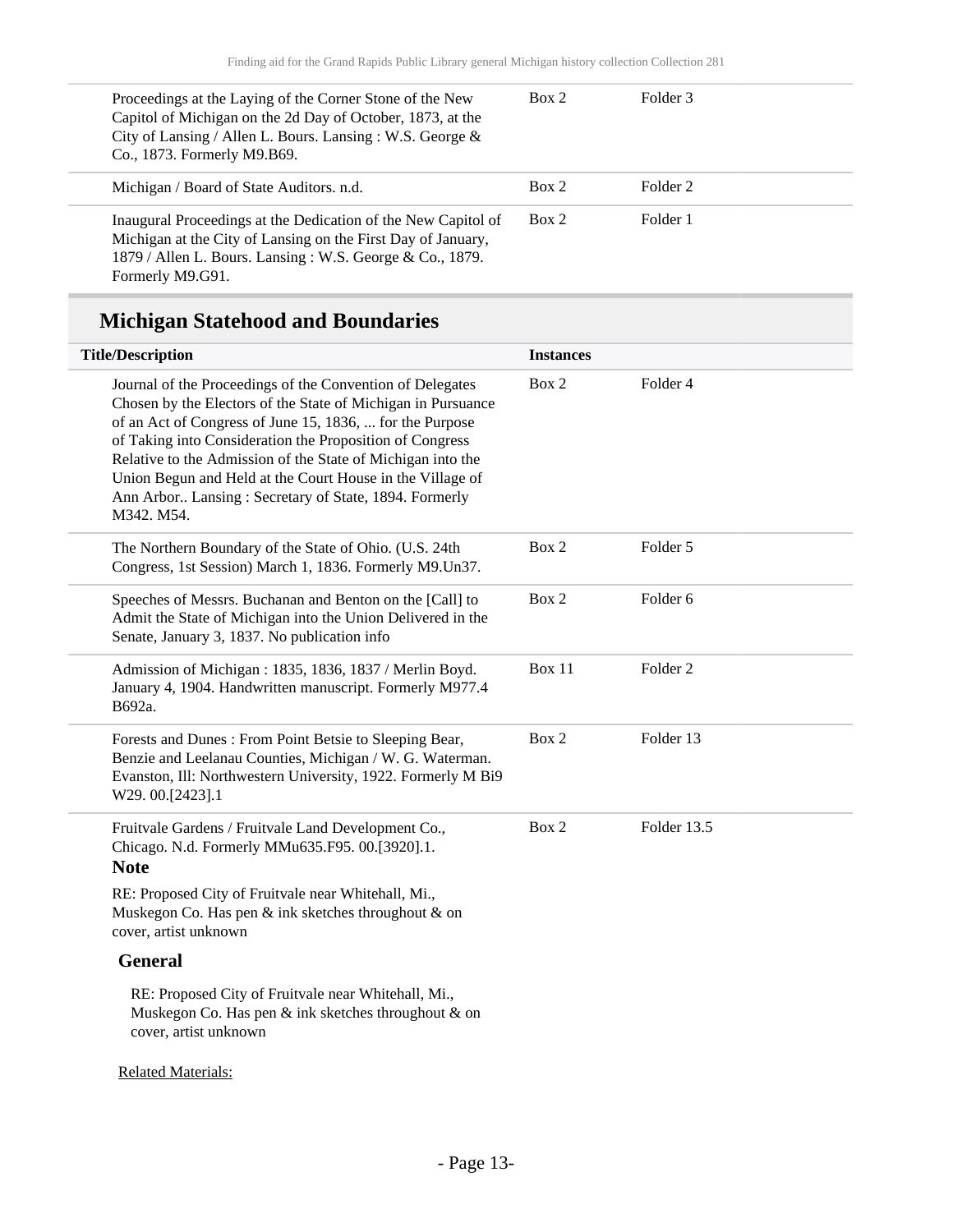#### **Related Materials**

See article "City of Fruitvale" / Steve Gunn. Ludington Daily News, May 15, 2004. RE: Harrison Parker.

#### **^** [Return to Table of Contents](#page-1-0)

## <span id="page-13-0"></span>**Series II. NATURAL SYSTEMS**

### <span id="page-13-1"></span>**Subseries A. Plants**

| <b>Title/Description</b>                                                                                                                                                                                                                       | <b>Instances</b> |                     |  |
|------------------------------------------------------------------------------------------------------------------------------------------------------------------------------------------------------------------------------------------------|------------------|---------------------|--|
| 560,000 Acres Pine Lands in the State of Michigan with Lumber<br>Statistics, and other Valuable Information Concerning the Pine<br>Lands of the Saint Mary's Falls Ship Canal Company. Detroit:<br>H. Barns, Printer, 1857. Formerly M674. Sa. | Box 2            | Folder <sub>7</sub> |  |
| Apple Show Premium List of the Michigan State Horticultural<br>Society. Civic Auditorium, Grand Rapids, Mich. Dec. 1,2,3,<br>1936. Formerly MKG606.M581. 00.[3195].1                                                                           | Box 2            | Folder <sub>8</sub> |  |
| Apple Show Premium List of the Michigan State Horticultural<br>Society. Civic Auditorium, Grand Rapids, Mich. Nov. 30, Dec.<br>1,2, 1937. Formerly MKG606.M581. 00.[3195].2                                                                    | Box 2            | Folder <sub>8</sub> |  |
| The Apple Show Press. Two pages of a newspaper printed in<br>Grand Rapids. [Nov. 7, 1911]                                                                                                                                                      | Box 2            | Folder 9            |  |
| Catalogue of Flowering plants of the Southern Peninsula of<br>Michigan, with a few of the Crytogamia / by N. Coleman. G.R. :<br>C.N. White, 1874. (Kent Scientific Institute. Misc. publ. No. 2.)<br>Copy 1): 00.[2538].1                      | Box 2            | Folder 9.5          |  |
| Complete Premium List of the First Annual Fair. Alpena:<br>Huron Shore Agricultural Society. Printed by the Alpena Argus,<br>1904.00.[2429].1                                                                                                  | Box 2            | Folder 10           |  |
| A Conservation Handbook for Women's Organizations / Audrey<br>C. DeWitt: Distributed by Educational Division, Michigan<br>Department of Conservation, n.d. Formerly M333.D51.00.<br>[2439].1                                                   | Box 2            | Folder 11           |  |
| Conserving Michigan's Flowers / Audrey DeWitt. Grand<br>Rapids: Michigan Department of Conservation and Federated<br>Garden Clubs of Michigan, n.d.2                                                                                           | Box 2            | Folder 12           |  |
| Grand Traverse Fruits and Agriculture Traverse City, Mich. :<br>Traverse City Board of Trade, n.d.                                                                                                                                             | Box 2            | Folder 14           |  |
| The Growing Timber Resource of Michigan Northern Lower<br>Peninsula / Ray E. Pfeifer and John S. Spencer, Jr. Lansing:<br>Michigan Dept. of Natural Resources, n.d. 00.[1769].1                                                                | Box 2            | Folder 15           |  |
| Lumbering in Michigan : Adolph Wittemann's Souvenir<br>Albums. New York: Adolph Wittemann, 1886.                                                                                                                                               | Box 2            | Folder 16           |  |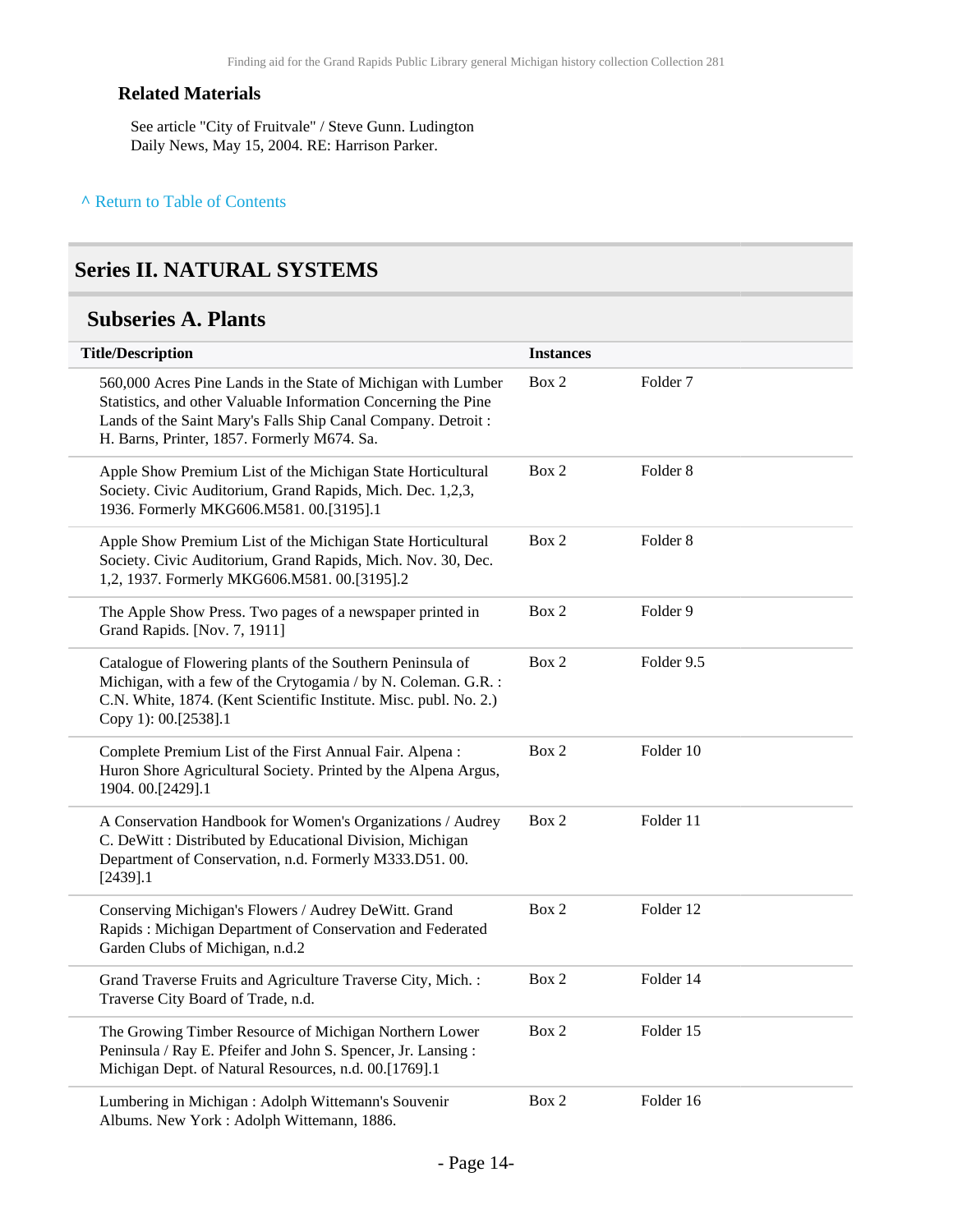| Lumbering in Newaygo County / Harry L. Spooner. White<br>Cloud, Mich. The Cooper Press, n.d. Formerly M634.982<br>Sp66L. 00.[1154].1                                                                                                                                          | Box 11  | Folder <sub>3</sub> |
|-------------------------------------------------------------------------------------------------------------------------------------------------------------------------------------------------------------------------------------------------------------------------------|---------|---------------------|
| Michigan Clover Farms. Ca. 1913? No author or publication<br>info. MSU MF Project 2004. Formerly M91.M582. 00.[0852].1                                                                                                                                                        | Box 2   | Folder 17           |
| Michigan Festival Corporation. Farm Festival for Michigan<br>Folk. First Annual Michigan Farm Festival, Grand Rapids, Feb.<br>14-19, 1938.                                                                                                                                    | Box 2   | Folder 18           |
| Processing Information:<br><b>Processing Information</b>                                                                                                                                                                                                                      |         |                     |
| Original removed to Coll. 216-19                                                                                                                                                                                                                                              |         |                     |
| Michigan Sugar Beet Industry / F.A. Stilgenbauer. Reprint from<br>the Economic Geography, Oct. 1927, v.3, no. 4. 00.[2576].1                                                                                                                                                  | Box 2   | Folder 19           |
| Michigan Trees: a handbook of the native and most important<br>introduced species / by Charles Herbert Otis  Ann Arbor : U.<br>of Mich., 1913. University of Michigan. Botanical Garden and<br>Arboretum. (University Bulletin, v. 14, no. 16, Mar. 1913). 00.<br>$[2537]$ .1 | Box 2   | Folder 19.5         |
| Premium List, Michigan Apple and Potato Show. Dec. 5-8,<br>1922, Grand Rapids, Michigan. Formerly MKG606.M58.00.<br>[3196.]1                                                                                                                                                  | Box 2   | Folder 20           |
| Premium List of the Ionia County Agricultural Society. 1886.<br>Formerly Mi606.Iol                                                                                                                                                                                            | Box 2.5 | Folder 1            |
| Sand, Sawdust and Saw Logs: lumber days in Lundington /<br>Frances Caswell Hanna. Ludington, Mi. 1955. Formerly<br>MMsL9.H195 . 00.[3903].1 Has "Francis Caswell Hanna"<br>written on title page.                                                                             | Box 2.5 | Folder 2.5          |
| Soil Survey of Kalkaska County / J.O. Veatch, etc. U. S. Dept.<br>Of Agriculture : U. S. Government Printing Office, 1931.<br>Formerly Mkl631.4 V48. 00.[1289].1                                                                                                              | Box 2.5 | Folder <sub>2</sub> |
| Soil Survey of Kalamazoo County / S.O. Perkins et al.<br>Washington: Government Printing Office, 1926. 00.[1290].1                                                                                                                                                            | Box 2.5 | Folder 3            |
| Steps of Progress in Michigan Forestry / Michigan Forestry<br>Commission. No publication info. Formerly M634.9.M58.00.<br>$[1521]$ .1                                                                                                                                         | Box 2.5 | Folder 4            |
| Wildflowers of Michigan / Audrey DeWitt. Michigan<br>Department of Conservation, n.d. 00[1689].1                                                                                                                                                                              | Box 2.5 | Folder 5            |
| Wildflowers of Michigan /YES M!ch!gan. [Brochure, that folds<br>out to a poster]                                                                                                                                                                                              | Box 2.5 | Folder 6            |
| Subseries R Waterways                                                                                                                                                                                                                                                         |         |                     |

#### <span id="page-14-0"></span>**Subseries B. Waterways**

| <b>Title/Description</b> |  |
|--------------------------|--|
|--------------------------|--|

**Instances**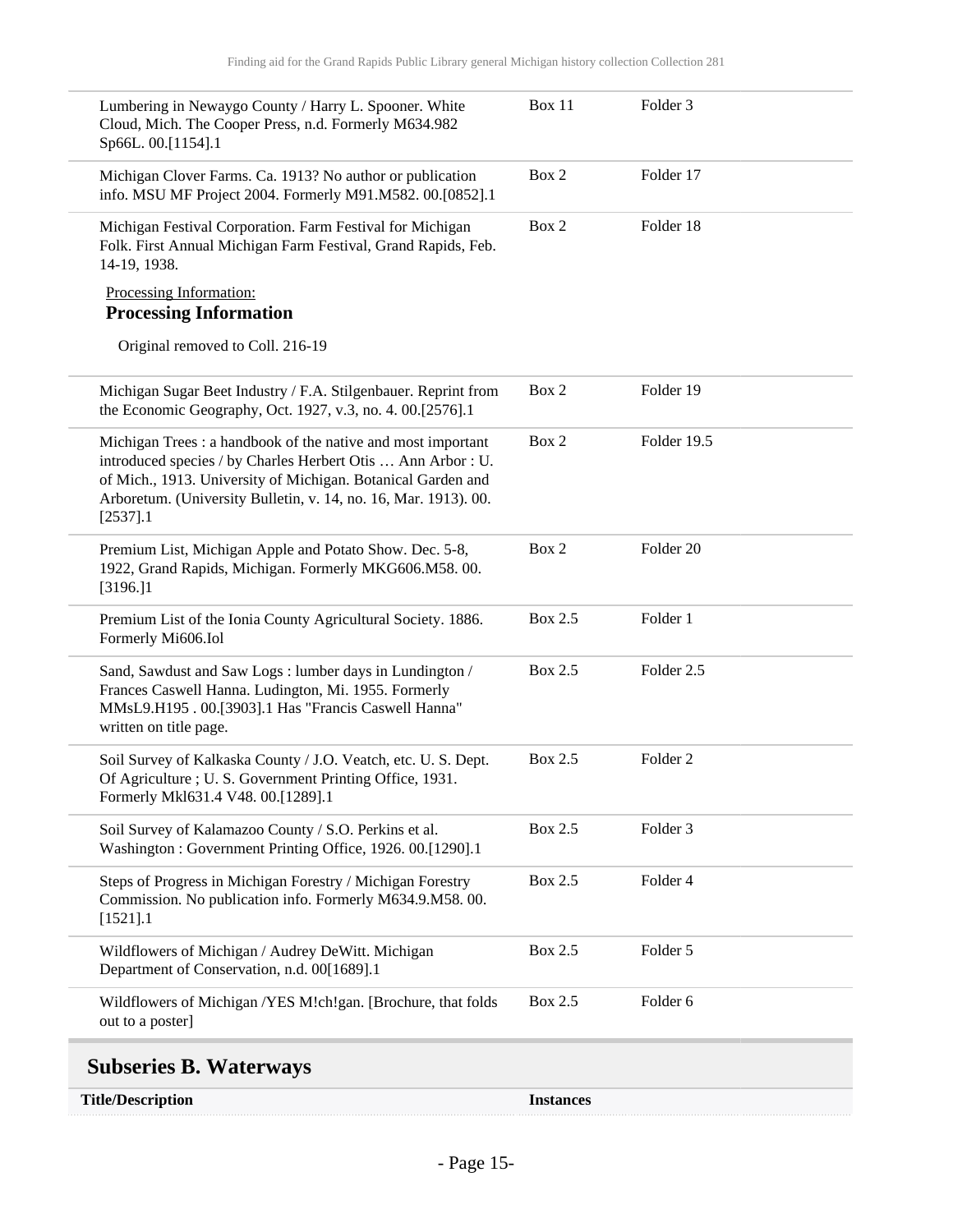| Examination and Survey of Mackinac Harbor, Mich. (House of<br>Representatives Document No. 646). Formerly M526.Un3                                                                                                                           | Box 2.5 | Folder <sub>7</sub> |
|----------------------------------------------------------------------------------------------------------------------------------------------------------------------------------------------------------------------------------------------|---------|---------------------|
| Glore of the Lakes / Leelanau Historical Society [2007?]. DVD.<br>P2007.071. Accompanied by a postcard for an exhibit: Wood<br>Boats of Leelanau : a photographic journal : June-Sept. 2007.                                                 | Box 2.5 | Folder 7.5          |
| The Grand Haven Harbor. No author or publication info.<br>[Typewritten manuscript with scrapbook pages]. Formerly<br>MoTG386.G767.00[1539].1                                                                                                 | Box 2.5 | Folder <sub>8</sub> |
| How White Lake Was Named / Kenneth G. Smith. Lansing,<br>1922. 00.[3010].1                                                                                                                                                                   | Box 2.5 | Folder 9            |
| List of Lakes in Kent County, Michigan, by oversize Townships<br>& Sections, with the approximate area of each so far as this<br>could be ascertained / Frank J. Walsh, supplemented by Hattie<br>W. Green, GRPL, Michigan Room. 00.[3013].1 | Box 13  | Folder 1            |
| Magnetic Mineral Wells, Eaton Rapids, Mich. / Morgan<br>Vaughan. Eaton Rapids, Mich.: Journal Print, 1870. Formerly<br>Mea615.V46.00.[1474].1                                                                                                | Box 2.5 | Folder 10           |
| Michigan's Sand Dunes : a geological sketch / by Robert<br>W. Kelley, Geologist. Lansing: Michigan Department of<br>Conservation, 1962. 1989.021                                                                                             | Box 2.5 | Folder 10.5         |
| Pere Marquette National Scenic River Management Plan / U.S.<br>Department of Agriculture Forest Service. no publication info.<br>00.[1768].1                                                                                                 | Box 2.5 | Folder 11           |
| Port Sheldon, Michigan. No author or publication info. Formerly<br>M912.R67.00.[902].1                                                                                                                                                       | Box 2.5 | Folder 12           |
| The Sault Canal through 100 Years / F. Clever Bald. Ann<br>Arbor: University of Michigan, 1954. 00.[1687].1                                                                                                                                  | Box 2.5 | Folder 13           |
| Scenery of Lake Superior : Landscape Illustrations of Foster and<br>Whitney's. Cloverden, 1854. Formerly M91.Sce1. 00.[879].1                                                                                                                | Box 2.5 | Folder 14           |
| St. Louis Magnetic Spring / S.P. Duffield. East Saginaw : Daily<br>Enterprise Steam Printing House, 1870. Formerly Mgt615.M27.<br>$00.$ [1475].1                                                                                             | Box 2.5 | Folder 15           |
| Summertime, Ottawa Beach, Macatawa Park. Chicago, Il. :<br>Illinois Engraving, Co., ca. 1898. Date from ad pg. 6. Formerly<br>MOT91.Su6                                                                                                      | Box 2.5 | Folder 16           |
| <b>General</b>                                                                                                                                                                                                                               |         |                     |
| Has numerous illustrations, including graphic for:                                                                                                                                                                                           |         |                     |
| Wolverine Motor Works, Grand Rapids, Michigan, from<br>Illinois Engraving Co., pg. 20.                                                                                                                                                       |         |                     |
| Factories of the West Michigan Furniture Co., Holland,<br>Michigan by Dickinson Bros., Grand Rapids, pg. 42.                                                                                                                                 |         |                     |
| Ottawa Furniture Company, Holland, pg. 69                                                                                                                                                                                                    |         |                     |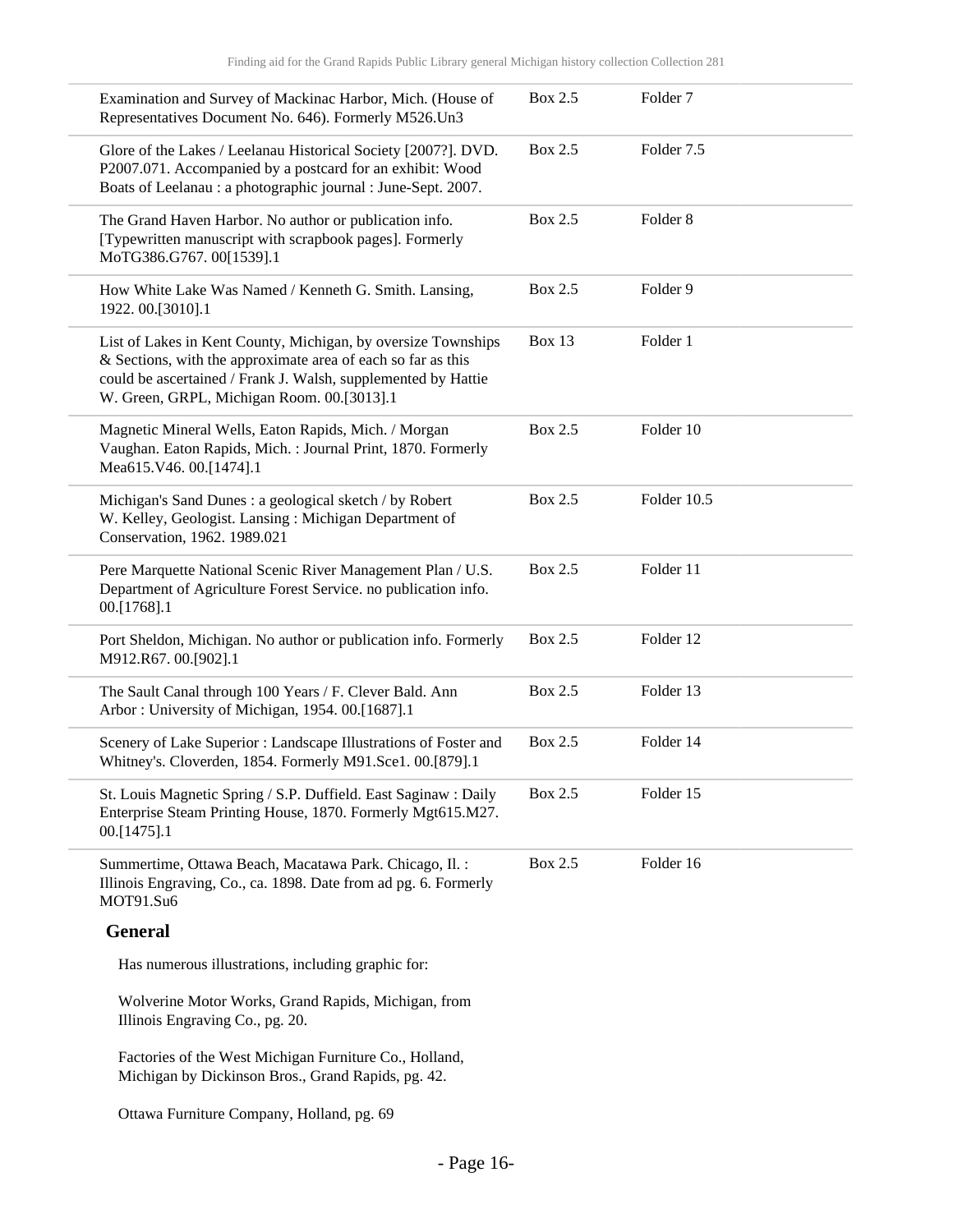Chicago & West Michigan Railway / Detroit, Grand rapids & Western Railroad route map inside front cover.

| The Ontonagon Copper Bowlder in the U.S. National Museum.<br>Charles Moore. Formerly M553 M78. 00.[5777].1                                                                                            | Box 2.5           | Folder 17     |
|-------------------------------------------------------------------------------------------------------------------------------------------------------------------------------------------------------|-------------------|---------------|
| Bird's eye view of Macatawa Bay, Holland City in the Distance,<br>[including] Ottawa Beach, Macatawa Park. [Graphic clippings]<br>Probably from: Summertime. Chicago: Illinois Engraving Co.,<br>n.d. | Collection<br>224 | <b>Box 16</b> |

#### **^** [Return to Table of Contents](#page-1-0)

## <span id="page-16-0"></span>**Series III. ORGANIZATIONS**

### <span id="page-16-1"></span>**Subseries A. Businesses**

| <b>Title/Description</b>                                                                                                                                                                                                                                                                                                               | <b>Instances</b> |                     |
|----------------------------------------------------------------------------------------------------------------------------------------------------------------------------------------------------------------------------------------------------------------------------------------------------------------------------------------|------------------|---------------------|
| Study of Michigan's Potential Market / compiled and written<br>under the direction of L.M. Barton ; Booth Publ. Co., n.d.<br>1925 receipt date stamp Formerly M070.B64. 00.[5182].1-2                                                                                                                                                  | Box 3            | Folder 1            |
| Booth Newspaper Area. The Michigan Market / Booth<br>Newspapers, Inc., n.d. Oct. 1931. receipt date stamp Formerly<br>M070.B641.00.[5181].1-2.                                                                                                                                                                                         | Box 3            | Folder <sub>2</sub> |
| <b>General</b>                                                                                                                                                                                                                                                                                                                         |                  |                     |
| Both publications above are accompanied by a folded map<br>of the statewide areas covered by the Booth Newspapers.<br>Their newspapers include: Grand Rapids Press, Flint<br>Daily Journal, Saganaw News Courier, Kalamazoo<br>Gazeette, Jackson Citizen Patriot, Bay City Times<br>Tribune, Muskegon Chronicle, Ann Arbor Times News. |                  |                     |
| Business Album of the Michigan Bridge & Construction<br>Company. Detroit: O.S. Gulleys Steam Presses, 1871. Formerly<br>M624.M58                                                                                                                                                                                                       | Box 3            | Folder <sub>3</sub> |
| The Copper Mines of Lake Superior / O.D. Ashley. Hyde Park:<br>Printed at Norfolk County Gazette Office, 1873. Formerly<br>M6223. As3. 00.[2374].1                                                                                                                                                                                     | Box 3            | Folder 4            |
| History of the Press in Michigan prepared for the Centennial<br>by order of Gov. John J. Bagley. / Tom S. Applegate, compiler.<br>Adrian, Mich.: Times Steam Presses, 1876. Formerly 070.Ap5.<br>00.[5333].1                                                                                                                           | Box 3            | Folder 4.5          |
| 100th Anniversary King Milling Company. Lowell, Mich.:<br>Paula Doyle, 1990. 2 copies                                                                                                                                                                                                                                                  | Box 3            | Folder 5            |
| There's a reason—cover title. "This journey through the factories<br>that make postum, grape-nuts and post toasties  / written,<br>designed and illustrated by the Advertising Department of                                                                                                                                           | Box 3            | Folder 6            |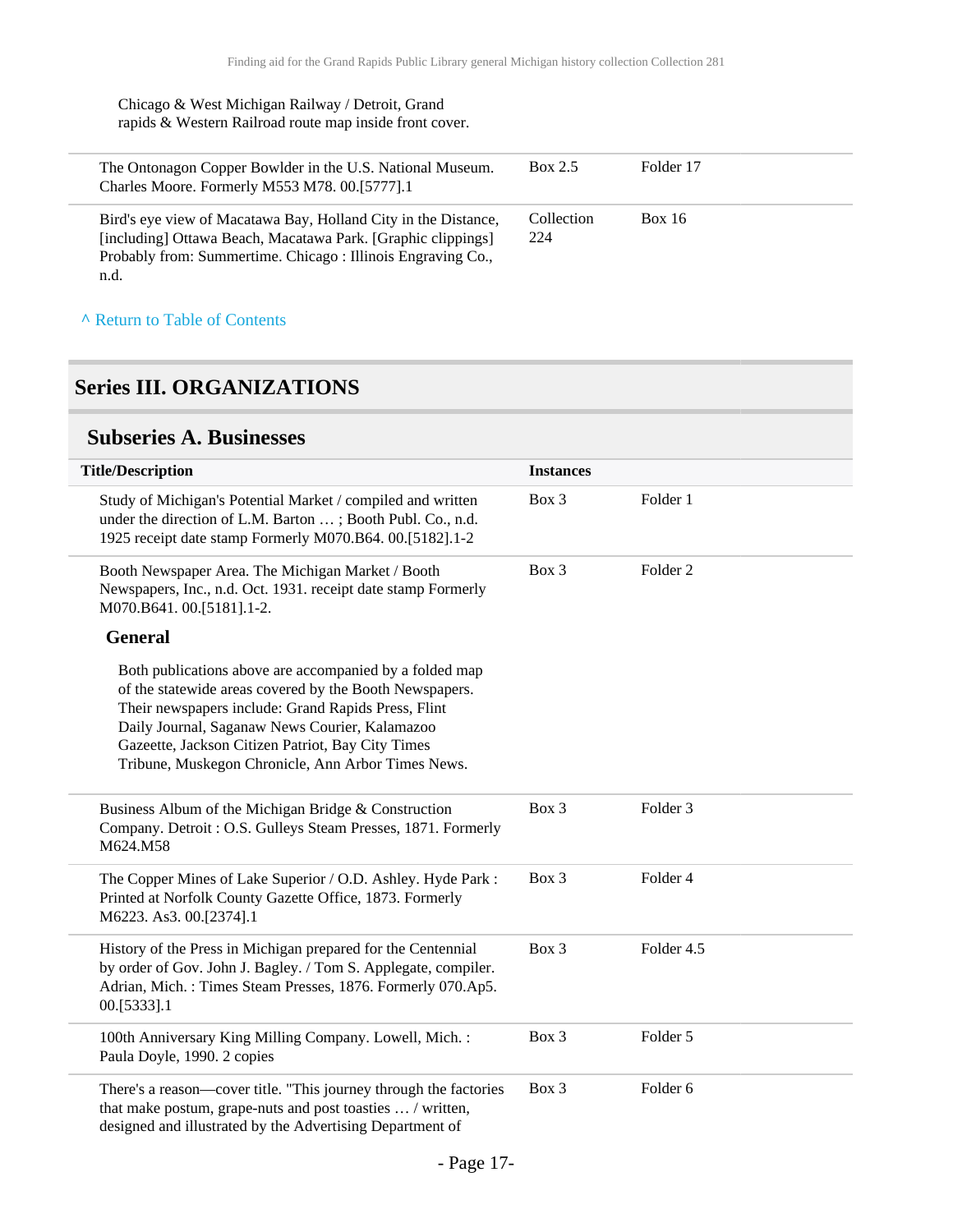Postum Cereal Co., Ltd. Battle Creek, Mi. : Postum ; Gage Printing Co. Ltd., n.d. Formerly McoB614.P847. 00.[2405].1

#### **General**

Has primarily images of the holdings of the company, including: reproductions of the fine art,an exterior view of the Administration Building on the cover, as well as interior views, a perspective etching of the factory complex, historic white barn, 1895, the Gatekeeper's Lodge and Entrance to Mr. Post's Summer Estate at Greenwich, Conn. "The Boulders," interior views of the factory & equipment, Post Tavern built & owners by the late C.W. Post exterior & interior views, gardens & dairy, and the Post Addition.

| Western Michigan Development Bureau. Secretary's Report.<br>Dec. 31, 1914. Formerly M630.W52s. 00.[2848].1.                              | $Box$ 3 | Folder 6.5 |
|------------------------------------------------------------------------------------------------------------------------------------------|---------|------------|
| Western Michigan Development Bureau. Secretary's Report.<br>Dec. 31, 1916. Formerly M630.W52s. 00.[2848].2. Bound with<br>the 1917 year. | Box 3   | Folder 6.5 |
| Western Michigan Development Bureau. Secretary's Report.<br>Dec. 31, 1917. Formerly M630.W52s. 00.[2848].3. Bound with<br>the 1916 year. | $Box$ 3 | Folder 6.5 |
| Western Michigan Development Bureau. Secretary's Report.<br>Dec. 31, 1918. Formerly M630.W52s. 00.[2848].4.                              | $Box$ 3 | Folder 6.5 |

## <span id="page-17-0"></span>**Subseries B. Churches/Religion**

| <b>Title/Description</b> |                                                                                                                                                                                     | <b>Instances</b> |                     |
|--------------------------|-------------------------------------------------------------------------------------------------------------------------------------------------------------------------------------|------------------|---------------------|
|                          | Christ Church Cranbrook, Bloomfield Hills, Michigan.<br>Bloomfield, Hills, Mi.: The Church; Cranbrook Press, n.d.<br>Formerly MO370.C85ch. 00.[3852].1                              | Box 3            | Folder <sub>7</sub> |
|                          | Confessions of Faith and Covenant Adopted by the Grand River<br>Valley Presbytery. Grand Haven: Henry S. Clubb & Co., 1859.<br>2 copies Formerly M264.5.G76 and M265.G76            | $Box\ 3$         | Folder <sub>8</sub> |
|                          | Directory of the Students of the University of Michigan and<br>of the Ann Arbor High School Connected with St. Andrew's<br>Church. Ann Arbor: Hobart Guild, 1897. Formerly M283.H65 | $Box\ 3$         | Folder 9            |
|                          | Directory of the Students of the University of Michigan and<br>of the Ann Arbor High School Connected with St. Andrew's<br>Church. Ann Arbor: Hobart Guild, 1912. Formerly M283.H65 | Box 3            | Folder 9            |
|                          | Driving Out the Money Changers / Charles E. Coughlin.<br>Formerly M330.973.C831d                                                                                                    | Box 3.5          | Folder 10           |
|                          | Eene Stem uit Amerika over Amerika / R.T. Kuiper.<br>Groningen: G.J. Reits, 1881. Formerly Mal91.K93                                                                                | Box 3.5          | Folder 11           |
|                          | Examination of a Case of Church Discipline / Rev. Charles Fox.<br>Detroit: Duncklee, Wales & Co., 1850. Formerly MWD283.F83                                                         | Box 3.5          | Folder 12           |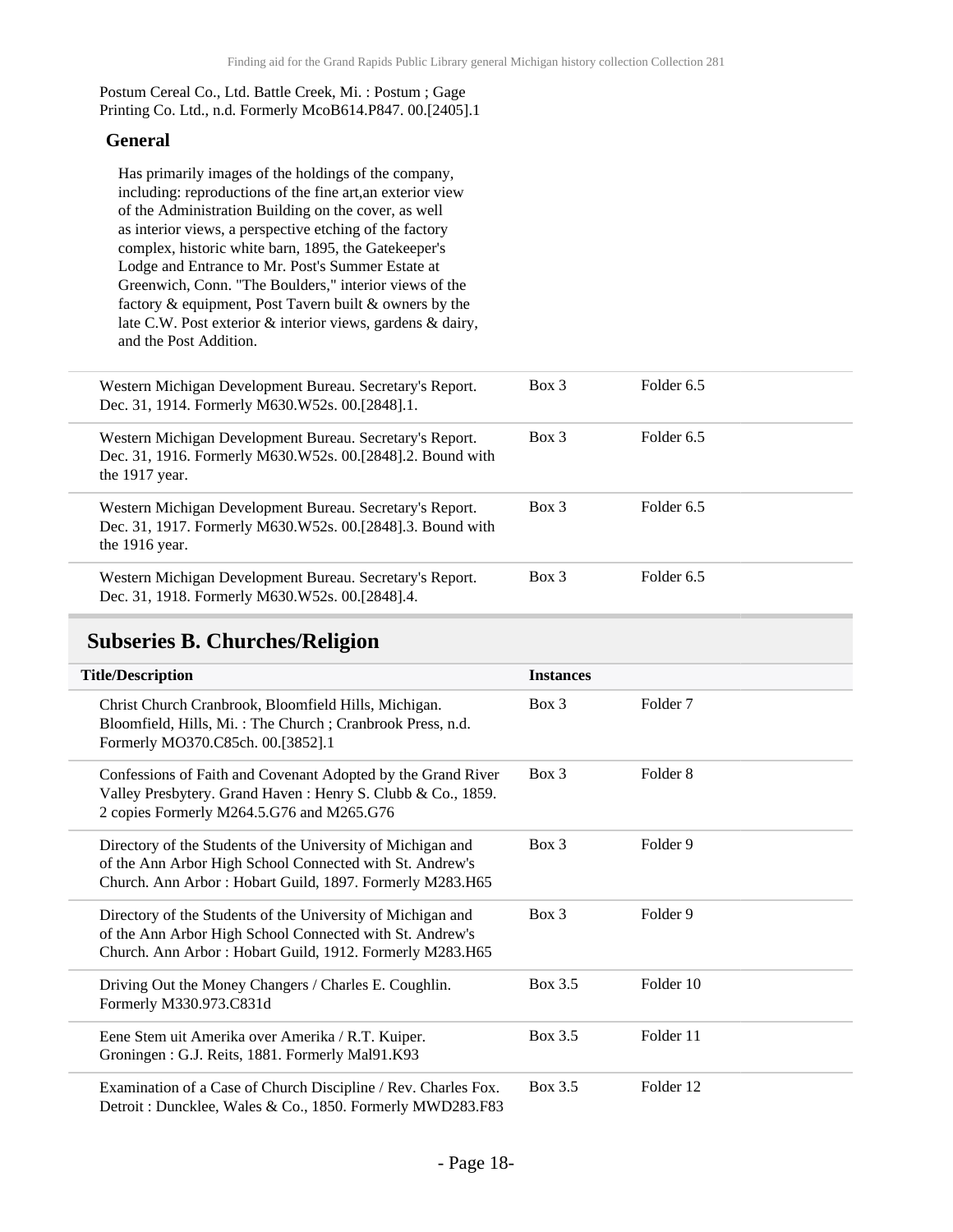| Fifty Years: A History of St. John's Church In Detroit<br>Michigan / William Frederic Faber, Rector. Detroit : the<br>Richmond and Backus Company, 1909. Formerly MWD<br>283.F11.75.00.[2399].1                                                          | Box 3.5 | Folder 13           |
|----------------------------------------------------------------------------------------------------------------------------------------------------------------------------------------------------------------------------------------------------------|---------|---------------------|
| The First Rudiments of Israel's Faith : Israelite House of David<br>as reorganized by Mary Purnell, n.d. Formerly M289.9.P975f                                                                                                                           | Box 3.5 | Folder 14           |
| Gates of the Mind / Joseph Sadony. Montague, Mich.: The<br>Valley Press, 1948. Signed by the Author on the second page.<br>Formerly M133.Sa15                                                                                                            | Box 3.5 | Folder 1            |
| The Harbor Springs Christian Association : its History,<br>Constitution, By-Laws, Officers and Members. 1910. Formerly<br>MemH267.H21                                                                                                                    | Box 3.5 | Folder <sub>2</sub> |
| History of the Episcopal Church in Michigan / Hon. C.C.<br>Trowbridge. (Michigan Pioneer Collections ; v.3) Formerly<br>M283.T75                                                                                                                         | Box 3.5 | Folder 3            |
| The Kirmess or Pardon Festival. Manistee : Times Sentinel<br>Presses, 1890. No Author. Formerly M917.7462K638.00.<br>$[2438]$ .1.                                                                                                                        | Box 3.5 | Folder 4            |
| <b>General</b>                                                                                                                                                                                                                                           |         |                     |
| This is a program for a festival held in Manistee in 1890<br>by the Ladies Episcopal Guild.                                                                                                                                                              |         |                     |
| Manual of the First Presbyterian Church / Charles Ernest Scott.<br>Albion, Mich., 1905.                                                                                                                                                                  | Box 3.5 | Folder 5            |
| Mary and Benjamin's Travels. Benton Harbor, Mich.: Israelite<br>House of David as reorganized by Mary Purnell, n.d. Formerly<br>M289.9 P975m                                                                                                             | Box 3.5 | Folder 6            |
| Mary's Story of the Separation of the Two Manner of People in<br>the House of David. Benton Harbor, Mich.: City of David as<br>reorganized by Mary Purnell, n.d. Formerly M289.9 P975s                                                                   | Box 3.5 | Folder <sub>7</sub> |
| A Moses of the Mormons / Henry E. Legler. Formerly M298<br>L52                                                                                                                                                                                           | Box 3.5 | Folder <sub>8</sub> |
| One Hundred Years: the Story of the First Presbyterian Church<br>of Grand Haven, Michigan, 1836-1936 / by Esther Dean Nyland.<br>Compliments of First Presbyterian Church  Agnes L. Koster,<br>Church Historian, 1943. Formerly MotG285.N98. 00.[3913].1 | Box 3.5 | Folder 8.5          |
| <b>General</b>                                                                                                                                                                                                                                           |         |                     |
| Has note: Complements of first Presbyterian Church,<br>Grand Haven, Michigan. Agnes L. Koster, Church<br>Historian, 1943, written on front flyleaf.                                                                                                      |         |                     |
| Sermon Preached Before the First Regiment Michigan Fusileers<br>at Camp Owen, Marshall Michigan, October 20, 1861 / Rev.<br>S.S. Chapin, rector of Trinity Church. Marshall : Printed by<br>Mann and Noyes, 1861. Formerly M252.C36. 00.[2445].1.        | Box 3.5 | Folder 9            |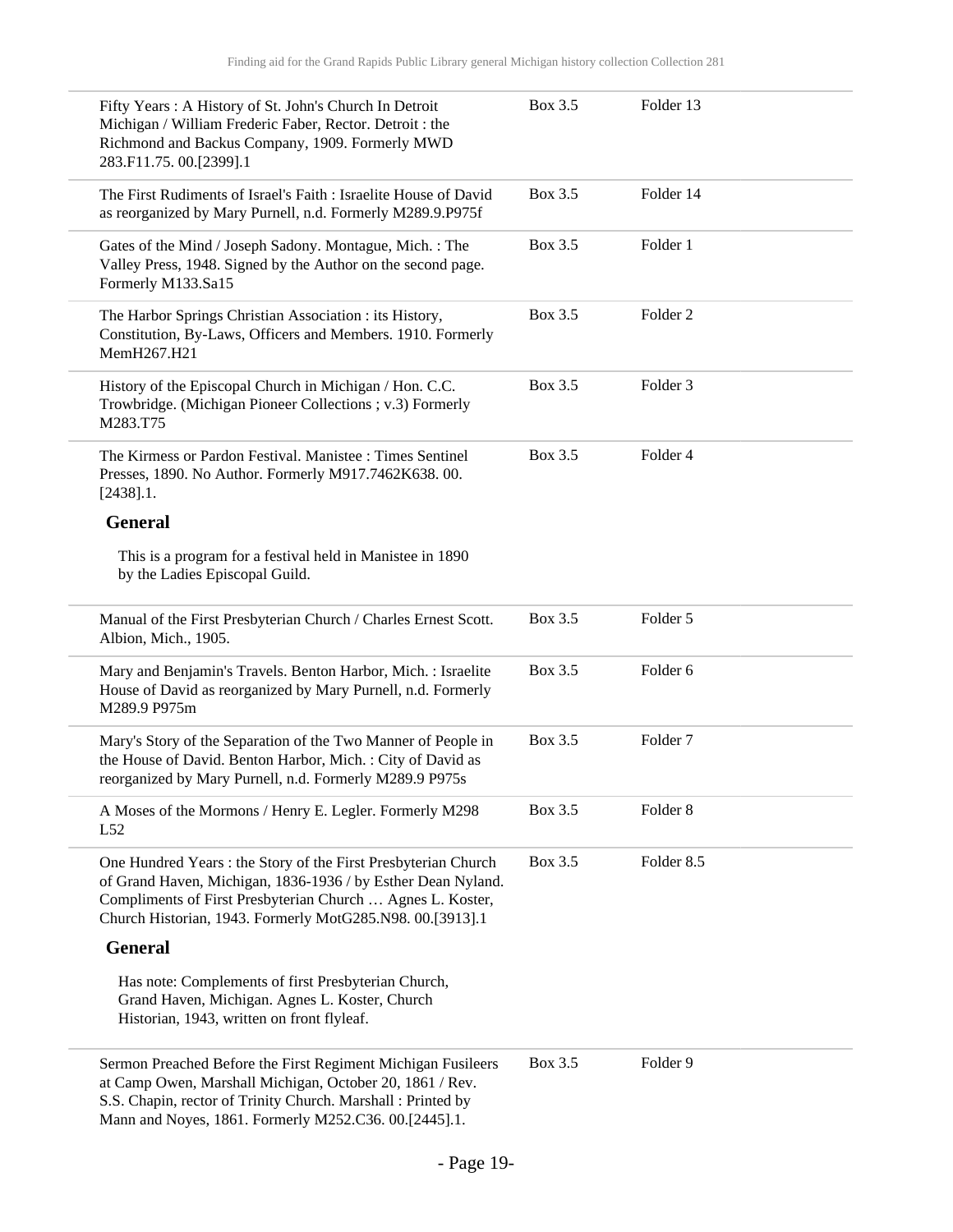# <span id="page-19-0"></span>**Subseries C. Clubs, Associations, etc.**

| <b>Title/Description</b>                                                                                                                                                                                         | <b>Instances</b> |                     |
|------------------------------------------------------------------------------------------------------------------------------------------------------------------------------------------------------------------|------------------|---------------------|
| Harbor Point Association : History, Articles of Association<br>and By-Laws. Lansing: W.S. George & Co., 1884. Formerly<br>MemH9.H21. 00.[1905].1.                                                                | Box 4            | Folder 1            |
| Hiawatha Sportsmen's Club. . 00.[1764].1.                                                                                                                                                                        | Box 4            | Folder <sub>2</sub> |
| The Huguenot Banner / Elizabeth Hardenbergh Wolford.<br>Huguenot Society of Michigan, May 24, 1942.00.[1802].1.                                                                                                  | Box 4            | Folder 3            |
| Our Huguenot Heritage: Sermon Delivered by Dr. Augustus<br>P. Record at the Annual Huguenot "Day of Remembrance",<br>Sunday, May 14th, 1939, in the Church of our Father, Detroit,<br>Michigan                   | Box 4            | Folder <sub>3</sub> |
| The Huguenots as Psalm Singers / Elizabeth Hardenbergh<br>Wolford. Huguenot Society of Michigan, October 16, 1939.                                                                                               | Box 4            | Folder 3            |
| Masonic Temple / Masonic Lodge. Golden Jubilee Re-union<br>of Michigan Sovereign Consistory. Golden Jubilee Class.<br>May 28-31, 1917. Detroit: Lawrence Printing Co. Formerly<br>MWD366.1.F87.00.[3850].1       | Box 4            | Folder 4            |
| <b>General</b>                                                                                                                                                                                                   |                  |                     |
| Includes the image of William Alden Smith, Grand<br>Rapids, as one of the guests. Has libretto for "Michigan,<br>My Michigan" and for "America", on last page.                                                   |                  |                     |
| Wolverine Scout [periodical] / Michigan Boy Scouts of<br>America. v. 1, no. 1, May 1, 1915. Formerly M369.43.W839.<br>00.[2935].1-3.                                                                             | Box 4            | Folder 4.2          |
| Wolverine Scout [periodical] / Michigan Boy Scouts of<br>America. v. 1, no. 2, June 1, 1915. Formerly M369.43.W839.<br>$00.[2935]$ . 1-3.                                                                        | Box 4            | Folder 4.2          |
| Wolverine Scout [periodical] / Michigan Boy Scouts of<br>America. v. 1, no. 3, July 15, 1915. Formerly M369.43.W839.<br>$00.[2935].1-3.$                                                                         | Box 4            | Folder 4.2          |
| Act of Incorporation of the  Association, and Auxiliary<br>Associations. Constitution and By-Laws. G.R. : Fuller & Stowe<br>Co., 1887. Michigan Business Men's Association. Formerly<br>M650.6.M58. 00.[2841].1. | Box 4            | Folder 4.3          |
| Proceedings and Papers of the Ninth Annual Meeting of the<br>Michigan Building and Loan Association League. Sault Ste.<br>Marie, Mich. Aug. 27-28, 1896. Formerly M332.B861.00.<br>$[2842]$ .1.<br><b>Note</b>   | Box 4            | Folder 4.4          |
| The portraits of Officers and Delegates include William<br>C. Sheppard, Secretary (G.R.), William Widdicomb (GR)<br>Executive Committee, plus Gerald Fitzgerald and Alfred<br>Wolcott                            |                  |                     |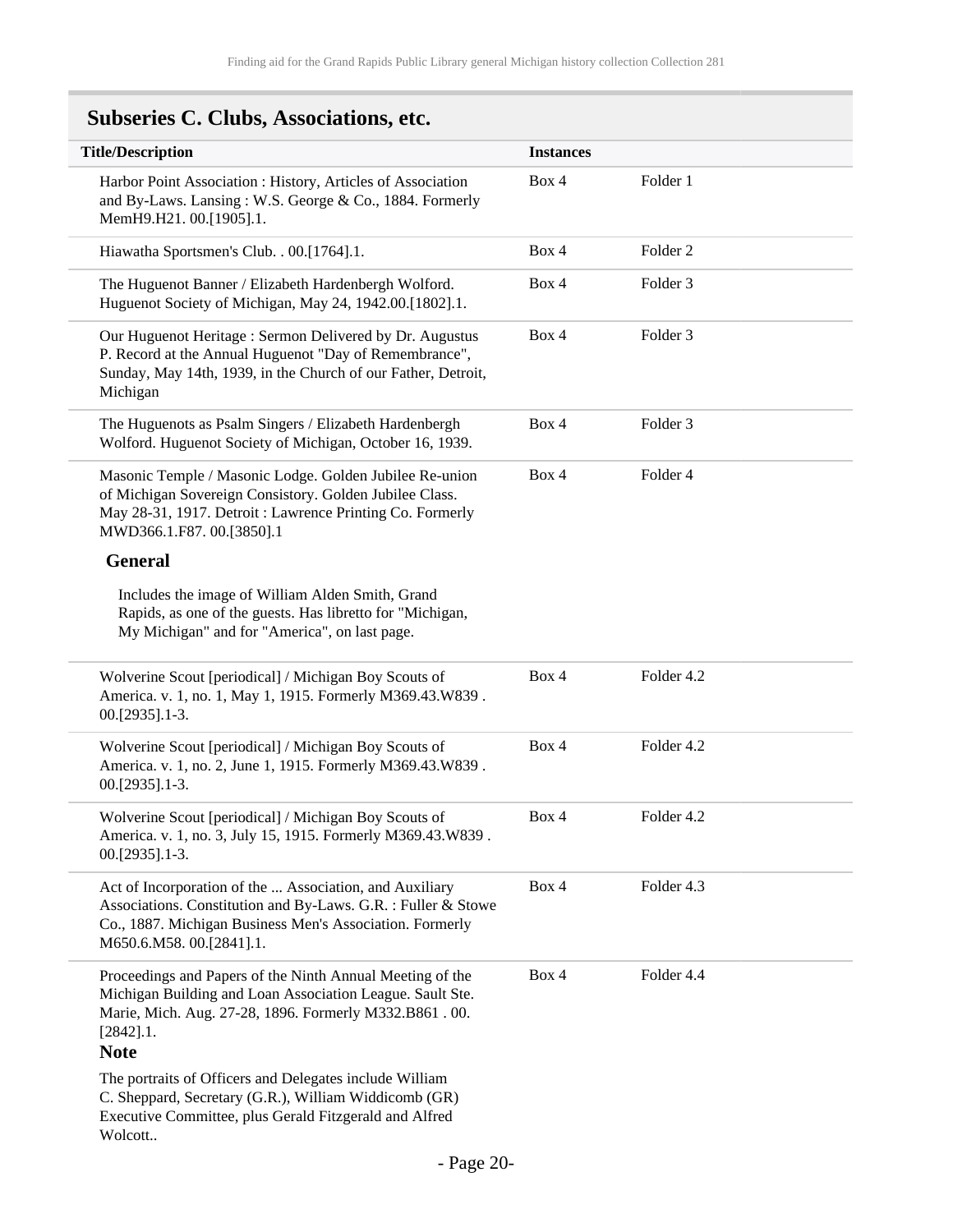The portraits of Officers and Delegates include William C. Sheppard, Secretary (G.R.), William Widdicomb (GR) Executive Committee, plus Gerald Fitzgerald and Alfred Wolcott.

| Michigan Council for the Arts. Michigan Cultural Resources :<br>Visual Arts / Michigan Council for the Arts. 1986.00.[3263].1.                                                | Box 4 | Folder 4.5 |
|-------------------------------------------------------------------------------------------------------------------------------------------------------------------------------|-------|------------|
| Michigan Audubon Society Membership List. April 30,<br>1940.00.[1552].1.                                                                                                      | Box 4 | Folder 5   |
| Michigan Lake Worth Club, Lake Worth, Florida, Season<br>1954-1955.00.[1804].1.                                                                                               | Box 4 | Folder 6   |
| Veterans of Foreign Wars of the United States. Wayne Co.<br>Division. Official Year Book, 1920. Formerly MW369.W64.00.<br>[3857].1. Includes history, images and advertising. | Box 4 | Folder 11  |
| Souvenir of the Aboriginal Research Club. Detroit, Mich.<br>1935-1945.00.[1813].1.                                                                                            | Box 4 | Folder 10  |
| History of San Juan Association / by Helen Van Sickle,<br>1971-1972. [White Lake, St. Johns, Mi.]. 2002.081                                                                   | Box 4 | Folder 9   |
| Michigan Total Abstinence State Convention. Proceedings.<br>Detroit: Morse and [Bass], 1836. Formerly M178 M582 '36.00.<br>$[1515]$ .1.                                       | Box 4 | Folder 8   |

## **Michigan State Conference on Charities and Corrections and of the County Agents' Association. Proceedings of the Convention, 1900-1907 published by Lansing, Mich. : Wynkoop Hallenbeck Crawford Co. Formerly M361.M58.**

Processing Information: **Processing Information**

1903-1905 & 1906-1907 previously bound together

| <b>Title/Description</b>                                                  | <b>Instances</b> |                     |
|---------------------------------------------------------------------------|------------------|---------------------|
| 1900. 19th Annual Conf. Grand Rapids, Dec. 13-14, 1900. 00.<br>[3279].1.  | Box 4.3          | Folder 1            |
| 1901. 20th Annual Conf. Ionia, Dec. 10-12, 1901. 00. [3278]. 1.           | Box 4.3          | Folder 1            |
| 1902. 21st Annual Conf. Battle Creek, Dec. 3-4, 1902. 00.<br>$[3277]$ .1. | Box 4.3          | Folder 1            |
| 1903. 22nd Annual Conf. Mt. Pleasant, Dec. 2-3, 1903. 00.<br>$[3276]$ .1. | Box $4.3$        | Folder 2            |
| 1904. 23rd Annual Conf. Bay City, Dec. 6-8, 1904. 00.<br>$[3276]$ .1.     | Box 4.3          | Folder 2            |
| 1905. 24th Annual Conf. Allegan, Dec. 5-7, 1905. 00.<br>$[3276]$ .3.      | Box 4.3          | Folder <sub>2</sub> |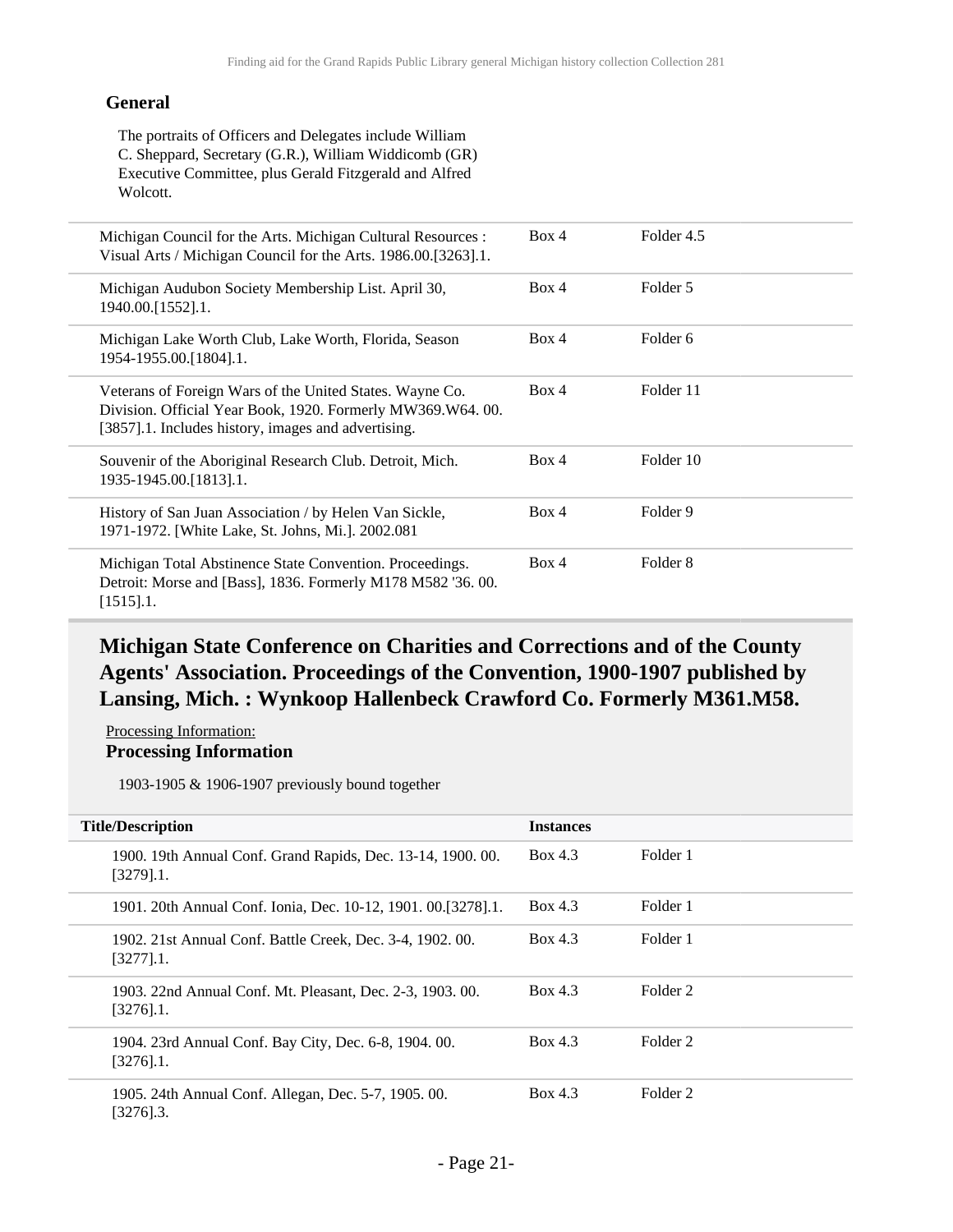| 1906. 25th Annual Conf. Kalamazoo, Dec. 5-7, 1906. 00.<br>$[3275]$ .1. | Box 4.3 | Folder 3 |
|------------------------------------------------------------------------|---------|----------|
| 1907. 26th Annual Conf. Muskegon, Dec. 4-6, 1907. 00.<br>$[3275]$ .2.  | Box 4.3 | Folder 3 |
| 1908. Grand Rapids, Mich., Dec. 9-11, 1908. 00. [3274].1.              | Box 4.3 | Folder 4 |

This year called: Bulletin of Michigan Board of Corrections and Charities.

### **Michigan Poultry Association.**

Related Materials: **Related Materials**

See Coll. 216 for Grand Rapids conferences.

### **Michigan State Poultry and Pet Stock Association.**

#### Related Materials: **Related Materials**

See Coll. 216 for Grand Rapids conferences.

| <b>Title/Description</b>                                                                                                                                                                                                                                                  | <b>Instances</b> |                     |  |
|---------------------------------------------------------------------------------------------------------------------------------------------------------------------------------------------------------------------------------------------------------------------------|------------------|---------------------|--|
| Reports from the Second Annual Conference on Aging,<br>Grand Rapids, Jan. 12-13, 1959. Michigan Society of<br>Gerontology. Selected papers on Aging / Wilma Donahue,<br>editor. Includes four papers from the Second conference.<br>Formerly M301.435.M583w. 00.[2913].1. | Box 4            | Folder 6.5          |  |
| Michigan State Bar Association. 25th Annual Meeting, n.d.<br>Address: The First Judge at Detroit and His Court / by the<br>Honorable William Renwick Riddell.00.[3860].1.                                                                                                 | Box 4            | Folder <sub>7</sub> |  |

### <span id="page-21-0"></span>**Subseries D. Government**

| <b>Title/Description</b>                                                                                                      | <b>Instances</b> |          |
|-------------------------------------------------------------------------------------------------------------------------------|------------------|----------|
| Albert M. Todd vs The Board of Election Commissioners.<br>Lansing: Robert Smith & Co, 1895. Formerly M324 T56.00.<br>[1492].1 | Box 4.5          | Folder 1 |
| Beer License Law.1933. Formerly M178 M58b. 00. [1633]. 1                                                                      | Box 4.5          | Folder 2 |

### **Census of Michigan**

| <b>Title/Description</b>                                                                                                                                                                                            | <b>Instances</b> |            |
|---------------------------------------------------------------------------------------------------------------------------------------------------------------------------------------------------------------------|------------------|------------|
| Territorial Census of 1827, City of Detroit Census Schedule<br>of the whole number of persons with the district allotted<br>B.F.H. Witherell. Reprint. (Michigan Pioneer Collection, v.<br>12, 1887). 00. [0340]. 1 | Box 4.5          | Folder 2.5 |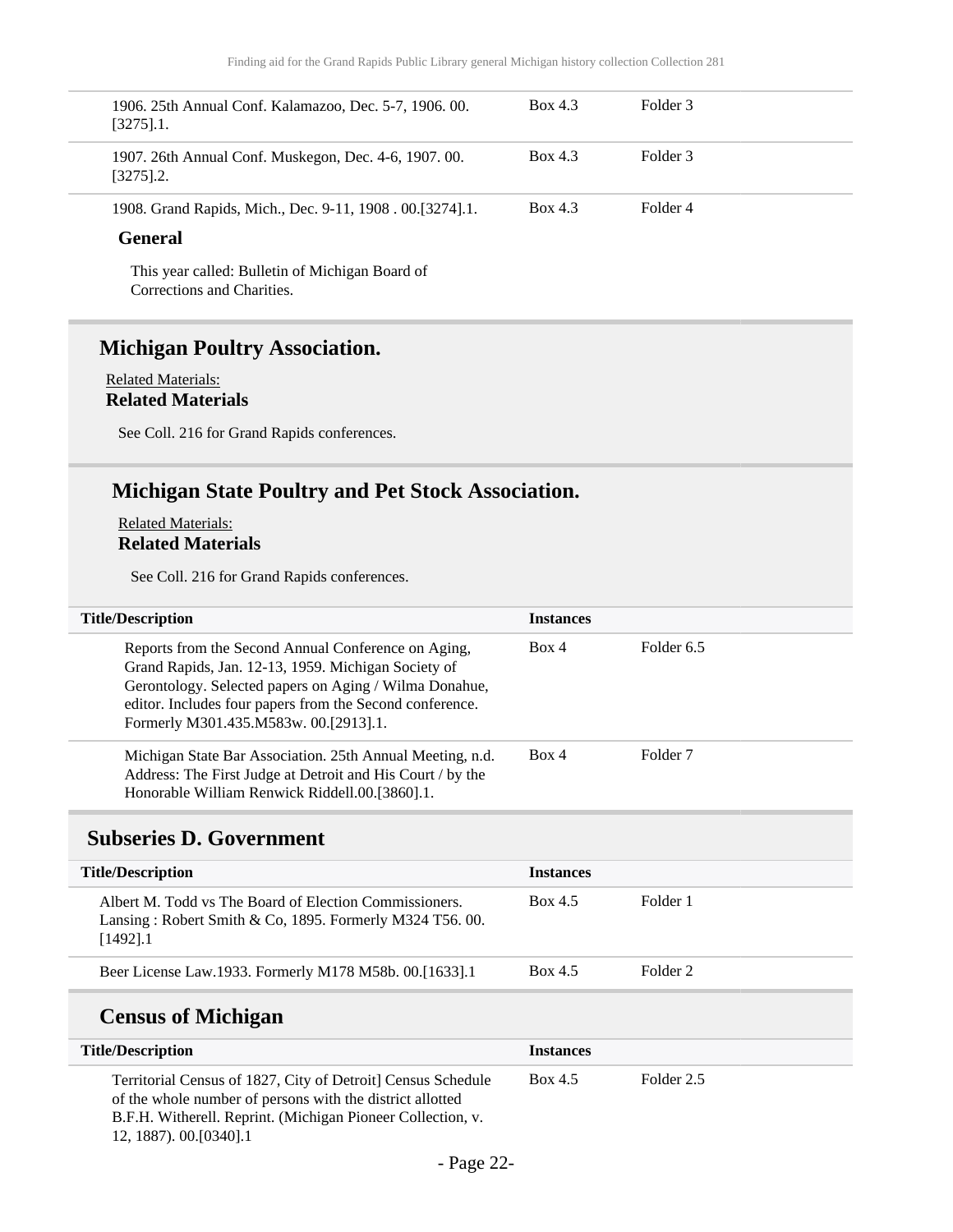This is a large folded chart on fragile paper, with scotch tape. Use instead the Michigan Census, 1827-1870 database, which is included in Ancestry (Library Ed).

No. 362.] Gales & Seaton, 1834. 00.[853].1

Census of Michigan, June 1, 1894 : Instructions to Enumerators. Lansing : Robert Smith and Co. State Printers and Binders, 1894. Formerly M317.M58i. 00.[2444].1 Box 4.5 Folder 3 Census – Michigan and Arkansas [To Accompany bill H.R. Box 4.5 Folder 4

### **Courts**

| <b>Title/Description</b>                                                                                                            | <b>Instances</b> |            |
|-------------------------------------------------------------------------------------------------------------------------------------|------------------|------------|
| Calendar of the Circuit Court for the County of Barry, State<br>of Michigan, Feb. term 1916. Formerly M353.5.B27.00.<br>$[2366]$ .1 | Box 4.5          | Folder 4.5 |

### **State Constitution**

| <b>Title/Description</b>                                                                                                                                                                                                                                                       | <b>Instances</b> |                     |
|--------------------------------------------------------------------------------------------------------------------------------------------------------------------------------------------------------------------------------------------------------------------------------|------------------|---------------------|
| Constitution of the State of Michigan as Adopted in<br>Convention Begun and Held at the Capitol, in the City of<br>Detroit. Detroit: Sheldon M'Knight, 1835. Formerly M342<br>M54j. 00.[1587].1                                                                                | Box 4.5          | Folder 6            |
| Constitutional Revision: The Arguments For and Against<br>Certain Questions / Governor's Constitutional Convention<br>Planning Committee, 1961.                                                                                                                                | Box 4.5          | Folder <sub>7</sub> |
| Examination and Criticism of the New State Constitution<br>for Voters of all Political parties in the State of Michigan.<br>Detroit: Free Press Books & Job Printing House, 1868.<br>Formerly M342.Ex1.00.[2914].1                                                             | Box 4.5          |                     |
| Exemptions. Article XVI. Michigan Constitution, compared<br>with Like Provisions in the other state constitutions. Compiled<br>by the Legislative Reference Dept. for the Committee on<br>printing of the Constitutional Convention of 1907 Formerly<br>M342.M582. 00.[2915].1 | Box 4.5          |                     |
| <b>General</b>                                                                                                                                                                                                                                                                 |                  |                     |
| Accompanied by Boundaries, Seat of Government<br>and Departments. Constitutional Provisions of<br>Other States relating thereto compared with those of<br>Michigan / compiled by Michigan Legislative Reference<br>Department  1907.                                           |                  |                     |

#### **Government**

**Title/Description Instances**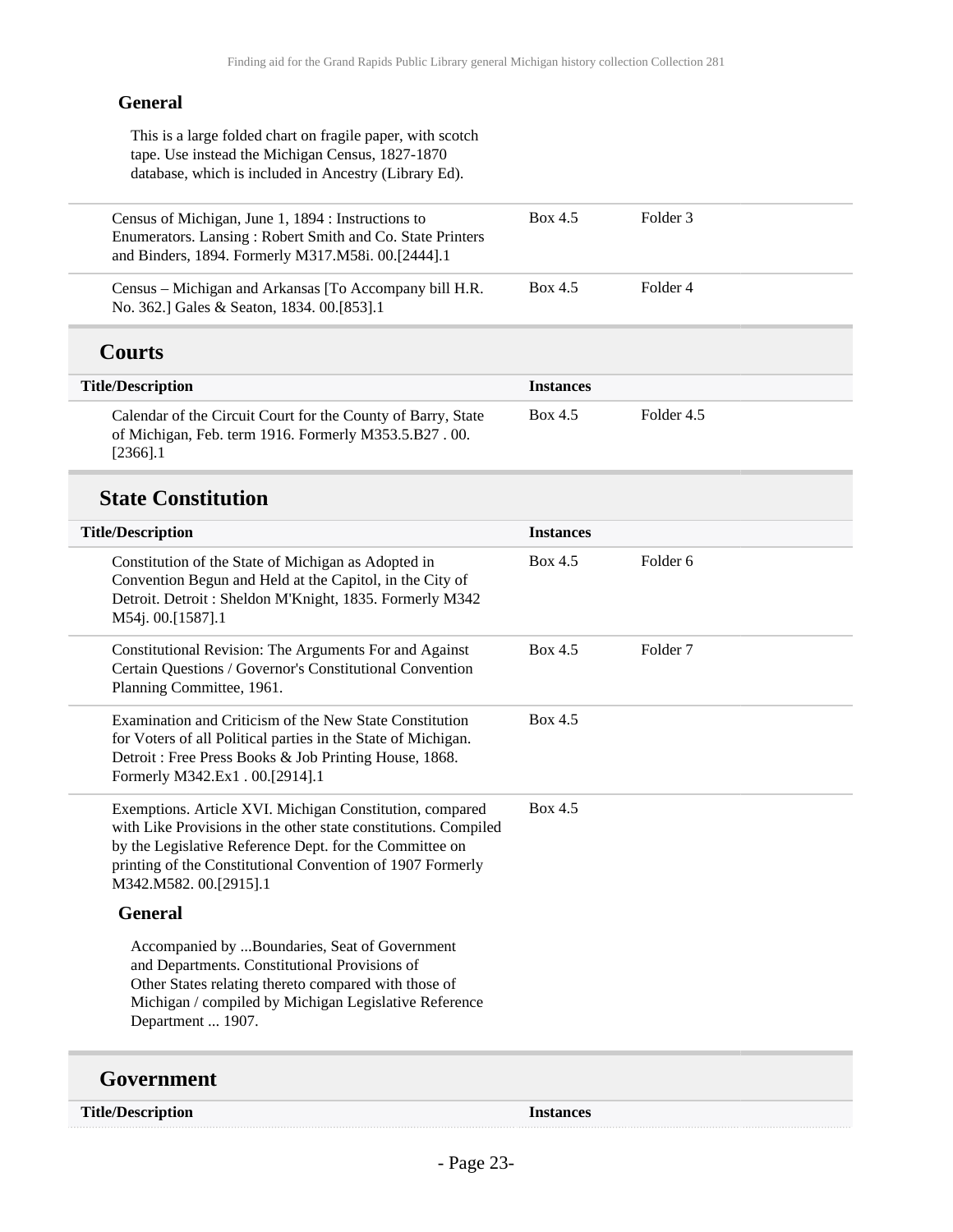| Messages of Michigan Governors, 1881: Charles M.<br>Croswell's exaugural, David H. Jerome's inaugural. Lansing:<br>W.S. George and Co. State Printers and Binders, 1881.<br>Formerly M35303. M58c8. 00.[5024].1 | Box 4.5 | Folder 5            |
|-----------------------------------------------------------------------------------------------------------------------------------------------------------------------------------------------------------------|---------|---------------------|
| Governor Frank Murphy's Inaugural Address. Lansing,<br>Michigan, January 1, 1937. M35303.M58M9i. 00.[5023].1                                                                                                    | Box 4.5 | Folder <sub>8</sub> |
| Government of Michigan / Stanton E. Ellett. Boston : Allyn<br>and Bacon, 1936. 00.[1812].1                                                                                                                      | Box 4.5 | Folder 9            |
| Grand Rapids Civil Service Board. Personnel Office.<br><b>Employee Residence OVE</b>                                                                                                                            | Box 11  | Folder 4            |
| Great Land Sale. Lansing: Hosmer & Kerr, 1858. 00.[851].1                                                                                                                                                       | Box 4.5 | Folder 10           |
| Handbook: Michigan Constitutional Convention 1907 /<br>Compiled by Alex H. Smith. Formerly M342. M58h. 00.<br>$[1586]$ .1                                                                                       | Box 4.5 | Folder 11           |
| History of the Michigan State Constitution / [Mark Norris?]<br>No. 1, 1909. Formerly M286.1774.G787t. 00.[1537].1                                                                                               | Box 4.5 | Folder 11.5         |
| Humane Laws of Michigan / Michigan Federation of Humane<br>Societies, 1934. Formerly M179.3 M58 . 00.[1631].1                                                                                                   | Box 4.5 | Folder 12           |
| Increase of State Taxes, the True Cause Shown: Democrats,<br>not Republicans, Responsible for It – Proved by Democratic<br>Official Records (Detroit Tribune Track No. 3) Formerly<br>M308. D48. 00.[1431].1    | Box 4.5 | Folder 13           |
| Legislature, 1871 / Dwight May, Attorney General. 00.<br>$[2449]$ .1                                                                                                                                            | Box 5   | Folder 1            |

# **Michigan Employment Security Commission.**

| <b>Title/Description</b>                                                                                                                                                                                                                                                                                                                      | <b>Instances</b> |                     |
|-----------------------------------------------------------------------------------------------------------------------------------------------------------------------------------------------------------------------------------------------------------------------------------------------------------------------------------------------|------------------|---------------------|
| Affirmative Action Information Report, 1992. 00.[2629].1                                                                                                                                                                                                                                                                                      | Box 5            | Folder <sub>2</sub> |
| Affirmative Action Information Report, 1995. 00.[2629].2                                                                                                                                                                                                                                                                                      | Box 5            | Folder 3            |
| Affirmative Action Information Report, 1997. 00.[2629].3                                                                                                                                                                                                                                                                                      | Box 5            | Folder 4            |
| Affirmative Action Information Report, 1998. 00.[2629].4                                                                                                                                                                                                                                                                                      | Box 5            | Folder 5            |
| Manual of Arms for U.S. Magazine Rifle, Cal. .30, adapted<br>to the Springfield Rifle, Cal. .45, U.S. Army. Lansing, Robert<br>Smith Printing Company, 1897. Formerly 777355.St2.00.<br>$[2434]$ .1                                                                                                                                           | Box 5            | Folder 6            |
| Memorial of the Legislative Council of the Territory of<br>Michigan: In Behalf of the Inhabitants who suffered by the<br>Destruction of Property during the Late War / No author.<br>Washington: printed by Gales and Seaton, 1827. Note: doc.17 of<br>House of Representatives, 20th Congress, 1st Session Formerly<br>M3361.M58.00.[2451].1 | Box 5            | Folder <sub>7</sub> |
| Message of Governor Fred W. Warner, Governor of Michigan,<br>1905-1910 to the Forty - Sixth Legislature of Michigan, January                                                                                                                                                                                                                  | Box 5            | Folder 8            |
|                                                                                                                                                                                                                                                                                                                                               |                  |                     |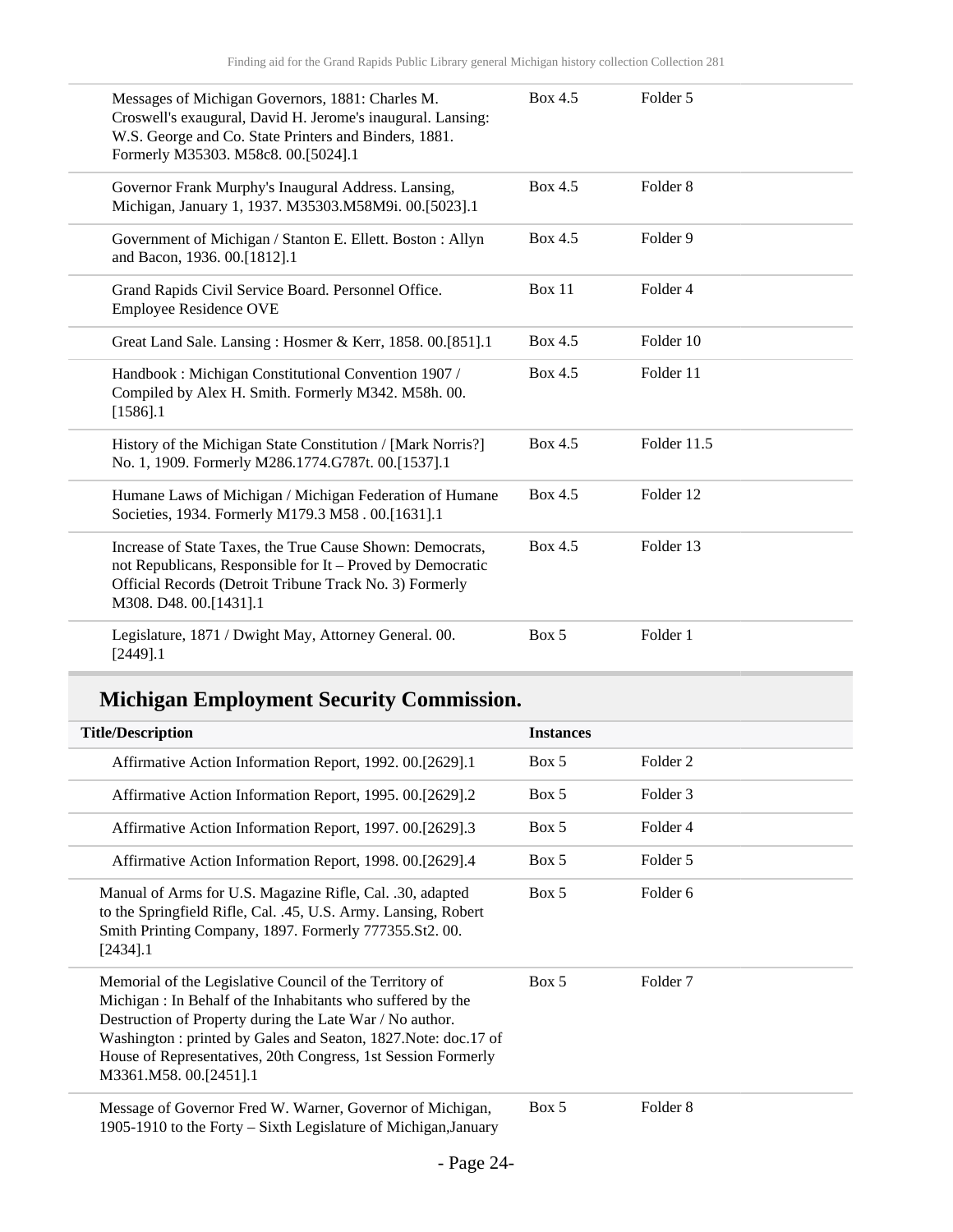| 5, 1911. Lansing: Wynkooop, Hallenback, Crawford Co.,<br>Printers, 1911. Formerly M353.03 M58 We. 00.[5025].1                                                                                                                                                             |        |              |
|---------------------------------------------------------------------------------------------------------------------------------------------------------------------------------------------------------------------------------------------------------------------------|--------|--------------|
| Michigan, Canada, and the Tariff / speech by Hon. James<br>McMillan of Michigan. Washington D.C. : Judd and Detweiller,<br>printers, 1894. Formerly M337.M22. 00.[2452].1                                                                                                 | Box 5  | Folder 9     |
| Michigan Department of Conservation : It's Organizations and<br>functions. 1948. Formerly M333.72M58c48 00.[2441].1                                                                                                                                                       | Box 5  | Folder 10    |
| Michigan Law Journal / University of Michigan. New York:<br>Baker, Voorhis and Co., Law Publishers, 1893. 00.[2461].1                                                                                                                                                     | Box 5  | Folder 11    |
| Michigan Republican Text-Book 1906 / Republican State Central<br>Committee. Detroit: Allied Printing Trades Council, 1906<br>Formerly M329.6 R29 '06. 00.[1494].1                                                                                                         | Box 5  | Folder 12    |
| Military Government of the District of Lake Michigan / William<br>H. Niles, Military Governor. Chicago: Hufford and Co. n.d.<br>Formerly M91773.N59. 00.[2446].1                                                                                                          | Box 5  | Folder 13    |
| Municipal Court Reform for Detroit: A Few Facts and Reasons<br>Why, Outline of the Law, and the Law in Full / NO Author.<br>Detroit: Published by the Detroit Citizens League, 1919.<br>Formerly MWD 352.D481. 00.[2457].1                                                | Box 5  | Folder 14    |
| Municipal Government in Michigan and Ohio: A Study in the<br>Relations of City and Commonwealth / Delos F. Wilcox, Ph.D.<br>New York: Columbia University, 1896. Formerly M352W64.<br>00.[2459].1                                                                         | Box 5  | Folder 15    |
| Policy of Finance: A Plan for Returning to Specie Payments<br>and Free Banking / D.M. Richardson. Washington: Chronicle<br>Publishing Co., 1874 Formerly M332. R39. 00.[1572].1                                                                                           | Box 5  | Folder 16    |
| Lansing Region and its Tributary Town-County Communities /<br>J.F. Thaden. East Lansing, Mi.: Michigan State College,<br>Agricultural Experiement Station, Section of Sociology. (Special<br>Bulletin 302, March 1940). P2009.027                                         | Box 5  | Folder 16.75 |
| Population Trends in Michigan / J.F. Thaden. East Lansing:<br>Agriculture Experiment Station of Michigan State College of<br>Agriculture and Applied Science. 1933 Formerly M312.T32.00.<br>$[2442]$ .1                                                                   | Box 5  | Folder 17    |
| Postwar Public Works Program for Improvements to Public<br>Water Supplies in Michigan. Lansing: Michigan Department of<br>Health, Bureau of Engineering, 1943. 2002.003.2                                                                                                 | Box 5  | Folder 18    |
| Present Land Use in Detroit: A Master Plan Report /<br>Department of Public Welfare, 1946. 00.[5196].1                                                                                                                                                                    | Box 12 | Folder 4     |
| Right of the General Government to Lease Mineral Lands<br>within a State, considered in a report by Senator Howell  and<br>the Sovereign Right of Michigan to the mines & minerals<br>Senator Littlejohn. 1846. Detroit: Bagg & Harmon. Formerly<br>M353.H83. 00.[2365].1 | Box 5  |              |
| Souvenir Michigan State Prison Jackson 1920. As under Warden<br>Hulburt. 2010.063                                                                                                                                                                                         | Box 5  | Folder 26    |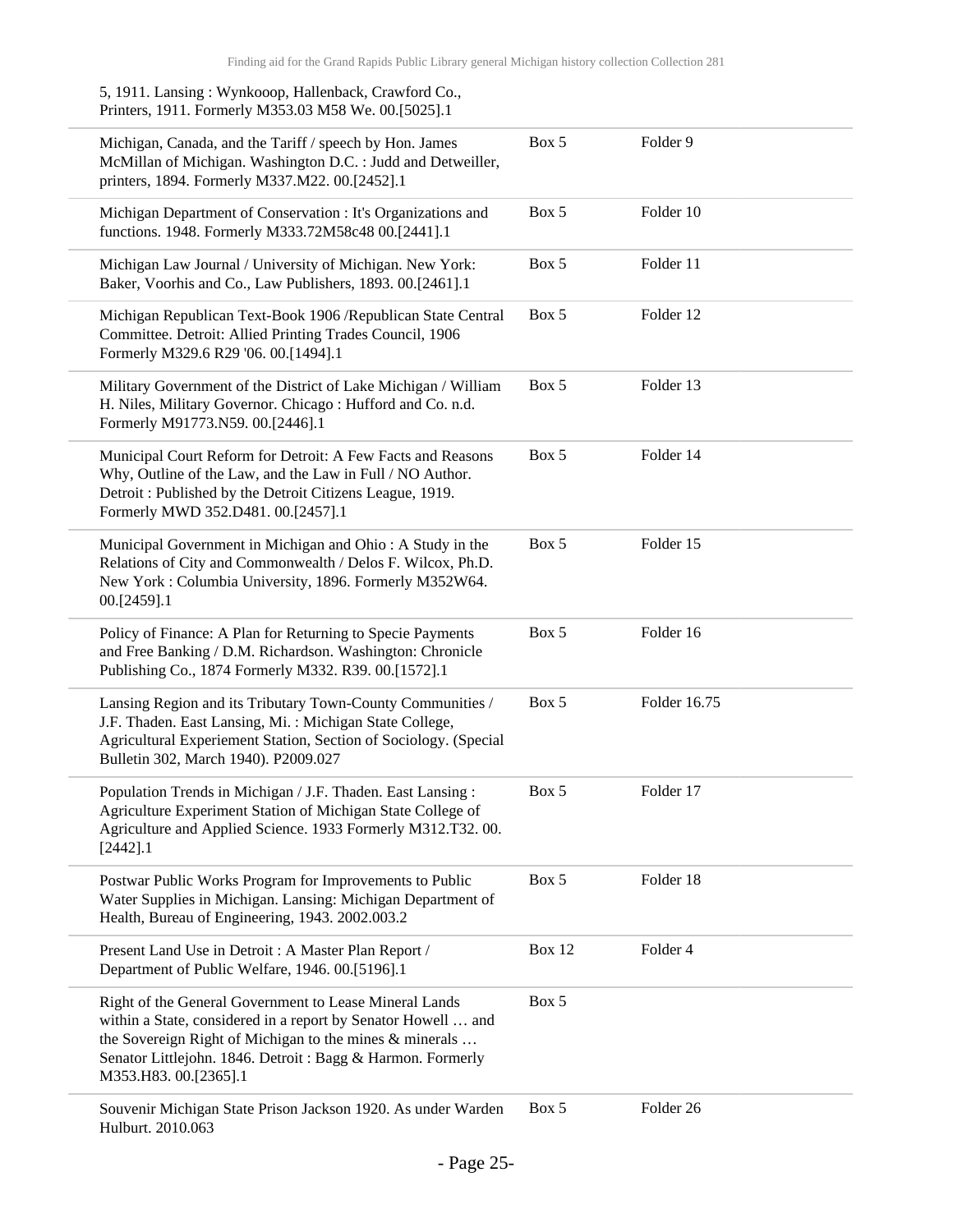| State Issues 1910. Detroit: Michigan Republican State Central<br>Committee, 1910. Formerly M329.6 M58                                                                                                       | Box 5            | Folder <sub>21</sub> |  |
|-------------------------------------------------------------------------------------------------------------------------------------------------------------------------------------------------------------|------------------|----------------------|--|
| State of Michigan Department of Insurance. Annual Report<br>of the Michigan Business, Financial Condition and Directory.<br>Lansing, Michigan: The Dept., April 1, 1925. Formerly<br>M368M58s24.00.[5022].1 | Box 5            | Folder <sub>22</sub> |  |
| Government                                                                                                                                                                                                  |                  |                      |  |
| <b>Title/Description</b>                                                                                                                                                                                    | <b>Instances</b> |                      |  |
| State of Michigan Liquor Control Commission. Balance Sheet<br>as at June 30, 1939 Formerly M351.76 M58 '39. 00.[1156].1                                                                                     | Box 11           | Folder 5             |  |
| State Republican Legislative Souvenir and Political History<br>of Michigan. Lansing: Robert Smith Printing Co., 1897.<br>Formerly M9.St2. 00.[0552].1                                                       | Box 11           | Folder <sub>6</sub>  |  |
| Statistical Report of the Secretary of State of the State of<br>Michigan for the Years / S. H. Taylor, Secretary of State,<br>1851. 1849-1850. Formerly M313. M58. 00.[2443].1                              | Box 5            | Folder <sub>23</sub> |  |
| The Tariff Farmers' Free-List Bill: Speech of Honorable<br>Edwin F. Sweet of Michigan in the House of Representatives.<br>Washington, 1911. Formerly M337.Sw3. 00.[2450].1                                  | Box 5            | Folder <sub>24</sub> |  |
| What Every Driver Must Know  Rules of the Road /<br>Published by the Authority, Secretary of State; Michigan<br>State Police, n.d., ca. 1938. Received date stamp April 23,<br>1938.00.[5291].1             | Box 5            | Folder 25.5          |  |

# **Wayne County**

| <b>Title/Description</b>                                                                                                                                                                                                            | <b>Instances</b> |           |
|-------------------------------------------------------------------------------------------------------------------------------------------------------------------------------------------------------------------------------------|------------------|-----------|
| First annual Report of the Administrative Board of the Wayne<br>County Training School, the Board of Supervisors, Wayne<br>County, Michigan. [Detroit?]: Wayne Co. Training School<br>Press, 1927. Formerly MW3627.W36. 00.[3858].1 | Box 5            | Folder 25 |
| Second annual Report of the Administrative Board of the<br>Wayne County Training School, the Board of Supervisors,<br>Wayne County, Michigan. [Detroit?]: Wayne Co. Training<br>School Press, 1928. Formerly MW3627.W36.00.[3858].2 | Box 5            | Folder 25 |
| Third annual Report of the Administrative Board of the<br>Wayne County Training School, the Board of Supervisors,<br>Wayne County, Michigan. [Detroit?]: Wayne Co. Training<br>School Press, 1929. Formerly MW3627.W36. 00.[3858].3 | Box 5            | Folder 25 |

# **Health**

**Battle Creek Sanitarium**

**Title/Description Instances**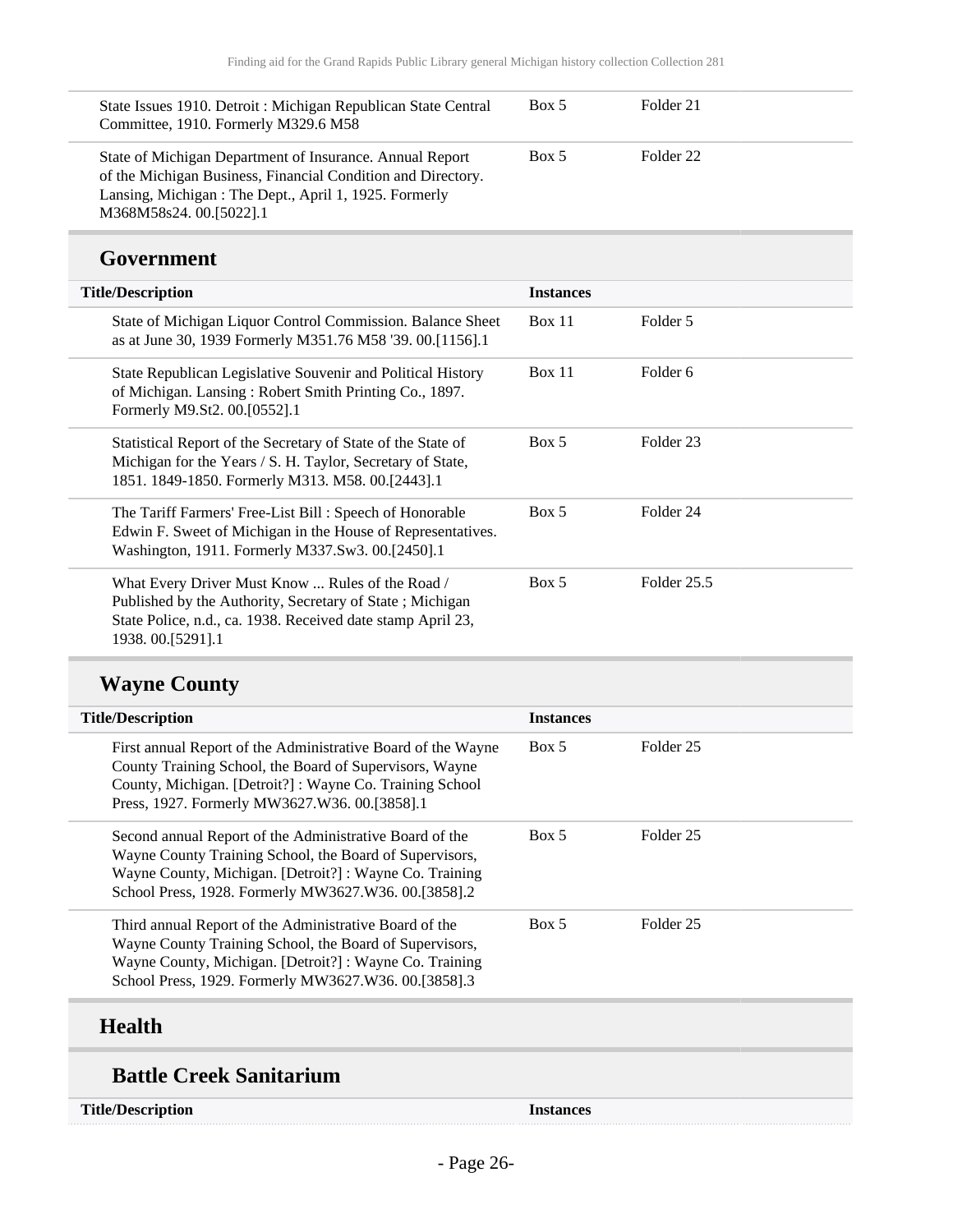The Battle Creek Sanitarium letterhead, 5/10/1910. 00. [1810].1

Box 5.5 Folder 1

## **Reports and Addresses, J.H. Kellogg. 8 medical publications previously bound together. Formerly M610.K29.**

| <b>Title/Description</b>                                                                                                                                                                                                   | <b>Instances</b> |             |
|----------------------------------------------------------------------------------------------------------------------------------------------------------------------------------------------------------------------------|------------------|-------------|
| Safety Methods in the Care of Surgical Patients. 1920.<br>Reprinted from American Journal of Surgery. 00.[2943].1                                                                                                          | Box 5.5          | Folder 1.5  |
| Incompetency of the Ileocecal Valve, disorders Arising from<br>this condition and their treatment. Reprinted from Medical<br>Record, June 21, 1913. William Wood & Co., N.Y. 00.<br>$[2943]$ .2                            | Box 5.5          | Folder 1.5  |
| Relation of Public Health to Race Degeneracy. Read before<br>the General Session, American Public Health Assoc.,<br>Colorado Springs, Sept. 1913. Reprinted from Am. Journal<br>of Public Health, v. 4, no. 8. 00.[2943].3 | Box 5.5          | Folder 1.5  |
| An Address. Needed, a New Human Race. The First<br>National Conference on Race Betterment, at the Battle<br>Creek Sanitarium, Jan. 8-12, 1914. 00.[2943].4                                                                 | Box 5.5          | Folder 1.5  |
| A Simple Method of Shortening the Round Ligaments of<br>the Uterus for the Cure of Retroversion. Reprinted from<br>Medical Record, April 22, 1916. 00.[2943].5                                                             | Box 5.5          | Folder 1.5  |
| A New Procedure for Suspension of the Pelvic Colon.<br>Reprinted form Am. Journal of Surgery, April 1917. 00.<br>$[2943]$ .6                                                                                               | Box 5.5          | Folder 1.5  |
| <b>General</b>                                                                                                                                                                                                             |                  |             |
| Items $.6 \& .7$ are still attached to each other.                                                                                                                                                                         |                  |             |
| Should the Colon be Sacrificed or my it be Reformed?<br>Reprinted from the Journal of the American Medical<br>Association, June 30, 1917. 00.[2943].7                                                                      | Box 5.5          | Folder 1.5  |
| <b>General</b>                                                                                                                                                                                                             |                  |             |
| Items .6 & .7 are still attached to each other.                                                                                                                                                                            |                  |             |
| Method for Changing and Reforming the Intestinal Flora.<br>Reprinted from American Medicine. New Series. v. 8, no. 6,<br>June 1918. 00.[2943].8                                                                            | Box 5.5          | Folder 1.5  |
| Mercy Sanitarium Baths: natural brine from the greatest<br>salt producing wells in the world. Manistee, mi. [Rec'd. date<br>stamp. 1930] Formerly Mmn613.45.Si8. 00.[3884].1                                               | Box 5.5          | Folder 1.75 |

| <b>Title/Description</b> | nstances |
|--------------------------|----------|
|                          |          |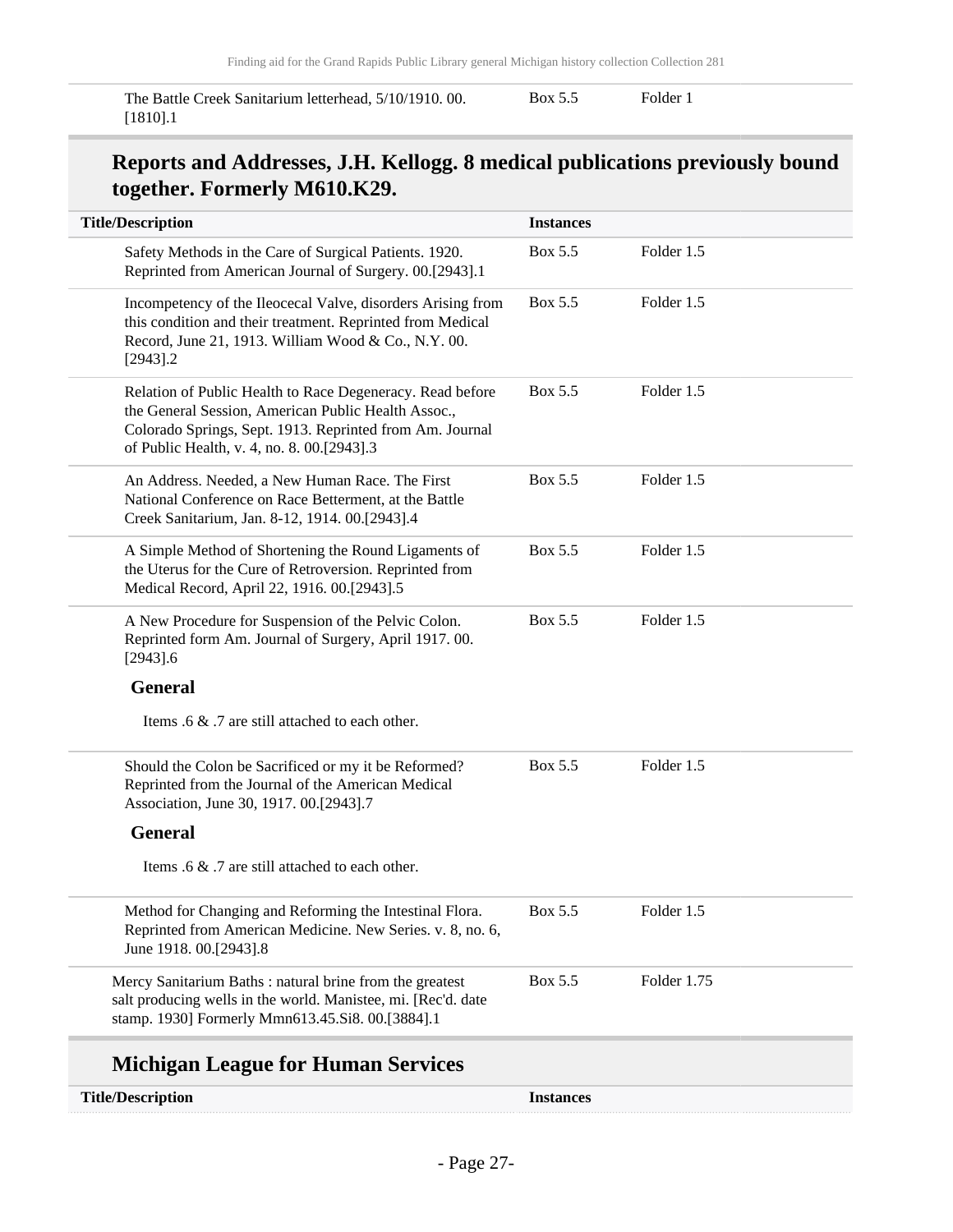| Health Care Reform : a forum on the needs and concerns of<br>charitable organization. UAW Region 1-D Headquarters,<br>Grand Rapids. May 25, 1994. Lansing: The League 00.<br>$[2700]$ .1 | Box 5.5 | Folder <sub>2</sub> |
|------------------------------------------------------------------------------------------------------------------------------------------------------------------------------------------|---------|---------------------|
| <b>General</b>                                                                                                                                                                           |         |                     |
| Accompanied by miscellaneous loose ephemera, and<br>the Michigan Legislative Handbook & Directory,<br>which is housed at 281-1.5 in this collection.                                     |         |                     |
| Nursing Home Reform : A Special Report by John R.<br>Otterbacher. 00.[1765].1. Accompanied by letter to "Dear<br>Friend" from John Otterbacher dated 3/7/1977.                           | Box 5.5 | Folder 2.5          |
| Report of the Committee on Reorganization / Geo. K.<br>Johnson. No publication info Formerly MKG610.6 J63. 00.<br>$[1318]$ .1                                                            | Box 5.5 | Folder <sub>3</sub> |
| State of Michigan Report of the Tuberculosis Survey of the<br>State Board of Health / John L. Burkart. Lansing, Mich.:<br>Wynkoop Hallenbeck Crawford Co., 1917. 2002.003.3              | Box 5.5 | Folder <sub>4</sub> |
| Upper Peninsula Hospital for the Insane. no author or<br>publication info Formerly M725.5 C38. 00.[1916].1                                                                               | Box 5.5 | Folder 5            |
| Whitcomb Sulphur Springs : at your service doctor.<br>N.d. Has sketch of building on front cover. Formerly<br>Msj615.8.W58.00.[3883].1                                                   | Box 5.5 | Folder 5.5          |

# **Libraries**

| <b>Title/Description</b>                                                                                                                                                                                       | <b>Instances</b> |                     |
|----------------------------------------------------------------------------------------------------------------------------------------------------------------------------------------------------------------|------------------|---------------------|
| Description of Design for a Library Building to be Erected at<br>Muskegon, Mich., June 14, 1888 Formerly MmuM 022.P27.<br>$00.$ [1527].1                                                                       | Box 11           | Folder <sub>7</sub> |
| Handbook of Harris Hall and the Hobart Guild. Ann Arbor,<br>Mich., 1902-03 and 1912-1913 (two books) Formerly M283<br>H65h '02-3 and '12-3. 00.[1629].1 and 00.[1630].1                                        | Box 5.5          | Folder 6            |
| Legislative History of Township Libraries in the State of<br>Michigan, 1835 to 1901. Lansing, Mich.: Robert Smith<br>Printing Co., 1902 Formerly M021.8 M58. 00.[1589].1 /<br>Formerly M021.8 M58. 00.[1589].2 | Box 5.5          | Folder <sub>7</sub> |
| Penal Fines as Applied to the Support of Libraries in<br>Michigan / Jeannette Elizabeth Mandeline Vander Ploeg.<br>Master's thesis, University of Illinois, 1929. Formerly M025.1<br>V28.00.[1591].1           | Box 5.5          | Folder 8            |
| Public Libraries in Michigan. Oversized sheets of statistics on<br>Michigan libraries, including Grand Rapids, ranging in years<br>from 1918 to 1933. 00.[1595].1                                              | Box 5.5          | Folder 9            |
| Public Libraries in Michigan, 1933-1934. No author or<br>publication info. Formerly M027.4 M58. 00.[1594].1                                                                                                    | Box 5.5          | Folder 10           |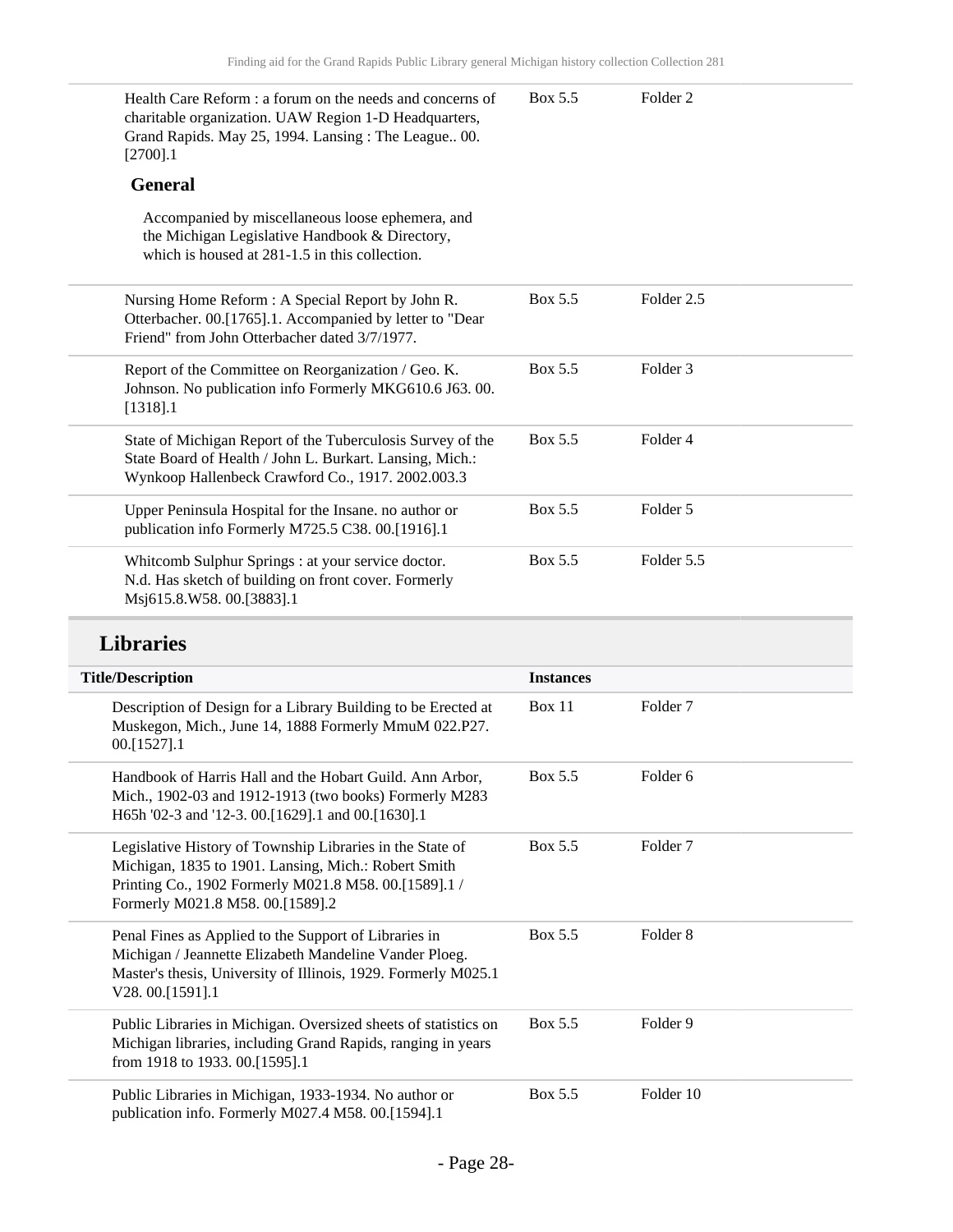| Public Libraries in Michigan, 1935-1936. No author or<br>publication info. Formerly M027.4 M58. 00.[1761].1                                                                                                     | Box 5.5          | Folder 10    |
|-----------------------------------------------------------------------------------------------------------------------------------------------------------------------------------------------------------------|------------------|--------------|
| Public Libraries in Michigan. Statistics, 1941-1942 Formerly<br>M021.M582 00.[2419].1                                                                                                                           | Box 5.5          | Folder 10.2  |
| Report of the Michigan Historical Collections 1950-1951. Ann<br>Arbor: University of Michigan. Same report for 1951-1952.                                                                                       | Box 5.5          | Folder 11    |
| <b>Schools/Education</b>                                                                                                                                                                                        |                  |              |
| <b>Title/Description</b>                                                                                                                                                                                        | <b>Instances</b> |              |
| Albion Public Schools Directory 1905-1906                                                                                                                                                                       | Box 5.5          | Folder 12    |
| Americanizing a City / Issued by the National<br>Americanization committee and the Committee for<br>Immigrants in America. New York, 1915. Formerly<br>M325.N16. 00.[2453].                                     | Box 5.5          | Folder 13    |
| <b>General</b>                                                                                                                                                                                                  |                  |              |
| This Pamphlet is about the Campaign for Detroit Night<br>Schools for immigrants conducted by the Detroit Board<br>of Commerce and Board of Ed. In 1915.                                                         |                  |              |
| Assyria Township Rural Schools / Doris Greenfield and Joyce<br>F. Weinbrecht. Barry County, MI: Barry County Historical<br>Society, 1992 P2007.028.2                                                            | Box 5.5          | Folder 13.5  |
| A Century of Progress in the History of School District No. 3,<br>in the Township of Jamestown, Ottawa County, Michigan / by<br>Martha Van Koevering, 1952.                                                     | Box 5.5          | Folder 13.75 |
| Commencement Program, University of Michigan, 1897.00.<br>$[1762]$ .1                                                                                                                                           | Box 5.5          | Folder 14    |
| County School Manual for Cheboygan County, Michigan / No<br>Author. Cheboygan: E.W. Baker, Commissioner of Schools<br>pub.; The Democrat Print. 1905. Formerly Mce379.C41.00.<br>$[2407]$ .1                    | Box 5.5          | Folder 15    |
| The Development of Industrial Education in Michigan / Frank<br>W. Dalton. Ann Arbor: The Michigan Industrial Education<br>Society, 1940 00.[1674].1                                                             | Box 5.5          | Folder 16    |
| Exploring Michigan's Resources in the Junior High<br>School Classroom / No Author. Lansing, 1934. Formerly<br>M333.M583e. 00.[2440].1                                                                           | Box 5.5          | Folder 17    |
| Guide for Planning School Buildings / Eugene B. Elliott,<br>Superintendent of Public Instruction, Lansing, Mich. 1945.<br>[Department of Public Instruction] Bulletin No. 338 Formerly<br>M727.M58g.00.[2351].1 | Box 5.5          | Folder 17.5  |
| Helping Uncle Sam: Lessons in Patriotic Service. Lansing:<br>Superintendent of Public Instruction, 1918. Formerly M172<br>M58h. 00.[1516].1                                                                     | Box 5.5          | Folder 18    |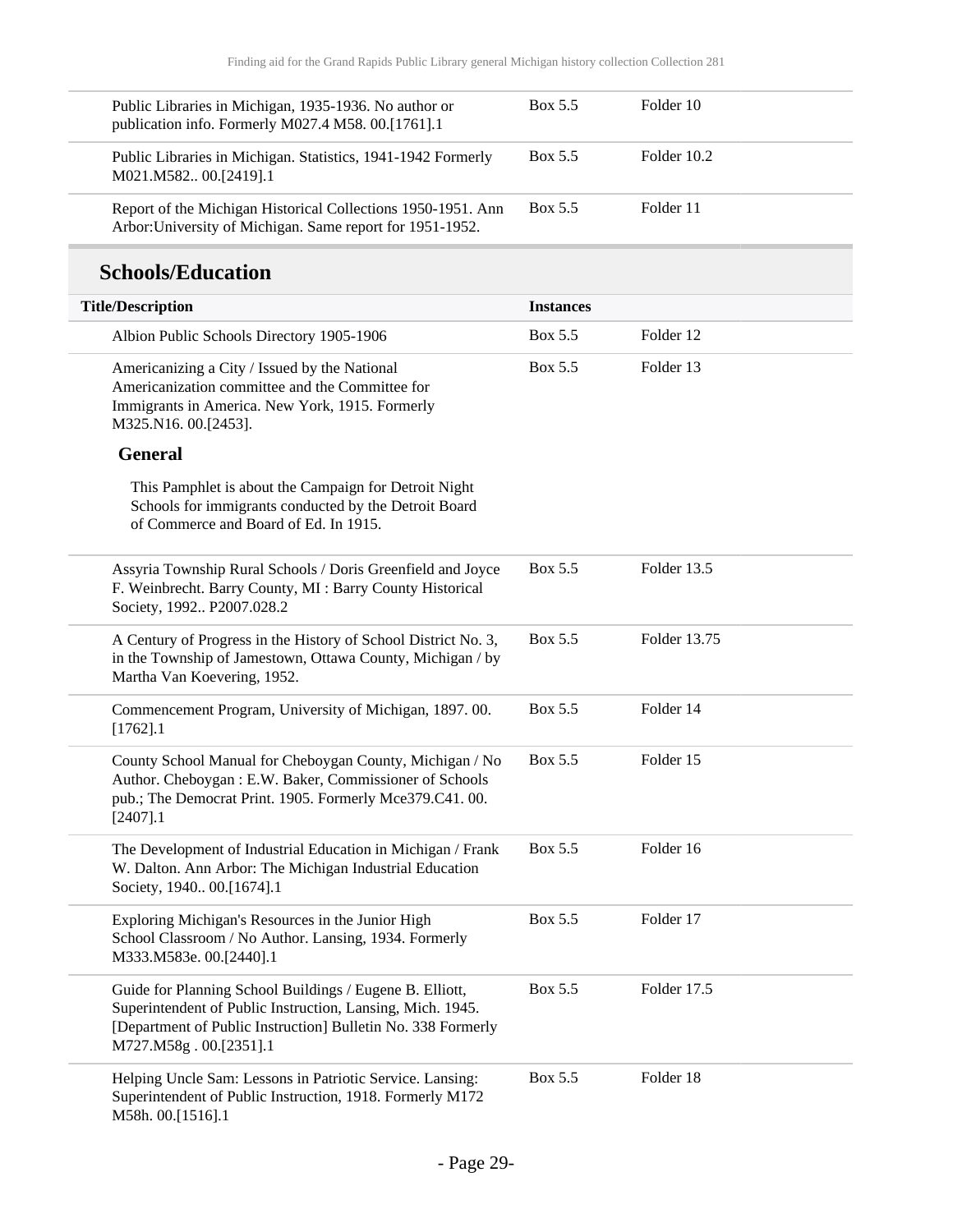| Johnstown Rural Schools / Doris Greenfield and Joyce F.<br>Weinbrecht. Barry County, MI: Barry County Historical<br>Society, ca.1994 P2007.028.1                               | Box 5.5 | Folder 18.5          |
|--------------------------------------------------------------------------------------------------------------------------------------------------------------------------------|---------|----------------------|
| Maple Grove Township Rural Schools / Susan Murphy<br>Hinckley, Greta Cogswell Endres and Don C. Reid. Barry<br>County, MI: Barry County Historical Society, 1991<br>P2007.031  | Box 5.5 | Folder 19            |
| M.V. Rork's School of Practical Education, Lansing, Mich.,<br>Ca. 1885                                                                                                         | Box 5.5 | Folder 19.5          |
| Music Festival, Central State Normal Lecture and Music<br>Course, Mt. Pleasant, Mich., Season 1904-1905 00.[1809].1                                                            | Box 5.5 | Folder 20            |
| One Hundred Years, 1835-1935, Lamont, Mi. Formerly<br>MOtL9.L191.00.[3925].1.                                                                                                  | Box 5.5 | Folder 20.25         |
| <b>General</b>                                                                                                                                                                 |         |                      |
| Has sketch on cover: School Building, built in 1862,<br>Lamont. Has some original photos glued in with at least<br>one missing.                                                |         |                      |
| Orangeville Township Rural Schools / Clare and Nellie<br>Richards. Barry County, MI: Barry County Historical Society,<br>ca. 1990s P2007.029.1                                 | Box 5.5 | Folder 20.5          |
| Thornapple Township Rural Schools / Norma Velderman et<br>al.Barry County, MI: Barry County Historical Society, ca.<br>1990s P2007.029.2                                       | Box 5.5 | Folder 20.75         |
| Views at the Michigan College of Mines : Houghton, MI.<br>Detroit, Winn and Hammond, n.d., 00.[1288].1                                                                         | Box 5.5 | Folder 21            |
| War Savings Bulletin of the Schools of Michigan. [periodical]<br>World War I. v. 1, no. 1, May 6, 1918 2007.049.2                                                              | Box 5.5 | Folder 21.3          |
| Welcome Corners School: 1854-1965 / Joyce F. Weinbrecht<br>and Donna Brewer Long. Barry County, MI: Barry County<br>Historical Society, ca. 1990 P2007.029.4                   | Box 5.5 | Folder 21.5          |
| Woodland Township Rural Schools: The Alphabet / Ella<br>Ennes Kantner and Joyce Fisher Weinbrecht. Barry County,<br>MI: Barry County Historical Society, ca. 1990s P2007.029.3 | Box 5.5 | Folder <sub>22</sub> |
| University of Michigan: Laying of the Corner-Stone of the<br>New Medical Building, Tuesday, the fifteenth of October<br>1901 00.[5778].1                                       | Box 5.5 | Folder 23            |

# **Cranbrook (Bloomfield Hills, Mi.)**

| <b>Title/Description</b>                                                                                                                                                                                     | <b>Instances</b> |             |
|--------------------------------------------------------------------------------------------------------------------------------------------------------------------------------------------------------------|------------------|-------------|
| Pathfinding in Cultural and Creative Education Bloomfield<br>Hills, Mi.: Cranbrook Foundation, n.d. Photography by<br>Cranbrook Academy of Art, Photographic Department.<br>Formerly MO370.C85. 00.[3851].1. | Box 5.5          | Folder 22.5 |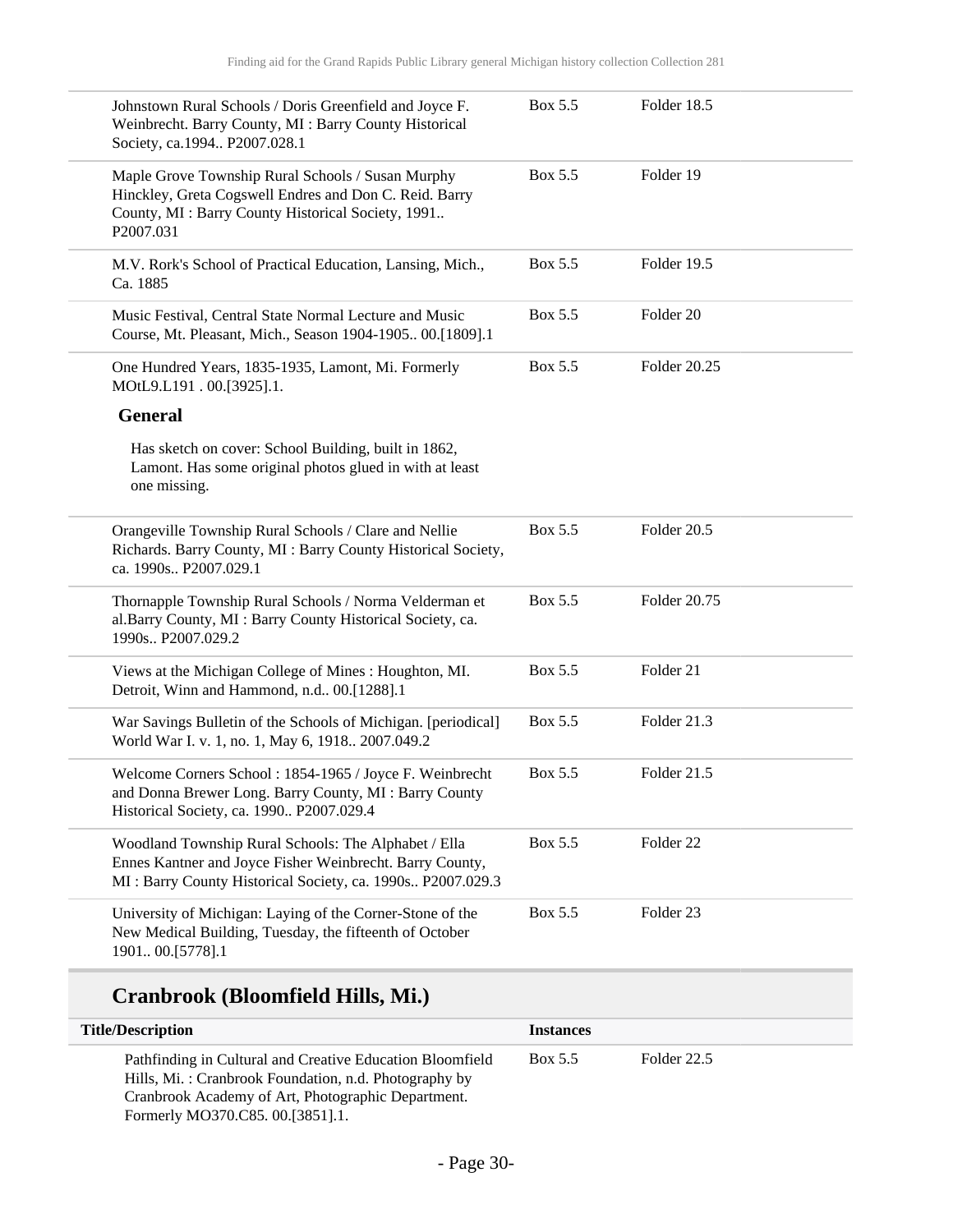Publication includes a list of the Cranbrook institutions inside the front cover, with a site map on the first page opposite. The centerfold is a birdeye photo from the Detroit News, with numerical annotations for the various Cranbrook structures.

#### **^** [Return to Table of Contents](#page-1-0)

### <span id="page-30-0"></span>**Series IV. PEOPLE**

### <span id="page-30-1"></span>**Subseries A. Individuals**

## **Frederick Baraga**

| <b>Title/Description</b>                                                                              | <i>Instances</i> |          |
|-------------------------------------------------------------------------------------------------------|------------------|----------|
| Bishop Baraga / Read at the D.A.R. meeting April 21st, 1910,<br>Fanny D. Ball. M92 B23 B2. 00.[952].1 | Box 6            | Folder 1 |
|                                                                                                       |                  |          |

## **Julius C. Burrows**

| <b>Title/Description</b>                                                                                                                     | <b>Instances</b> |          |
|----------------------------------------------------------------------------------------------------------------------------------------------|------------------|----------|
| Speech of Hon. Julius C. Burrows of Michigan in the Senate<br>of the United States. Washington, 1911. Formerly M328.3<br>B94. 00. [1493]. 1. | Box 6            | Folder 2 |

## **Augustus C. Carton**

| <b>Title/Description</b>                                                                                                                                                                                     | <b>Instances</b> |                     |  |
|--------------------------------------------------------------------------------------------------------------------------------------------------------------------------------------------------------------|------------------|---------------------|--|
| Extract from Address Delivered in Chicago in 1912                                                                                                                                                            | Box 6            | Folder 3            |  |
| Extracts from Address Delivered in Detroit at Annual Banquet<br>of Press Association of Michigan, February 21, 1914, on<br>"What the Press Can Do to Assist in the Development of<br>Michigan"               | Box 6            | Folder 3            |  |
| Extract from Address Delivered at Annual Meeting of the<br>Michigan Manufacturers' Association, Cadillac Hotel, Detroit,<br>February 23, 1914 on "The Relationship Between Agriculture<br>and Manufacturing" | Box 6            | Folder <sub>3</sub> |  |
| Extracts from Address Delivered at Annual Meeting of<br>the Michigan Association of Commercial Secretaries in<br>Muskegon July 24, 1914                                                                      | Box 6            | Folder 3            |  |
| <b>Lewis Cass</b>                                                                                                                                                                                            |                  |                     |  |
| <b>Title/Description</b>                                                                                                                                                                                     | <b>Instances</b> |                     |  |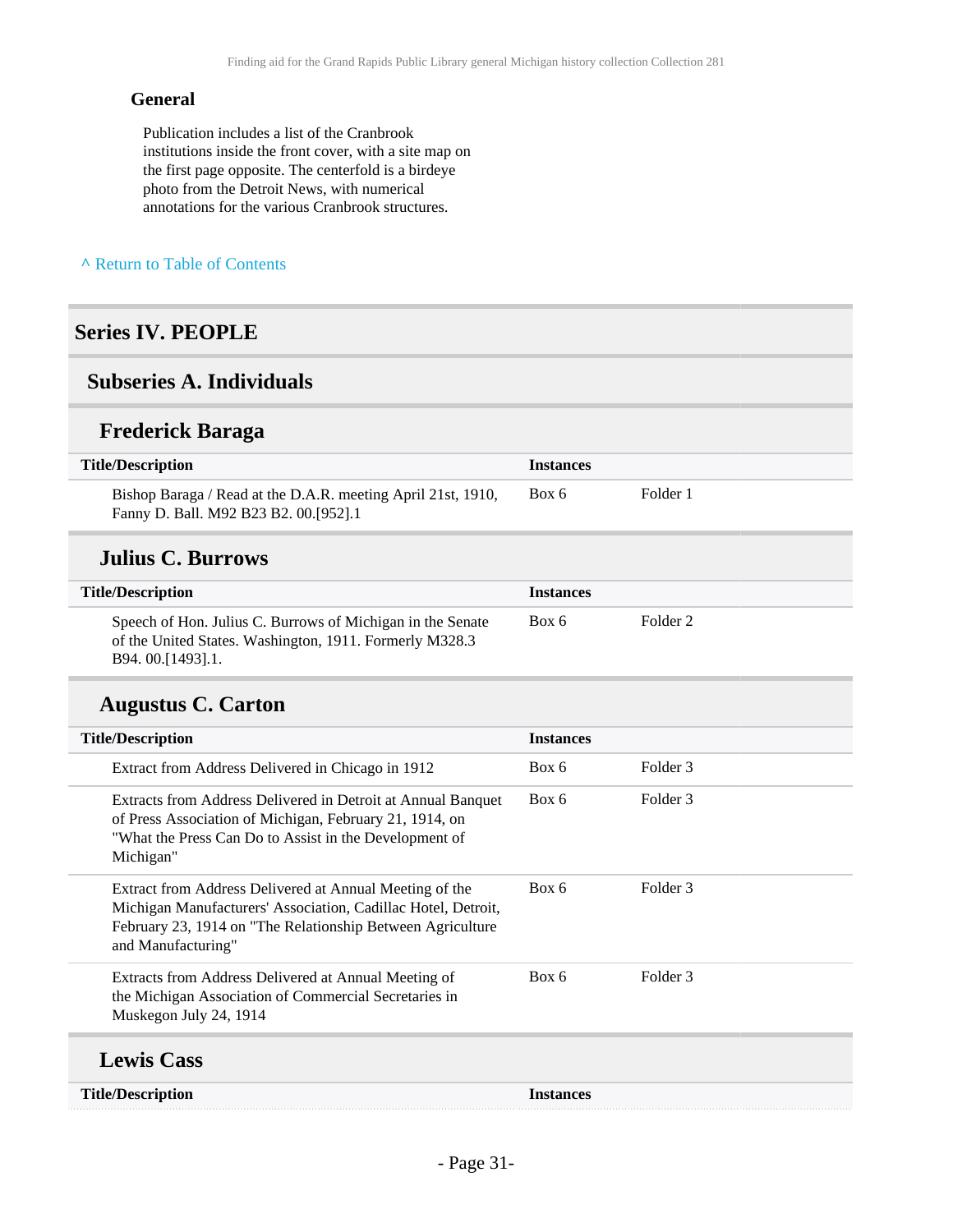| Address of Lewis Cass, of Michigan, L.L.D.: Delivered<br>by Appointment Before the Association of the Alumni of<br>Hamilton College at Their Anniversary Meeting, August 25,<br>1830. Utica: Press of William Williams, 1830. Formerly M308<br>C27a. 00.[1432].1.                                                                      | Box 6 | Folder 4            |  |
|----------------------------------------------------------------------------------------------------------------------------------------------------------------------------------------------------------------------------------------------------------------------------------------------------------------------------------------|-------|---------------------|--|
| Archbishop Hughes in Reply to General Cass, and in Self-<br>Vindication. New York: Edward Dunigan & Brothers, 1854.<br>Formerly M92.C27 H8. 00.[970].1.                                                                                                                                                                                | Box 6 | Folder 5            |  |
| Biography of General Lewis Cass. New York: J. Winchester,<br>New World Press, 1843. Formerly M92.C26 B5.                                                                                                                                                                                                                               | Box 6 | Folder <sub>6</sub> |  |
| The Cass Platform. Washington: Towers printer, n.d. Formerly<br>M92. C27 C2.                                                                                                                                                                                                                                                           | Box 6 | Folder <sub>7</sub> |  |
| France, its King, Court and Government / by An American<br>[Lewis Cass]. New York: Leonard Scott, 1848. Formerly<br>M92 C26. 00.[0965].1. Bound with "Life of General Lewis<br>Cass " & other titles.                                                                                                                                  | Box 6 | Folder <sub>8</sub> |  |
| Letter from Lewis Cass to Secretary of War J.C. Calhoun.<br>Detroit, June 11, 1823. Reproduction                                                                                                                                                                                                                                       | Box 6 | Folder 9            |  |
| Life of General Lewis Cass: comprising an account of his<br>military services in the Northwest, during the War with Great<br>Britain  to which is appended, a sketch of the public and<br>private history of Major General W.O. Butler  / [Frank<br>P. Blair]. Philadelphia: G.B. Zieber & Co., 1848. Formerly<br>M92.C26. 00.[0964].1 | Box 6 | Folder <sub>8</sub> |  |
| <b>General</b>                                                                                                                                                                                                                                                                                                                         |       |                     |  |
| Currently bound with 4 other items. Also includes<br>Appendix: The Wilmot Proviso.                                                                                                                                                                                                                                                     |       |                     |  |
| Proceedings in Congress Upon the Acceptance of the Statue of<br>Lewis Cass: presented by the State of Michigan. Washington:<br>GPO, 1889. Formerly M92.C27 00.[0972].1                                                                                                                                                                 | Box 6 | Folder 10           |  |
| Speech of Hon. Lewis Cass of Michigan on Our Relations<br>with Great Britain. Delivered in the Senate January 28, 1856.                                                                                                                                                                                                                | Box 6 | Folder 11           |  |
| <b>General</b>                                                                                                                                                                                                                                                                                                                         |       |                     |  |
| c. 1 Bound with "Life of General Lewis Cass " &<br>other titles. Formerly M92.C26 00.[0968].1. / c. 2<br>Bound with 3 other items Formerly M308.C27 00.<br>$[1436]$ .1                                                                                                                                                                 |       |                     |  |
| Speech of Hon. Lewis Cass of Michigan on the Oregon<br>Question. Delivered in the Senate of the United States,<br>Monday, March 30, 1846. Bound with "Life of General Lewis<br>Cass" & other titles. Formerly M92.C26 00.[0966].1                                                                                                      | Box 6 | Folder 11           |  |
| Speech of Hon. Lewis Cass, of Michigan, on the President's<br>Veto Messages, on the River and Harbor Appropriation Bills,<br>delivered in the Senate of the U.S., July 7, 1856. Washington:                                                                                                                                            | Box 6 | Folder 11           |  |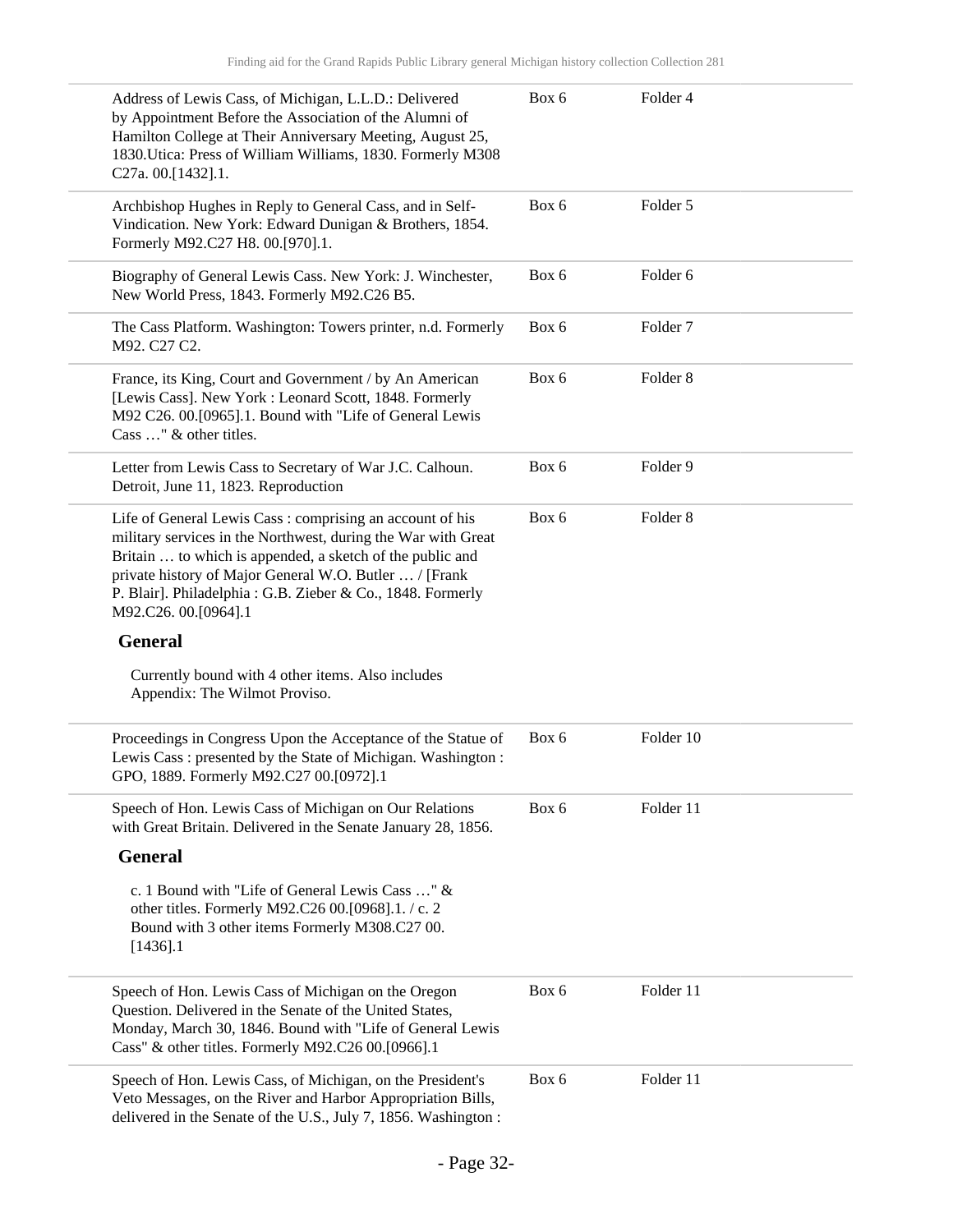Congressional Globe Office, 1856. Formerly M308.C27. 00. [1434].1. Bound with 3 other items.

| Speech of Mr. Cass, of Michigan, delivered in the Senate of<br>the U.S., May 15, 1854,  Religious Rights of American<br>Citizens Residing or Traveling in Foreign Countries.<br>Washington: Congressional Globe Office, 1854. Formerly<br>M308.C27. 00.[1435].1. Bound with 3 other items. | Box 6            | Folder 11 |
|--------------------------------------------------------------------------------------------------------------------------------------------------------------------------------------------------------------------------------------------------------------------------------------------|------------------|-----------|
| Speech of Mr. Cass of Michigan on Colonization in North<br>America and on the Political Conditions of Cuba. Delivered<br>in the Senate of the United States, January 18, 1853. Formerly<br>M308.C27. 00.[1433].1. Bound with 3 other items.                                                | Box 6            | Folder 11 |
| Speech of Mr. Cass of Michigan on the Motion of Mr. Benton<br>for the Indefinite Postponement of the Compromise Bill.<br>Delivered in the Senate of the United States, June 14, 1850.<br>Formerly M92.C26 00.[0967].1 Bound with "Life of General<br>Lewis Cass" & other titles.           | Box 6            | Folder 11 |
| War with Mexico, Speech of Hon. Lewsi Cass, of Michigan in<br>the Senate of the United States, Jan. 3, 1848. 00.[5764].1                                                                                                                                                                   | Box 6            | Folder 11 |
| <b>Henry Dearborn</b>                                                                                                                                                                                                                                                                      |                  |           |
| <b>Title/Description</b>                                                                                                                                                                                                                                                                   | <b>Instances</b> |           |
| Defence of Gen. Henry Dearborn, against the attack of Gen.<br>William Hull / Henry Alexander Scammel Dearborn. Boston:<br>E.W. Davies, 1824. Formerly M9.D34. 00.[2603].1                                                                                                                  | Box 6            | Folder 12 |

### **Henry Ford**

## **Cover title: Henry Ford, the Main from Dearborn / by Henry Found Centennial Committee, Dearborn, Mi. [Five Ephemera items bound together]. Formerly M92.F77De. 00.[2938].1-5.**

| <b>Title/Description</b>                                           | <b>Instances</b> |             |
|--------------------------------------------------------------------|------------------|-------------|
| 1) Henry Ford Centennial Pageant, July 30, 1963                    | Box 6            | Folder 12.5 |
| 2) Dedication of Historical Marker. Dearborn, Mi. July 30,<br>1963 | Box 6            | Folder 12.5 |
| 3) Henry Ford : American / Bank of Dearborn                        | Box 6            | Folder 12.5 |
| 4) Henry Ford Centennial, 1863-1963 Calendar of Events             | Box 6            | Folder 12.5 |
| 5) Henry Ford Centennial, bk                                       | Box 6            | Folder 12.5 |

### **Bellona Pratt Crary Frink**

| <b>Title/Description</b>                                                                                                                                                                  | <b>Instances</b> |          |
|-------------------------------------------------------------------------------------------------------------------------------------------------------------------------------------------|------------------|----------|
| Extracts from the original manuscript belonging to Mrs. H.H.<br>Parsons, Detroit, Mich. / compiled Oct. 1839 by Bellona P.C.<br>Frink of Marshall, Mich. Formerly MCoM9. F91. 00.[1787].1 | <b>Box 11</b>    | Folder 8 |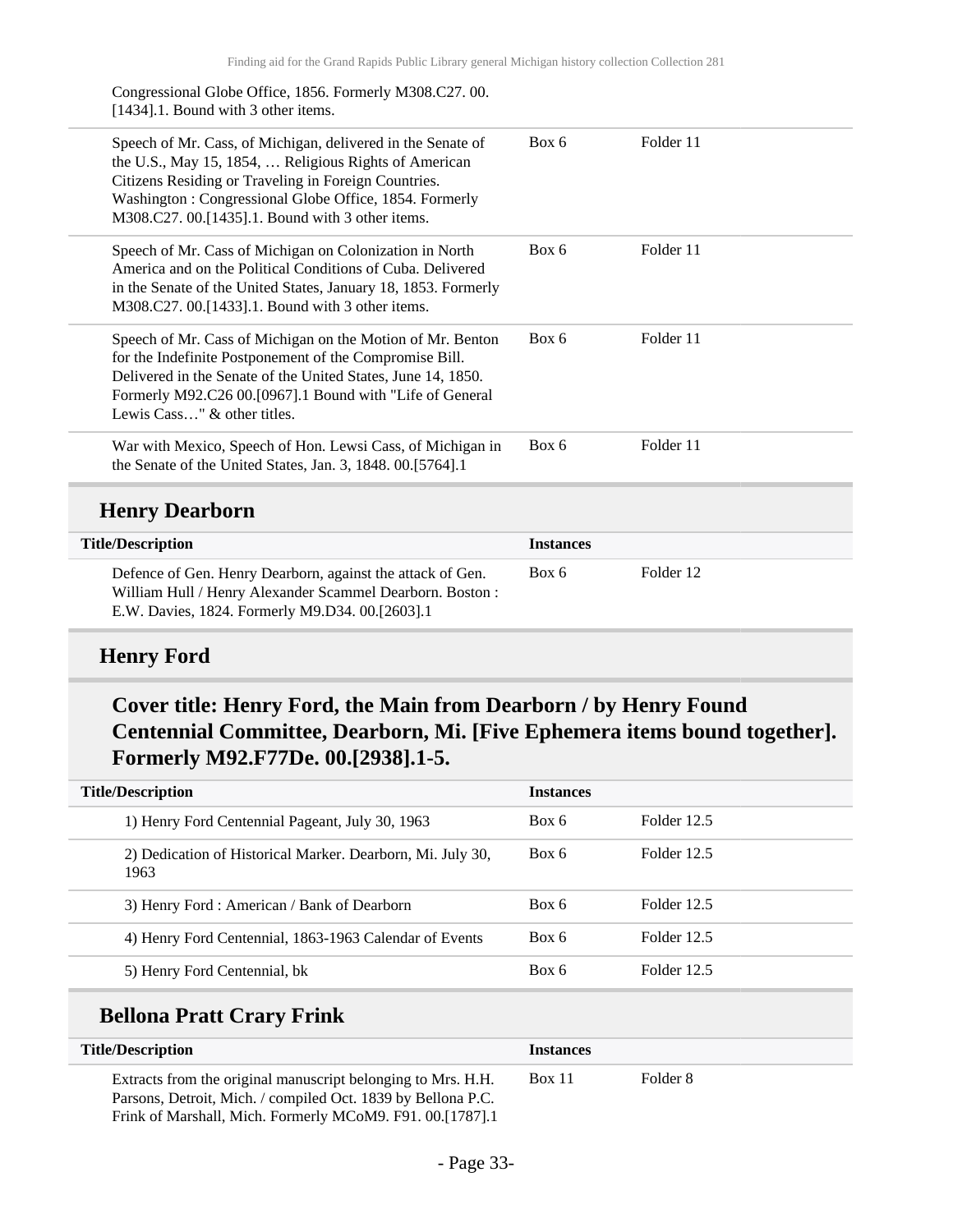| <b>Alexander Henry</b>                                                                                                                                                                                           |                  |           |  |  |
|------------------------------------------------------------------------------------------------------------------------------------------------------------------------------------------------------------------|------------------|-----------|--|--|
| <b>Title/Description</b>                                                                                                                                                                                         | <b>Instances</b> |           |  |  |
| Alexander Henry and Wawatam / [Marion Morse Davis,<br>Mrs. E.M. Davis]. Made in preparation for a newspaper<br>article published in the Grand Rapids Herald, July 24, [1928].<br>Formerly M92.H41 D2 00.[0979].1 | Box 6            | Folder 13 |  |  |
| <b>James Henry</b>                                                                                                                                                                                               |                  |           |  |  |
| <b>Title/Description</b>                                                                                                                                                                                         | <b>Instances</b> |           |  |  |
| Detroit Biographies: James Henry / by Louise Rau. (Burton<br>Historical Collection Leaflet, v. 7, no. 5, May 1929) Detroit,<br>Mi.: Detroit Public Library.                                                      | Box 6            | Folder 14 |  |  |

## **Samuel Worth Hill**

| <b>Title/Description</b>                                                                                                                                                                                                                                                                                                                                                                                                                                                                                                                                                                                                                               | <b>Instances</b> |           |
|--------------------------------------------------------------------------------------------------------------------------------------------------------------------------------------------------------------------------------------------------------------------------------------------------------------------------------------------------------------------------------------------------------------------------------------------------------------------------------------------------------------------------------------------------------------------------------------------------------------------------------------------------------|------------------|-----------|
| Biographical sketch of the life of the late Samuel Worth Hill /<br>written by his wife Susan A. Hill. Transcribed by John H.<br>Twist. Ada, Mi.: University Motors Press, n.d. 2005.029                                                                                                                                                                                                                                                                                                                                                                                                                                                                | Box 6            | Folder 15 |
| <b>Biographical / Historical</b>                                                                                                                                                                                                                                                                                                                                                                                                                                                                                                                                                                                                                       |                  |           |
| From the papers of Harold C. Brooks, held by his<br>family. Samuel Worth Hill, 1815-1889, was a surveyor<br>and civil engineer. He worked in the 1835 for the U.S.<br>Topographical Corps of Engineers in the Wisconsin<br>area, including running the boundary line between<br>Wisconsin & Michigan. In the 1840's and 1850's he<br>supported mining operations in the Upper Peninsula.<br>Pg. 29 states that "the mineral region of this State of<br>Michigan was known better by Mr. Hill when living,<br>than all other men combined", and that he was award for<br>his mineral discoveries at the Philadelphia Centennial<br>Exhibitions in 1876. |                  |           |

## **William Hull**

| <b>Title/Description</b>                                                                                                                                                                                                                                                | <b>Instances</b> |          |
|-------------------------------------------------------------------------------------------------------------------------------------------------------------------------------------------------------------------------------------------------------------------------|------------------|----------|
| Memoirs of the Campaign of the North Western Army of the<br>United States, A.D., 1812 : in a series of letters addressed<br>to the Citizens of the United States, with an appendix  /<br>by William Hull. Boston: True & Greene, 1824. Formerly<br>M9.H87. 00.[2349].1. | Box 6.5          | Folder 1 |

### **General**

Includes>Includes fading photo on front flyleaf.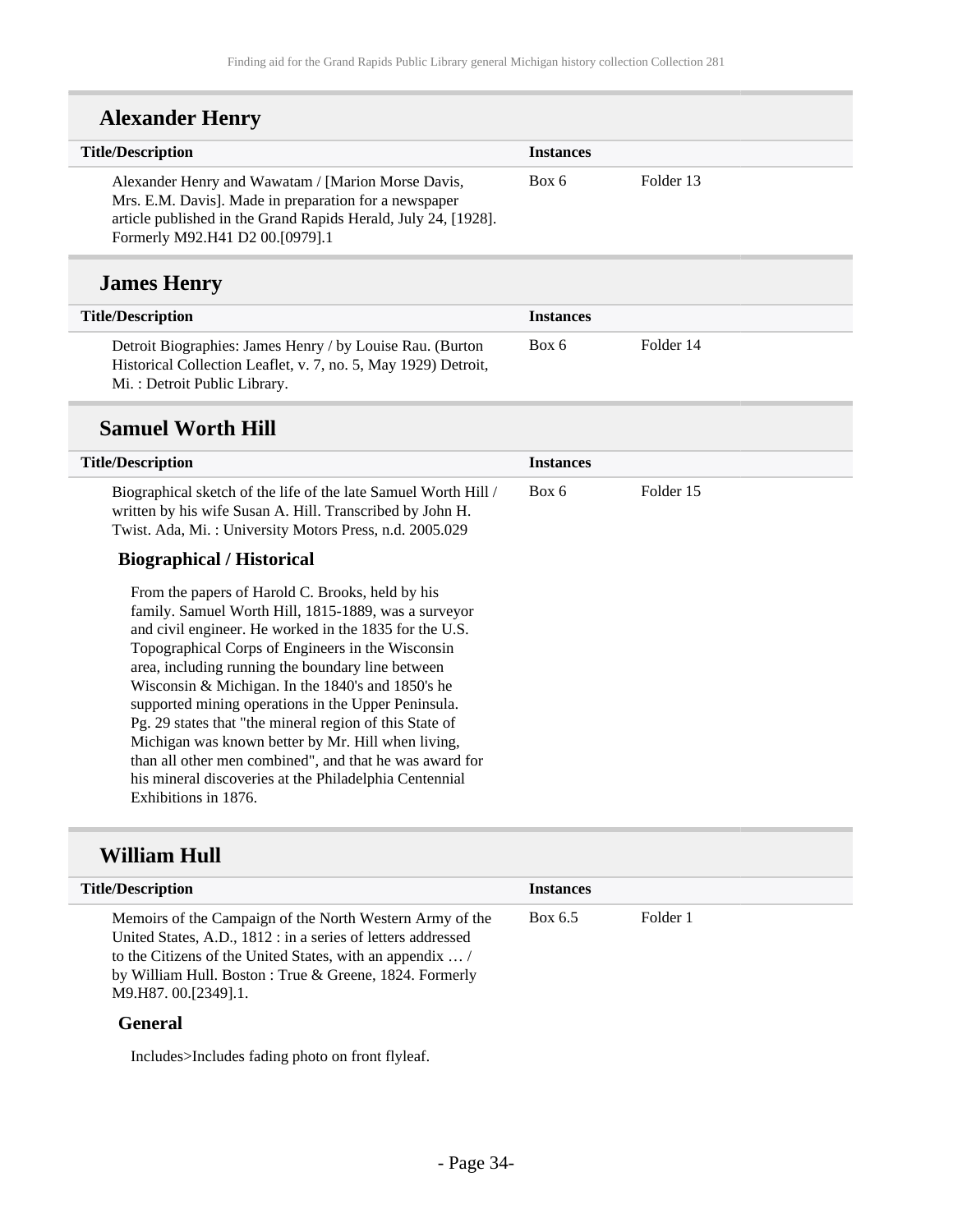Subjects: Hull Court Martial; U.S. – History – War of 1812 – Campaigns; Detroit (Mich.) – Surrender to the British, 1812. See also Henry Dearborn entries above.

## **Father Jacques Marquette**

| <b>Title/Description</b>                                                                                                                                                   | <b>Instances</b> |          |
|----------------------------------------------------------------------------------------------------------------------------------------------------------------------------|------------------|----------|
| Father Marquette Memorial PageantPresented by the City<br>of Ludington, MichiganAugust 9,10,11, 1935. [Program ;<br>Cover image by Bailey]. Formerly MMs9.F26. 00.[1251].1 | Box 6.5          | Folder 2 |

## **William Butts Mershon**

| <b>Title/Description</b>                                                                                                                                                                                                                            | <b>Instances</b> |          |
|-----------------------------------------------------------------------------------------------------------------------------------------------------------------------------------------------------------------------------------------------------|------------------|----------|
| William Butts Mershon and the Lumberman Memorial at<br>Huron National Forest near Au Sable, Michigan : a seminar<br>paper in Am. History, Course 341s / submitted by Sister M.<br>Edwardine Sands. July 1943. Formerly M92.M555Ed94.00.<br>[1590].1 | Box 6.5          | Folder 3 |

### **Chase Salmon Osborn**

| <b>Title/Description</b>                                                                                                                                                                                                                                             | <b>Instances</b> |            |
|----------------------------------------------------------------------------------------------------------------------------------------------------------------------------------------------------------------------------------------------------------------------|------------------|------------|
| Chase Osborn, the Iron Hunter / by Webb Waldron. Reprint.<br>American Magazine, June 1928. Formerly M92.0s1W1.00.<br>$[2883]$ .1                                                                                                                                     | Box 6.5          | Folder 3.5 |
| Chase Salmon Osborn, 1860-1949 / Robert M. Warner. Ann<br>Arbor: Univ. of Mich. (Michigan Historical Collections.)<br>Bulletin; No. 10, 1960). 00. [1806]. 1. Inscribed on cover:<br>Charles S. Rennell, 3-17-60.                                                    | Box 6.5          | Folder 4   |
| Chase S. Osborn issue [Purdue Univ. grad. 1880] Magazine of<br>Sigma Chi. 59th Year, Apr. 1940, no. 2. Formerly M92.Os1<br>M <sub>1</sub> . 00. [2918]. 1.                                                                                                           | Box 6.5          | Folder 4.5 |
| Promise & Performance : the Political Record of a Michigan<br>Governor: Chase Salmon Osborn / by Vernon L. Beal. Ann<br>Arbor: Univ. of Mich. (Michigan Historical Collections.)<br>Bulletin No. 4, Sept. 1950). Title page inscribed: C.S.<br>Rennells. 00.[1805].1 | Box 6.5          | Folder 5   |

## **John Patton, Jr.**

| <b>Title/Description</b>                                                                                                                                                                                                                                                                       | <b>Instances</b> |          |
|------------------------------------------------------------------------------------------------------------------------------------------------------------------------------------------------------------------------------------------------------------------------------------------------|------------------|----------|
| An Address by John Patton, delivered at Lansing, Mich.,<br>October 12, 1898, at the Unveiling of the Statue, erected by<br>the State of Michigan, in the Capitol Grounds, to the Memory<br>of Austin Blair. Bound with Speech of Hon. John Patton Jr.,<br>1894. Formerly M308.P27. 00.[1438].1 | Box 6.5          | Folder 6 |
| Grant, Sherman, Farragut, Lincoln : an Address by John<br>Patton Delivered May 30, 1900, at the Unveiling of the                                                                                                                                                                               | Box 6.5          | Folder 6 |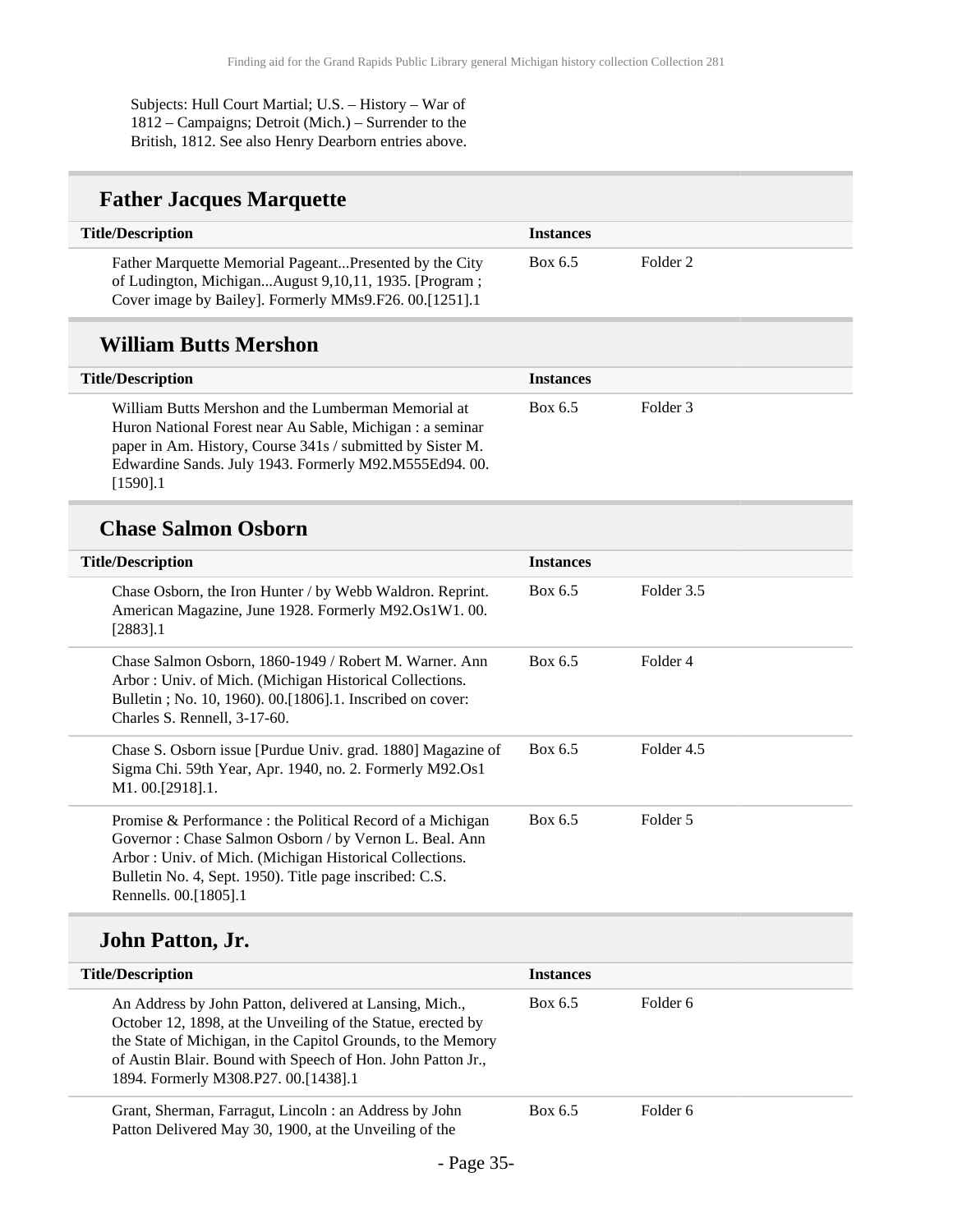| Statues presented to the City of Muskegon, Mich., by Charles<br>H. Hackley. Formerly M308.P27. 00.[1440].1. Bound with<br>Speech of Hon. John Patton Jr., 1894.                                                                                                                                                                         |         |          |  |
|-----------------------------------------------------------------------------------------------------------------------------------------------------------------------------------------------------------------------------------------------------------------------------------------------------------------------------------------|---------|----------|--|
| The Republic, Its Growth and Dangers : an Address by<br>John Patton, delivered in University Hall, at Ann Arbor,<br>Mich. On Washington's Birthday, February 22, 1900. Under<br>the Auspices of the Law Department of the University of<br>Michigan. Bound with Speech of Hon. John Patton Jr., 1894.<br>Formerly M308.P27. 00.[1439].1 | Box 6.5 | Folder 6 |  |
| Speech of Hon. John Patton, Jr., of Michigan in the United<br>States Senate. Washington, D.C.: The Capital Press, 1894.<br>Bound with 3 other speeches. Formerly M308.P27.00.<br>$[1437]$ .1                                                                                                                                            | Box 6.5 | Folder 6 |  |

## **H.S. Pingree / Pingree, Hazen Seriter**

| <b>Title/Description</b>                                                                                                                                                                                    | <b>Instances</b> |                     |
|-------------------------------------------------------------------------------------------------------------------------------------------------------------------------------------------------------------|------------------|---------------------|
| Address of Welcome of Governor H.S. Pingree Delivered<br>at Michigan Club Banquet, Detroit, Michigan, February 22,<br>1899. Lansing: Robert Smith Printing Co., 1899. Formerly<br>M329.6 P65. 00. [1496]. 1 | Box 6.5          | Folder <sub>7</sub> |

## **Message of Governor Hazen S. Pingree to the ... Legislature of Michigan.**

#### **General**

All six items formerly called M353.03.M58P65. The following six items were previously bound together in a pam binder. Due to the difference in the quality of paper, some items are in better condition than others.

| <b>Title/Description</b>                                                                                                                                                                    | <b>Instances</b> |             |
|---------------------------------------------------------------------------------------------------------------------------------------------------------------------------------------------|------------------|-------------|
| 39th . Jan. 6, 1897. Lansing: Robert Smith Printing Co. 00.<br>$[2358]$ .1.                                                                                                                 | Box 6.5          | Folder 7.31 |
| 39th convened in extra session. Upon the subject of<br>Taxation of railroads  Detroit : Allied Printing ; ca. 1897.<br>00.[2359].1.                                                         | Box 6.5          | Folder 7.32 |
| 40th Legislature of Michigan. Jan. 5, 1899. Lansing: Robert<br>Smith Printing Co., 1899. 00.[2361].1.                                                                                       | Box 6.5          | Folder 7.34 |
| 40th Legislature, convened in Extra Session, Dec. 18, 1899.<br>Lansing: Robert Smith Printing Co., 1899. 00.[2362].1.                                                                       | Box 6.5          | Folder 7.35 |
| Special Message of Governor Hazen S. Pingree to the<br>39th Legislature upon the subject of Railroad Taxation in<br>Michigan. Lansing: Robert Smith Printing Co., 1897. 00.<br>$[2360]$ .1. | Box 6.5          | Folder 7.33 |
| Special Message of Governor H.S. Pingree to the 40th<br>Legislature of Michigan upon Taxation. May 2, 1899.<br>Lansing: Robert Smith Printing. 00.[2363].1.                                 | Box 6.5          | Folder 7.35 |
|                                                                                                                                                                                             |                  |             |

### **Governor John T. Rich**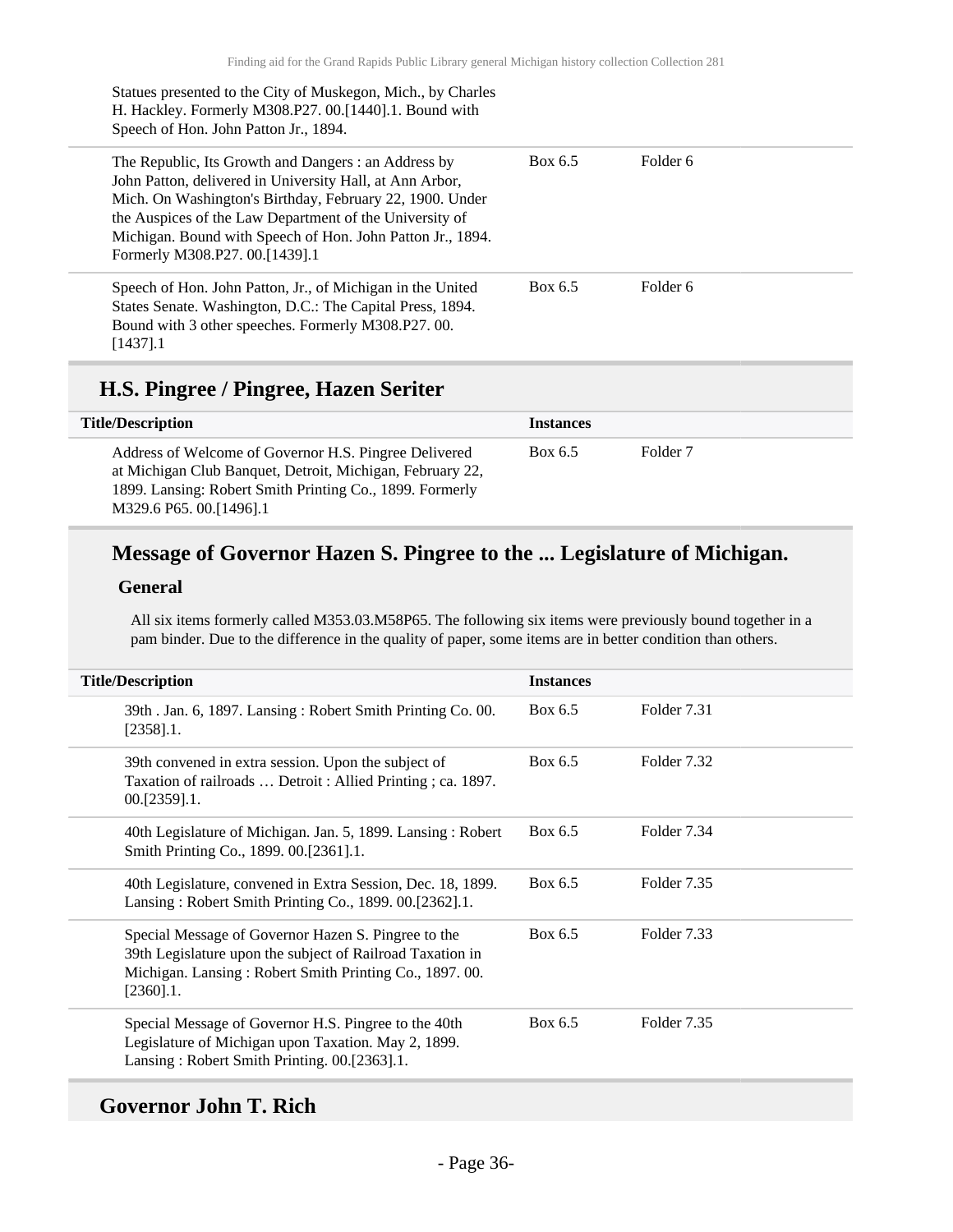| <b>Title/Description</b>                                                                                                                                                                                | <b>Instances</b> |          |
|---------------------------------------------------------------------------------------------------------------------------------------------------------------------------------------------------------|------------------|----------|
| Pardons and Commutations granted by Governor John T.<br>Rich During the Years 1893-94 / No Author. Lansing: Robert<br>Smith and Co. State Printers and Binders, 1895. Formerly<br>M364.M58.00.[2448].1. | Box 6.5          | Folder 8 |

# **Father Gabriel Richard**

| <b>Title/Description</b>                                                                                                                                                        | <b>Instances</b> |          |
|---------------------------------------------------------------------------------------------------------------------------------------------------------------------------------|------------------|----------|
| Father Gabriel Richard / written by Helen Baker Rowe and<br>read before the Gen. Isaac Shelby Chapter, Daughters of 1812,<br>November 10, 1921 Formerly M92.R38R7. 00.[1775].1. | Box 6.5          | Folder 9 |

## **Francis B. Stockbridge**

| <b>Title/Description</b>                                                                                                                                                                                                                                             | <b>Instances</b> |           |
|----------------------------------------------------------------------------------------------------------------------------------------------------------------------------------------------------------------------------------------------------------------------|------------------|-----------|
| Memorial of Francis B. Stockbridge / by Authority. Lansing:<br>Robert Smith & Co., 1895. "Legislative Proceedings"—head<br>of title. Cover title: In Memoriam. Francis B. Stockbridge,<br>United States Senator from Michigan Formerly M92 St6 M5.<br>$00.1596$ ].1. | Box 6.5          | Folder 10 |

## **James Jesse Strang**

| <b>Title/Description</b>                                                                                                                                                                                                                                                                                  | <b>Instances</b> |             |
|-----------------------------------------------------------------------------------------------------------------------------------------------------------------------------------------------------------------------------------------------------------------------------------------------------------|------------------|-------------|
| "King James" of Beaver Island. James Jesse Strang, Michigan<br>Usurper / by Edward Frost Watrous. From Century Magazine,<br>v. 63, #82, pgs. 685-689, Nov. 1901-Apr. 1902. Includes<br>an illustration of Strang by George T. Tobin, taken from a<br>Daguerreotype image Formerly M92.St9W3. 00.[2936].1. | Box 6.5          | Folder 10.5 |

## **Charles E. Stuart**

| <b>Title/Description</b>                                                                                                        | <b>Instances</b> |           |
|---------------------------------------------------------------------------------------------------------------------------------|------------------|-----------|
| Speech of Hon. Charles E. Stuart of Michigan Delivered in the<br>Senate of the United States, July 9, 1856. Formerly M978.1 St. | Box 6.5          | Folder 11 |

# **Henry Philip Tappan**

| <b>Title/Description</b>                                                                                                                            | <b>Instances</b> |           |
|-----------------------------------------------------------------------------------------------------------------------------------------------------|------------------|-----------|
| President as Poet: A Note on the Life of Henry Philip Tappan /<br>Carl E. Burklund. Ann Arbor: University of Michigan Press,<br>1952 00. [1759]. 1. | Box 6.5          | Folder 12 |

## **Jonathan Walker**

| <b>Title/Description</b>                             | <i>Instances</i> |             |
|------------------------------------------------------|------------------|-------------|
| Man with the Branded Hand, or a Short Sketch of the  | Box 6.5          | Folder 12.5 |
| Life and Services of Jonathan Walker. Muskegon, mi.: |                  |             |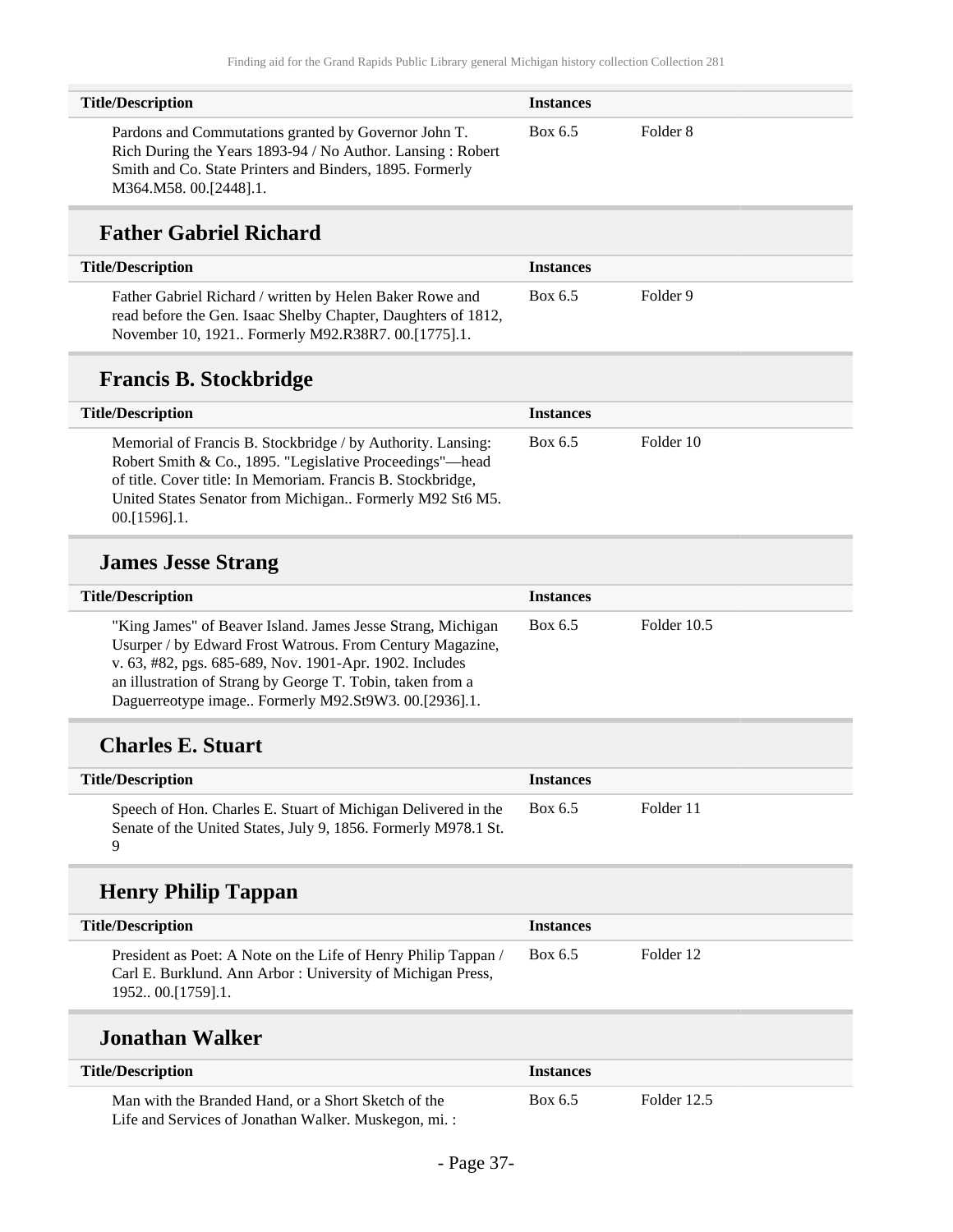#### Chronicle Steam Printing House, 1879. Abolitionist. Formerly M92.W15H2. 00.[5689].1.

#### **Andrew Dickson White**

| <b>Title/Description</b>                                                                                                                   | <b>Instances</b> |           |
|--------------------------------------------------------------------------------------------------------------------------------------------|------------------|-----------|
| Andrew Dickson White, Teacher of History / Ruth Bordin.<br>Ann Arbor: Michigan Historical Collections Bulletin No. 8,<br>1958.00.[1759].1. | Box 6.5          | Folder 13 |

## **William Woodbridge**

| <b>Title/Description</b>                                                                                                                                                                                                                 | <b>Instances</b> |           |
|------------------------------------------------------------------------------------------------------------------------------------------------------------------------------------------------------------------------------------------|------------------|-----------|
| Sketch of William Woodbridge / Laura E. McKee, Grand<br>Rapids, Michigan. Read before the Daughters of 1812, Feb. 9,<br>1922. [Secretary & Governor of Territory of Michigan, early<br>19th century]. Formerly M92.W85 M19. 00.[2882].1. | Box 6.5          | Folder 14 |

### **Adele M. Jewel**

| <b>Title/Description</b>                                                                                      | <i>Instances</i> |           |
|---------------------------------------------------------------------------------------------------------------|------------------|-----------|
| Brief narrative of the life of Mrs. Adele M. Jewel, (being deaf<br>and dumb). Formerly M92 J54 . 00.[5776].1. | Box 6.5          | Folder 15 |

### <span id="page-37-0"></span>**Subseries B. Groups**

| <b>Title/Description</b>                                                                                                                                                                                                                                  | <b>Instances</b>  |                     |
|-----------------------------------------------------------------------------------------------------------------------------------------------------------------------------------------------------------------------------------------------------------|-------------------|---------------------|
| Michigan People in Los Angeles County, California. L.A. :<br>Interstate Directory Co., 1908. Formerly M910.3.In8. 00.<br>$[2941]$ .1.                                                                                                                     | Box $1.5$         |                     |
| <b>General</b>                                                                                                                                                                                                                                            |                   |                     |
| Lists individuals and people alphabetically, with a<br>reference to the Michigan city with which they have an<br>affilitation. The advertising throughout is for the Los<br>Angeles area, but may include some of the firms of the<br>former Michiganers. |                   |                     |
| Women Physicians in Michigan, 1913. By Frances A.<br>Rutherford. Formerly M610.695 R933W. [5808].1                                                                                                                                                        | Box 1.5           | Folder <sub>7</sub> |
| <b>Native Americans</b>                                                                                                                                                                                                                                   |                   |                     |
| <b>Title/Description</b>                                                                                                                                                                                                                                  | <b>Instances</b>  |                     |
| Anishinaabe Names and Places In and Around Present Day<br>Antrim County / Elizabeth Lee Evans & Mark Stone, c. 2003.<br>P2007.073. Graphic/Map, Housed in Flat Files with Antrim<br>County Maps.                                                          | Drawer<br>FF.XI.A |                     |

A Collection of Chippeway and English Hymns, for the Use of the Native Indians / Translated by Peter Jones. New York : Box 7 Folder 1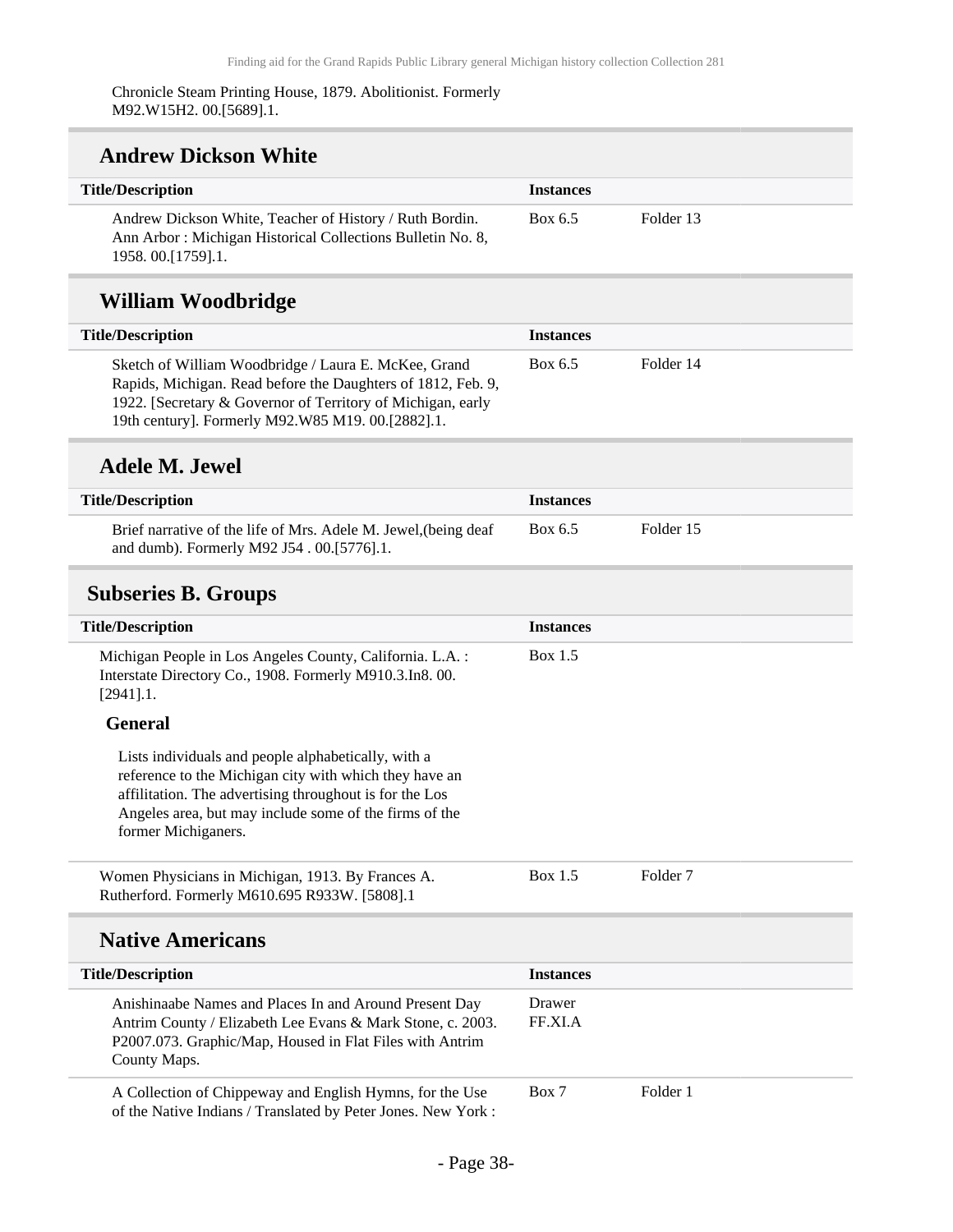The Methodist Book Concern, ca. 1937. Formerly M245J723. 00.[5027].1

| A Collection of Chippeway and English Hymns, for the use of<br>the Native Indians (second copy) / Translated by Peter Jones.<br>Toronto, 1840. Formerly M245J723. 00.[5026].1                                                                             | Box 7             | Folder 1            |
|-----------------------------------------------------------------------------------------------------------------------------------------------------------------------------------------------------------------------------------------------------------|-------------------|---------------------|
| Extracts from U.S. Government Reports, 1870 - ? Concerning<br>Indians in Michigan. U.S. General Land Offices, no<br>publication info Formerly M970.1 Un3. 00.[1622].1                                                                                     | Box 7             | Folder <sub>2</sub> |
| "Hiawatha" or "Nanabozho": An Ojibway Indian Play / L.O.<br>Armstrong. 1901. c. 1 00. [1807]. 1 c. / 2 00. [1807]. 2                                                                                                                                      | Box 7             | Folder 3            |
| The Indians and the Trading Post in the Northwest of Barry<br>County / C.A. Weissert. Hastings Michigan : Banner Press,<br>1911. Formerly Mba9 W43.                                                                                                       | Box 7             | Folder 4            |
| Jesus Od Ijitwawin. Harbor Springs, Mich.: Holy Childhood<br>Indian School Print, 1898. Formerly M264.02 C286.00.<br>[1634].1-2. two copies.                                                                                                              | Box 7             | Folder 5            |
| Michigan People in Los Angeles County, California. L.A. :<br>Interstate Directory Co., 1908. Formerly M910.3.In8. 00.<br>$[2941]$ .1.                                                                                                                     | Box 1.5           |                     |
| <b>General</b>                                                                                                                                                                                                                                            |                   |                     |
| Lists individuals and people alphabetically, with a<br>reference to the Michigan city with which they have an<br>affilitation. The advertising throughout is for the Los<br>Angeles area, but may include some of the firms of the<br>former Michiganers. |                   |                     |
| Women Physicians in Michigan, 1913. By Frances A.<br>Rutherford Formerly M610.695 R933W. [5808].1.                                                                                                                                                        | Box 1.5           | Folder <sub>7</sub> |
| Anishinaabe Names and Places In and Around Present Day<br>Antrim County / Elizabeth Lee Evans & Mark Stone, c. 2003.<br>P2007.073. Graphic/Map, Housed in Flat Files with Antrim<br><b>County Maps</b>                                                    | Drawer<br>FF.XI.A |                     |
| A Collection of Chippeway and English Hymns, for the Use<br>of the Native Indians / Translated by Peter Jones. New York:<br>The Methodist Book Concern, ca. 1937. Formerly M245J723.<br>00.[5027].1                                                       | Box 7             | Folder 1            |
| A Collection of Chippeway and English Hymns, for the use of<br>the Native Indians (second copy) / Translated by Peter Jones.<br>Toronto, 1840. Formerly M245J723. 00.[5026].1.                                                                            | Box 7             | Folder 1            |
| Extracts from U.S. Government Reports, 1870 - ? Concerning<br>Indians in Michigan. U.S. General Land Offices, no<br>publication info Formerly M970.1 Un3. 00.[1622].1.                                                                                    | Box 7             | Folder <sub>2</sub> |
| "Hiawatha" or "Nanabozho": An Ojibway Indian Play / L.O.<br>Armstrong.1901. c. 1 00.[1807].1 / c. 2 00.[1807].2                                                                                                                                           | Box 7             | Folder 3            |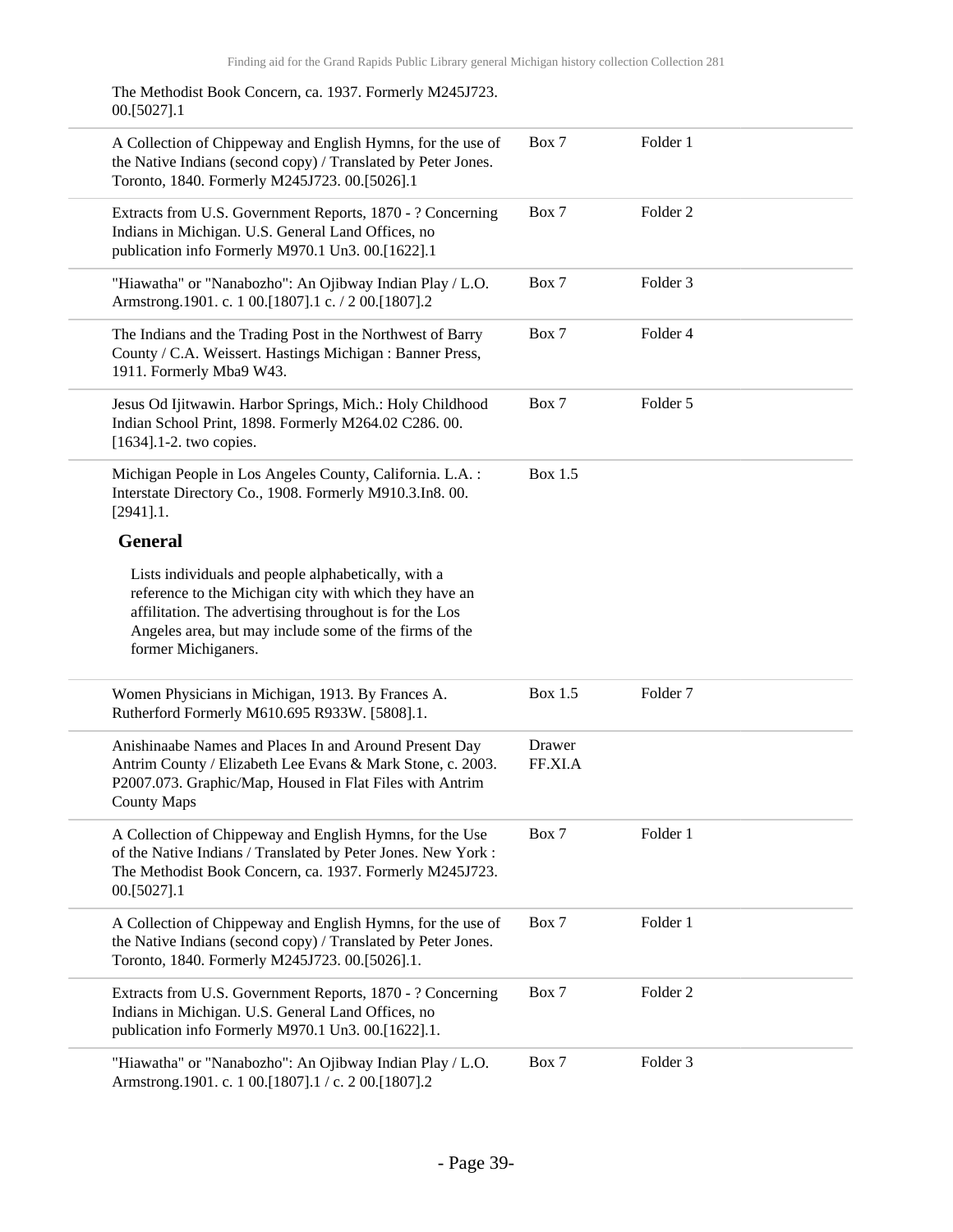| The Indians and the Trading Post in the Northwest of Barry<br>County / C.A. Weissert. Hastings Michigan : Banner Press,<br>1911. Formerly Mba9 W43                                                                                                                                                                                                               | Box 7            | Folder 4            |
|------------------------------------------------------------------------------------------------------------------------------------------------------------------------------------------------------------------------------------------------------------------------------------------------------------------------------------------------------------------|------------------|---------------------|
| Jesus Od Ijitwawin. Harbor Springs, Mich.: Holy Childhood<br>Indian School Print, 1898. Formerly M264.02 C286.00.<br>[1634].1-2. two copies                                                                                                                                                                                                                      | Box 7            | Folder 5            |
| Life of Pontiac the Conspirator, Chief of the Ottawas,<br>Together with a Full Account of the Siege of Detroit / Edward<br>S. Ellis. New York: Beadle and Adams, 1861. Formerly M92<br>P778 E159. 00.[1774].1.                                                                                                                                                   | Box 7            | Folder <sub>6</sub> |
| Native American Treaty Signers in the Great Lakes Region:<br>an exhibit in the Francis and Mary Lois Molson Exhibit<br>Gallery of the Clarke Historical Library, Feb. 23 to July 16,<br>2004 / with an accompanying essay by Joshua D. Cochran and<br>Frank Boles. Mount Pleasant, Mi.: Clarke Historical Library,<br>Central Michigan Univ., 2004. 00.[5132].1. | <b>Box 12</b>    | Folder 3            |
| People of the Three Fires : the Ottawa, Potawatomi and<br>Ojibway of Michigan. Teacher's Guide / prepared by M.T.<br>Bussey. Grand Rapds, Mi.: Michigan Indian Press, Grand<br>Rapids Inter-Tribal Council, 1989. c. 2 P2007.066.2                                                                                                                               | Box 7            | Folder 6.5          |
| <b>Related Materials:</b>                                                                                                                                                                                                                                                                                                                                        |                  |                     |
| <b>Related Materials</b>                                                                                                                                                                                                                                                                                                                                         |                  |                     |
| See Coll. 263-11 for c.1                                                                                                                                                                                                                                                                                                                                         |                  |                     |
| Pontiac: Chief of the Ottawas: A Guide to an Exhibition in<br>the William L. Clements Library. Ann Arbor: University of<br>Michigan, 1939 Formerly M026 M58p.                                                                                                                                                                                                    | Box 7            | Folder <sub>7</sub> |
| Report on Indian Earthworks in Ogemaw County, Michigan /<br>by+ Fred Dustin. (Scientific Publ. no. 1). Bloomfield Hills,<br>Mi.: Cranbrook Institute of Science, Sept. 1932. 00.[3853].1.                                                                                                                                                                        | Box 7            | Folder <sub>8</sub> |
| <b>Pioneers and Explorers</b>                                                                                                                                                                                                                                                                                                                                    |                  |                     |
| <b>Title/Description</b>                                                                                                                                                                                                                                                                                                                                         | <b>Instances</b> |                     |
| Die Deutschen Colonien in der Nahe des Saginaw-Flusses /<br>Fr. C.L. Koch. New York: G. & B. Westermann Brothers,<br>1851 Formerly M591 K81. 00.[1460].1.                                                                                                                                                                                                        | Box 7            | Folder 9            |
| Language of the Material: German                                                                                                                                                                                                                                                                                                                                 |                  |                     |
| The Dutch Colonists and American Democracy / Marten<br>ten Hoor. Essay. Reprinted from Michigan History, 1947.<br>Formerly M325.249T254. 00.[2454].1.                                                                                                                                                                                                            | Box 7            | Folder 10           |
| The First White Pathfinders of Newaygo County / by Harry<br>L. Spooner. Newaygo County Sun. Special Bicentennial<br>Keepsake Edition, July 5, 1976. Formerly M977.458.Sp66f.<br>00[4096].1                                                                                                                                                                       | <b>Box 12</b>    | Folder <sub>2</sub> |
| LaSalle and the Griffon / C.M. Burton. Detroit: Winn &<br>Hammond, 1903 Formerly M9 B951. 00.[880].1.                                                                                                                                                                                                                                                            | Box 7            | Folder 11           |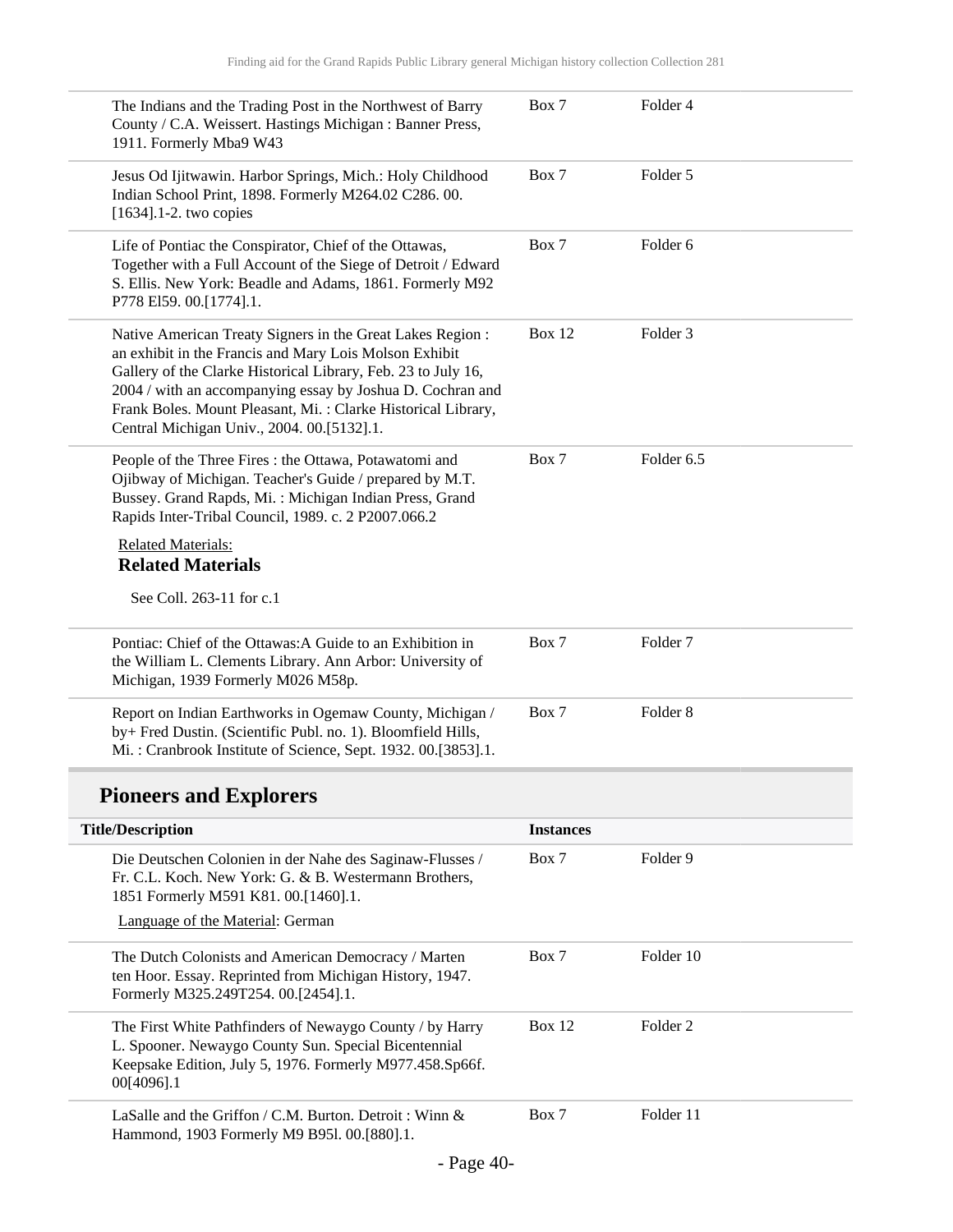| Michigan Pioneers: The First One Hundred Years of<br>Statehood. Detroit: J.L. Hudson Co., 1937. 00.[1758].1.                       | Box 7 | Folder 12 |
|------------------------------------------------------------------------------------------------------------------------------------|-------|-----------|
| The Story of Michigan, Sixth Narrative: The Old Fur<br>Traders / Claude S. Larzelere. Lansing: The Michigan<br>Education Co., 1924 | Box 7 | Folder 13 |
| Hiawatha in the Land of the Ojibways / by Native Ojibway<br>Indians. Grand Rapids: Grand Rapids and Indiana Railway,<br>1912       | Box 7 | Folder 14 |

#### **^** [Return to Table of Contents](#page-1-0)

## <span id="page-40-0"></span>**Series V. PLACES**

### <span id="page-40-1"></span>**Albion**

<span id="page-40-2"></span>

| <b>Title/Description</b>                                                                                                            | <b>Instances</b> |                     |
|-------------------------------------------------------------------------------------------------------------------------------------|------------------|---------------------|
| Albion Public Library, Albion, Mi. Statement of Progress, 12th<br>Year, 1930. Formerly McoA025.1.Al1. 00.[2431].1.                  | Box 8            | Folder 0.5          |
| <b>Alpena</b>                                                                                                                       |                  |                     |
| <b>Title/Description</b>                                                                                                            | <b>Instances</b> |                     |
| Alpena County, Michigan : As She Is, By those Who Know.<br>Alpena: Argus Printing House, 1903 Formerly Malp91. Al6. 00.<br>[2428].1 | Box 8            | Folder 1            |
| Alpena Weekly Argus/Fall 1891 Formerly MalpA91. Alo. 00.<br>[1528].1.                                                               | Box 8            | Folder <sub>2</sub> |

## <span id="page-40-3"></span>**Ann Arbor**

| <b>Title/Description</b>                                                                                                                                                                                                                                                         | <b>Instances</b> |           |  |
|----------------------------------------------------------------------------------------------------------------------------------------------------------------------------------------------------------------------------------------------------------------------------------|------------------|-----------|--|
| A Hundred Years of the First Presbyterian Church of Ann<br>Arbor, Michigan : a history / prepared by Rev. E.P. Goodrich.<br>Ann Arbor, Mi., 1926. Authorized by the Session for the<br>Centenary Celebration of the Organization of the Church, Aug.<br>21, 1826, 00. [3863]. 1. | Box 8            | Folder 3  |  |
| Revised Charter of the City of Ann Arbor, with the Ordinances<br>passed by the Common Council  Ann Arbor : E.B. Pond, City<br>Printer, 1859. 00. [3864]. 1.                                                                                                                      | Box 8            | Folder 4  |  |
| Ann Arbor Guide. Millen, DeWitte C. 1920. [2699].1                                                                                                                                                                                                                               | Box 8            | Folder 50 |  |

# <span id="page-40-4"></span>**Antrim County**

| <b>Title/Description</b>                                     | <i><u><b>Instances</b></u></i> |          |  |
|--------------------------------------------------------------|--------------------------------|----------|--|
| Antrim County: Read About It. no author, publication info or | Box 8                          | Folder 5 |  |
| date Formerly M917.7485 An89a.                               |                                |          |  |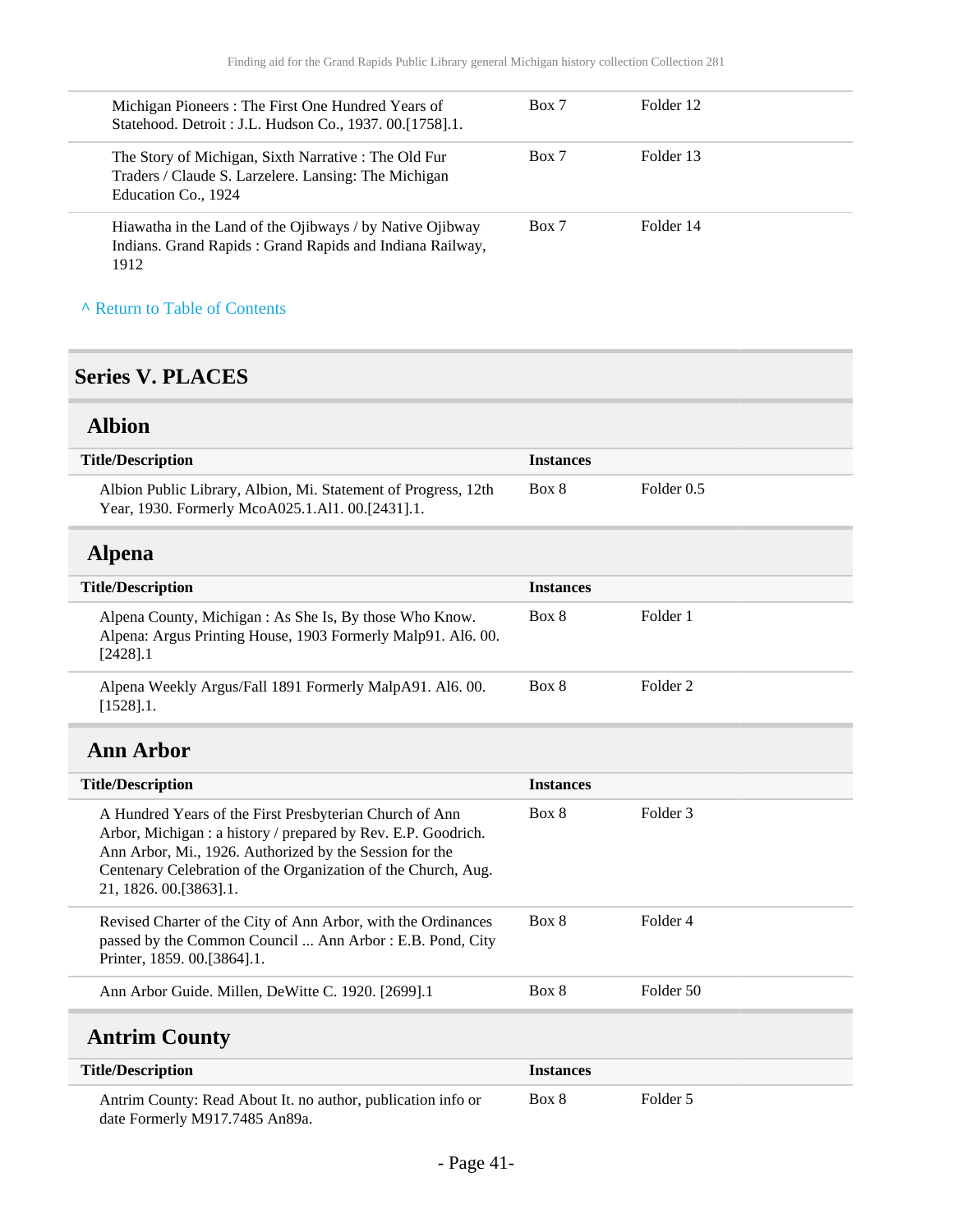## <span id="page-41-0"></span>**Battle Creek**

| <b>Title/Description</b>                                                                                                                                          | <b>Instances</b> |                     |
|-------------------------------------------------------------------------------------------------------------------------------------------------------------------|------------------|---------------------|
| Black History in Battle Creek and Calhoun County. Battle Creek<br>Enquirer, Feb. 7, 1993. 55 pg. Paper booklet. Southwestern<br>Michigan Urban League. P2009.035. | Box 8            | Folder 5.5          |
| Pioneer Days in Old Battle Creek / E.W. Roberts. Battle Creek,<br>Mich.: Central National Bank and Trust Co., 1931 Formerly<br>M977.422 R541p. 00.[2013].1.       | Box 8            | Folder 6            |
| Battle Creek Centennial Official Souvenir Program and Booklet.<br>no publication info, Ca. no author or publication info. 00.<br>$[1551]$ .1.                     | Box 8            | Folder <sub>7</sub> |
|                                                                                                                                                                   |                  |                     |

# <span id="page-41-1"></span>**Bay City**

| <b>Title/Description</b>                                                                                                                     | <b>Instances</b> |          |
|----------------------------------------------------------------------------------------------------------------------------------------------|------------------|----------|
| What to Do for Bay City / No author: Presented by the<br>Civic League. Bay City Michigan. n.d., no pub. Formerly<br>MbayB710.B34.00.[2425].1 | Box 8            | Folder 9 |

# <span id="page-41-2"></span>**Belding (Ionia Co.)**

| <b>Title/Description</b>                                                                                      | <i><u><b>Instances</b></u></i> |            |  |
|---------------------------------------------------------------------------------------------------------------|--------------------------------|------------|--|
| Story of a Silk Mill / Bruce Calvert, 1914. 00.[5289].1.                                                      | Box 8                          | Folder 9.5 |  |
| City of Belding with Special Reference to the interests of<br>Belding Brothers and Co. circa. 1900 [2017.081] | Box 8                          |            |  |

## <span id="page-41-3"></span>**Benton Harbor**

| <b>Title/Description</b>                                      | <i><u><b>Instances</b></u></i> |           |
|---------------------------------------------------------------|--------------------------------|-----------|
| Benton Harbor, Michigan. St. Joseph, Mich.: W.F. Sesser, n.d. | Box 8                          | Folder 10 |
| Formerly MBe B91.B44. 00.[2072].1.                            |                                |           |

## <span id="page-41-4"></span>**Boyne City**

Related Materials: **Related Materials**

See Charlevoix

### <span id="page-41-5"></span>**Cadillac**

| <b>Title/Description</b>                                                                                                                            | <b>Instances</b> |             |  |
|-----------------------------------------------------------------------------------------------------------------------------------------------------|------------------|-------------|--|
| Michigan's Woods in Use / intelligently exploited by Cobbs $\&$<br>Mitchell, Inc., Cadillac, Mich. [G.R.] : Dean Hicks, [1910]. 00.<br>$[5736]$ .1. | Box 8            | Folder 10.5 |  |

Related Materials: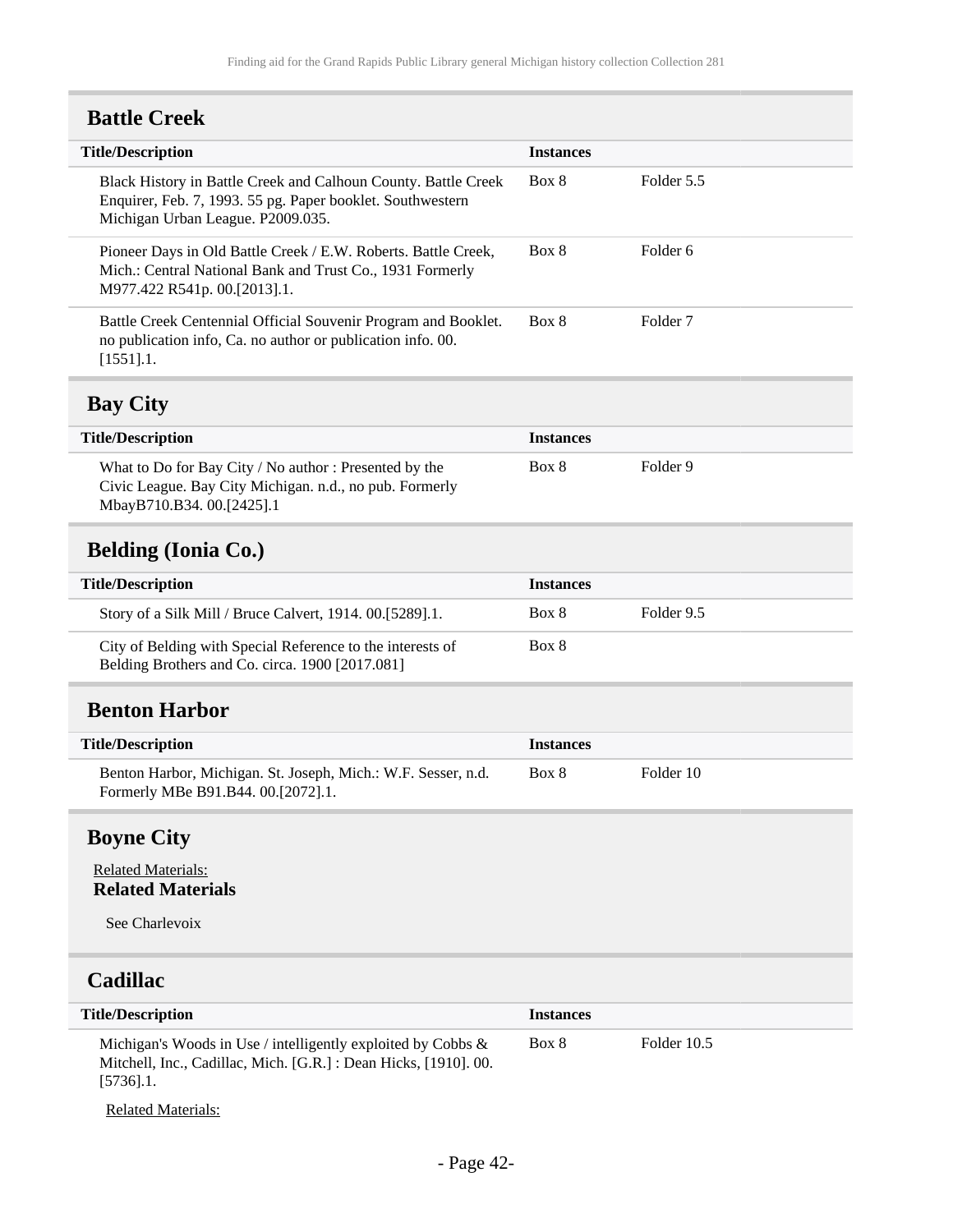#### **Related Materials**

See also another Cobbs & Mitchell title in the department's book collection. Industrial Cadillac / By Henry H. Gibson. Reprinted from Hardwood Record, Chicago, 1907. 00.[1789].1 Box 8 Folder 11 **Charlevoix Title/Description Instances** Box 8 Folder 11.5

<span id="page-42-0"></span>Telephone Directory for Charlevoix, Boyne City - East Jordan, / Michigan Bell Telephone Co., July 1944. Formerly Mch654.M58. 00.[2401].1.

#### <span id="page-42-1"></span>**Crystal Falls**

| <b>Title/Description</b><br><b>Instances</b><br>Folder 12<br>Box 8<br>The Crystal Falls Iron-Bearing District of Michigan / by<br>J.M. Clements and H.L. Smyth. [1899] With a chapter on the<br>Sturgeon River Tonguey by W.S. Bayley, and an introduction<br>by C.R. Van Hise. (U.S. Geological Survey. Nineteenth Annual<br>Report. Part 3). 00.[3867].1. Cover missing, and also some of<br>the identification. Full ID from FirstSearch WorldCat. |  |  |
|-------------------------------------------------------------------------------------------------------------------------------------------------------------------------------------------------------------------------------------------------------------------------------------------------------------------------------------------------------------------------------------------------------------------------------------------------------|--|--|
|                                                                                                                                                                                                                                                                                                                                                                                                                                                       |  |  |
|                                                                                                                                                                                                                                                                                                                                                                                                                                                       |  |  |

# <span id="page-42-2"></span>**Dearborn City**

| <b>Title/Description</b>                                                                                                                                                | <b>Instances</b> |           |
|-------------------------------------------------------------------------------------------------------------------------------------------------------------------------|------------------|-----------|
| Charter of the City of Dearborn, Wayne County, Michigan.<br>Adopted Jan. 9, 1929. 00. [3865].1.                                                                         | Box 8            | Folder 13 |
| Report to Hon. John C. Lodge, Mayor by Board of Street<br>Railway Commissioners and Rapid Transit Commission on<br>Financing a Subway Plan. July 2, 1929. 00. [3859].1. | Box 8            | Folder 14 |

#### <span id="page-42-3"></span>**Detroit**

#### Related Materials: **Related Materials**

See also: People. Dearborn, Henry

| <b>Title/Description</b>                                                                                                                                                     | <b>Instances</b> |           |
|------------------------------------------------------------------------------------------------------------------------------------------------------------------------------|------------------|-----------|
| City Plan and Improvement Commission: Conditions in Detroit<br>1915 / Frederick Law Olmsted. Detroit: Published by the<br>Commission, 1915 Formerly MWD91. Ol5. 00.[1538].1. | Box 8            | Folder 15 |
| Detroit As She Is / By "Seymour". Detroit: Mabley & Co., 1889<br>Formerly MWD91.D48. 00.[1936].1.                                                                            | Box 8            | Folder 16 |
|                                                                                                                                                                              |                  |           |

## <span id="page-42-4"></span>**Detroit Chamber of Commerce**

| <b>Title/Description</b> | <b>Instances</b> |
|--------------------------|------------------|
|--------------------------|------------------|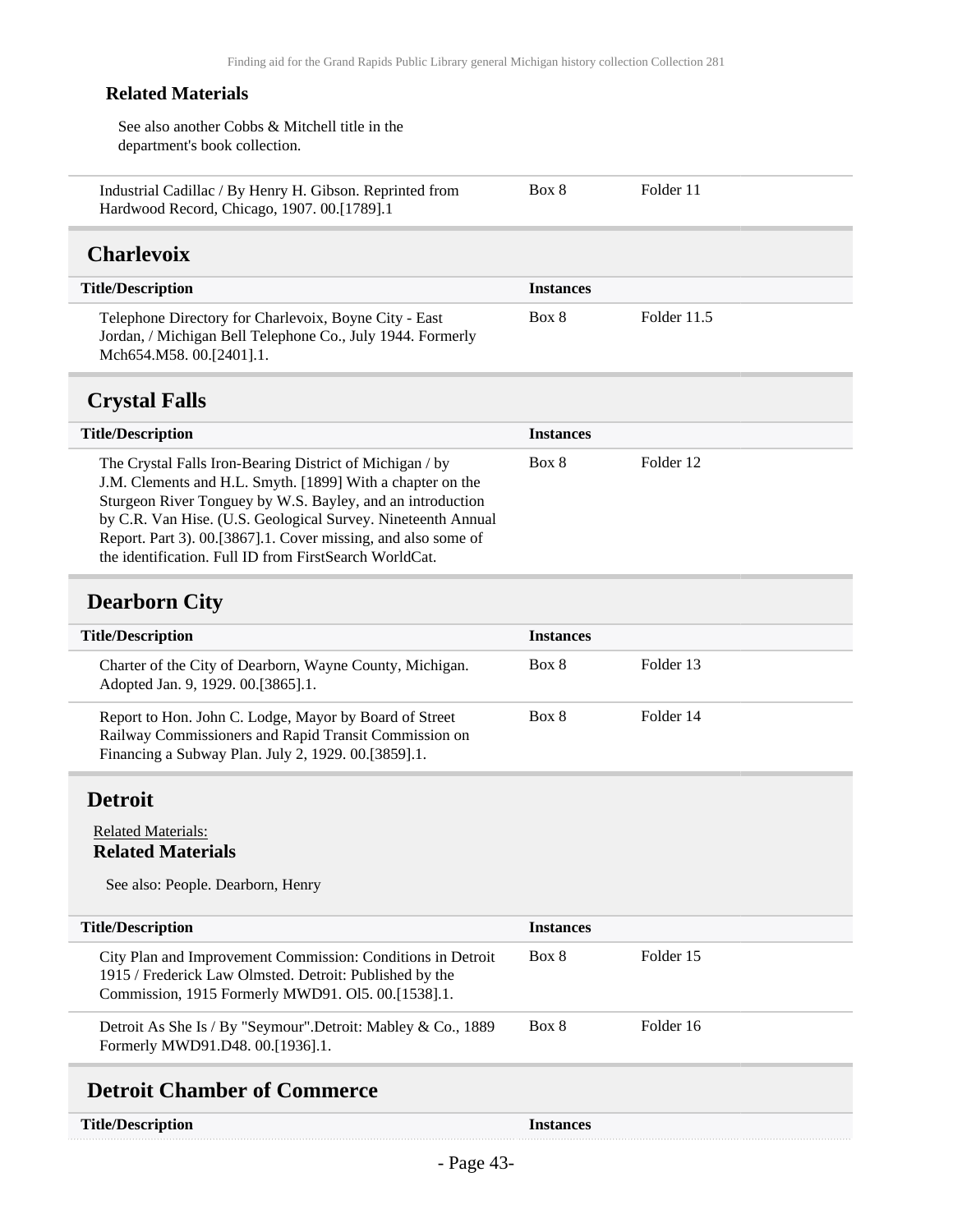<span id="page-43-1"></span><span id="page-43-0"></span>

| Detroit Chamber of Commerce, containing the Charter,<br>Constitution, By-Laws, etc., with a list of its members. 1893. 00.<br>$[3839]$ .1.                                                                                             | Box 8            | Folder 17            |  |
|----------------------------------------------------------------------------------------------------------------------------------------------------------------------------------------------------------------------------------------|------------------|----------------------|--|
| Detroit, the Convention City / Compiled by O.A.Bierce,<br>illustrations by Van Leyen and Hensler. Detroit: Detroit<br>Convention and Business Men's League, 1898. Formerly<br>MWD91. B47. 00.[2483].1                                  | Box 8            | Folder 18            |  |
| <b>Detroit Historical Museum</b>                                                                                                                                                                                                       |                  |                      |  |
| <b>Title/Description</b>                                                                                                                                                                                                               | <b>Instances</b> |                      |  |
| Dedication, Detroit Historical Museum, July 24, 1951. 00.<br>$[1808]$ .1.                                                                                                                                                              | Box 8            | Folder 19            |  |
| Detroit's 250th Anniversary, Hudson's 70th Year / J.L.<br>Hudson Co. Detroit: Hudsons, 1951. 00.[3849].1. Formerly<br>MWK92.Q23.                                                                                                       | Box 8            | Folder 20            |  |
| <b>General</b>                                                                                                                                                                                                                         |                  |                      |  |
| First 31 pages include an image and description of select<br>important historic individuals. The remainder of the<br>publication documents window displays at Hudson's and<br>other information on Detroit history & Hudson's history. |                  |                      |  |
| Detroit's 250th Birthday, 1701-1951 : Then and Now / No<br>author : Detroit, Ivanov Studios, 1951. note: Portfolio of pencil<br>renderings of Detroit sights by J.E. Bange. Formerly MWD9 Ivl.                                         | Box 8            | Folder 21            |  |
| Directory of the City of Detroit; and Register of Michigan for<br>the Year 1845 / James H. Wellings. Detroit: Printed by Harsha<br>and Willcox, 1845. Formerly MWD9103. W46v1. 00.[2485].1                                             | Box 8            | Folder <sub>22</sub> |  |
| Fiftieth Anniversary of Lutnia Singing Society, 1908-1958.<br>Grand Concert w Detroit Symphony, Nov. 23, 1958. Ford<br>Auditorium, Detroit. Some portions written in Polish. Formerly<br>R929.3.L977f 00.[3339].1.                     | Box 8            | Folder 22.5          |  |
| Guide Book to Detroit, Prepared for the Members of the<br>American Library Association in Conference at Detroit. 1922.<br>Formerly MWD91. D481. 00.[2484].1                                                                            | Box 8            | Folder <sub>23</sub> |  |
| <b>Detroit</b>                                                                                                                                                                                                                         |                  |                      |  |
| <b>Title/Description</b>                                                                                                                                                                                                               | <b>Instances</b> |                      |  |
| Guide to Detroit / Helen E. Keep and M. Agnes Burton. Detroit:<br>Conover Press, 1916. Formerly MWD91. K24. 00.[2472].1                                                                                                                | Box 8            | Folder <sub>24</sub> |  |
| Guide to the Streets, Street Pavements, Street Car Routes and<br>House Numbers of Detroit / No Author. Detroit: Silas Farmer<br>and Co. pub., Copyright 1905. Formerly MWD9103.Fzzg.05.<br>00.[2456].1.                                | Box 8            | Folder <sub>25</sub> |  |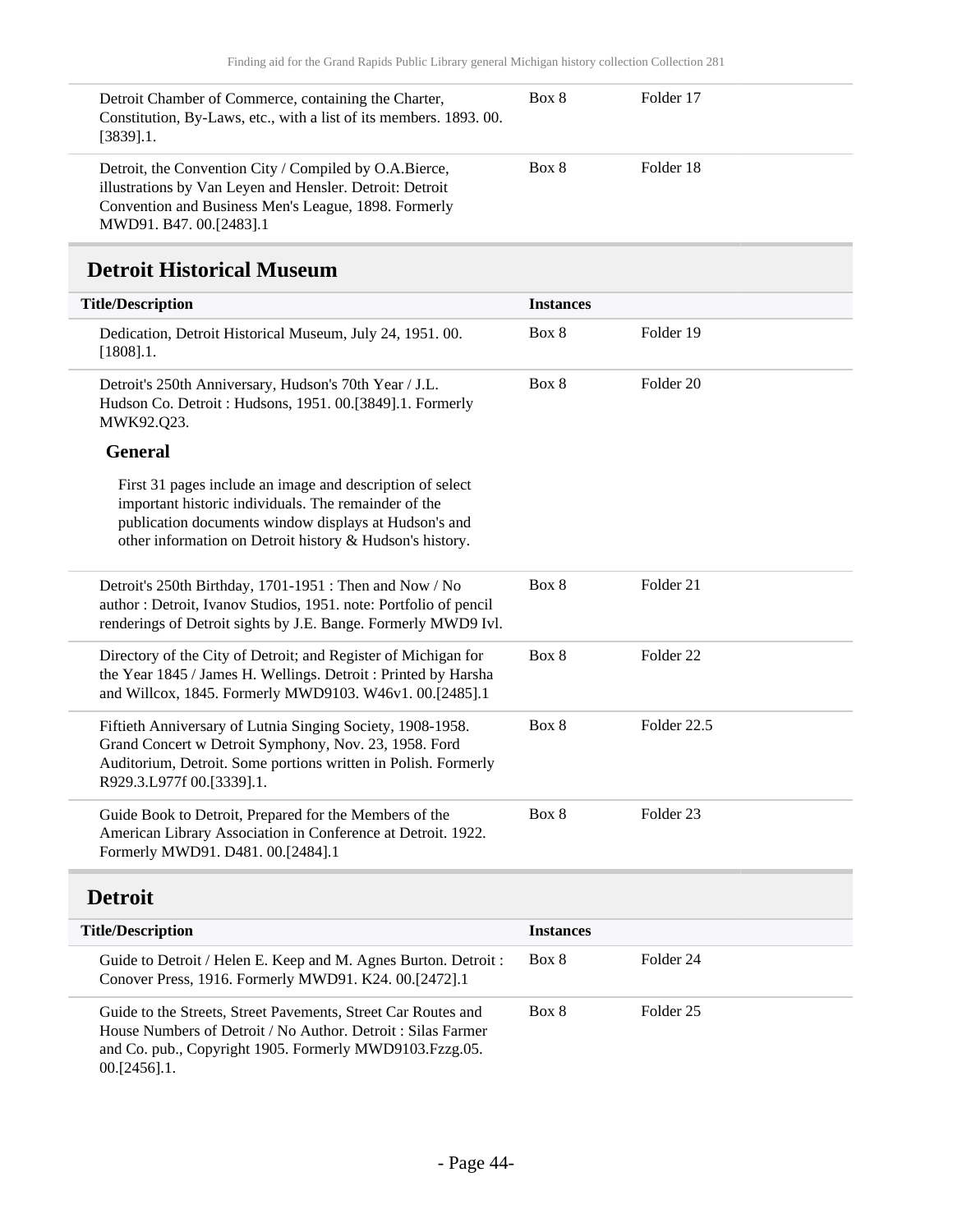| Historical Art Souvenir: Detroit and her Bi-Centenary :<br>Woman's Bi-Centenary Committee. Detroit: J.C.O. Redington,<br>1901. Formerly MWD9. W84. 00.[1937].1.                                                                                                                    | Box 8  | Folder 26            |
|------------------------------------------------------------------------------------------------------------------------------------------------------------------------------------------------------------------------------------------------------------------------------------|--------|----------------------|
| Historical Souvenir. Detroit Montgomery Rifles, Co. E., Fourth<br>Regiment. M.S.T. Raynor & Taylor binders. 1891 or later, per<br>ad. Has: Historical Souvenir. Michigan. National Guard  on<br>pamphlet cover. Formerly M355.09774 M582h 00.[2836].1                              | Box 8  | Folder 26.5          |
| The Importance of Being in Earnest / by Raymond C. Miller.<br>Detroit: Detroit Historical Society; Wayne Univ. Press, 1951.<br>00.[3837].1. Formerly MWD904.M617                                                                                                                   | Box 8  | Folder 27            |
| Michigan Firsts: some notable achievements from Michigan's<br>First 150 Years: a Michigan Sesquicentennial Publication<br>by the Main library Reference departments, Detroit Public<br>Library, 1987. Most of the information in this publication is<br>about Detroit. 00.[5144].1 | Box 8  | Folder <sub>28</sub> |
| Rand McNally Detroit Guide to Places of Interest in the City<br>and Environs / no author. New York, Chicago: Rand McNally<br>and Company, 1922. MWD91.R15. 00.[2482].1                                                                                                             | Box 8  | Folder <sub>29</sub> |
| Report Upon Unemployment in the Winter of 1914-1915 in<br>Detroit and the Institutions and Measures of Relief / Walter E.<br>Kruesi. no publication info, 1915. Formerly MWD331.8 K93.<br>$00.$ [1463].1.                                                                          | Box 8  | Folder 30            |
| Sixty Glimpses of Detroit, and Points of Interest / no author.<br>New York Commercial Publishing Company, 1896. Formerly<br>MWD91.Si9. 00.[2479].1.                                                                                                                                | Box 8  | Folder 31            |
| Smash Michigan's Fifth Column! / Civil Rights Federation,<br>Detroit, Michigan. 2nd ed. Aug., 1942. Has: International News<br>Photo on cover showing KKK activities and a swastika imposed.<br>P2006.053.8.                                                                       | Box 8  | Folder 32            |
| The Speaking Telephone List of Subscribers Connected With<br>the Central Office System, Detroit. Detroit: American District<br>Telegraph Co., 1878. Formerly R929.3 Sp31 1971. 00.[1861].1.                                                                                        | Box 8  | Folder 33            |
| Le Detroit Des Grandes Aventures = The Straits of High<br>Adventure. Detroit : Guardian Group Publications, 1928.<br>Illustrations, including axiometrics of Detroit city at different<br>times, folded center]. Formerly MWD9.G93. 00.[1168].1                                    | Box 11 | Folder 9             |
| Street Guide and Pocket Directory of Detroit / No Author.<br>Detroit: Federal Lithograph Co., pub.; A.W. Brookes Printing,<br>1920. Formerly R91277434.F31. 00.[2416].1-2.                                                                                                         | Box 8  | Folder 34            |
| <b>General</b>                                                                                                                                                                                                                                                                     |        |                      |
| Along with the pocket directory is a loose pocket map of<br>Detroit, lithographed in five colors.                                                                                                                                                                                  |        |                      |
| Unexpected Detroit Postcards (6). [2017.096].                                                                                                                                                                                                                                      | Box 8  | Folder 51            |
|                                                                                                                                                                                                                                                                                    |        |                      |

# <span id="page-44-0"></span>**East Jordan**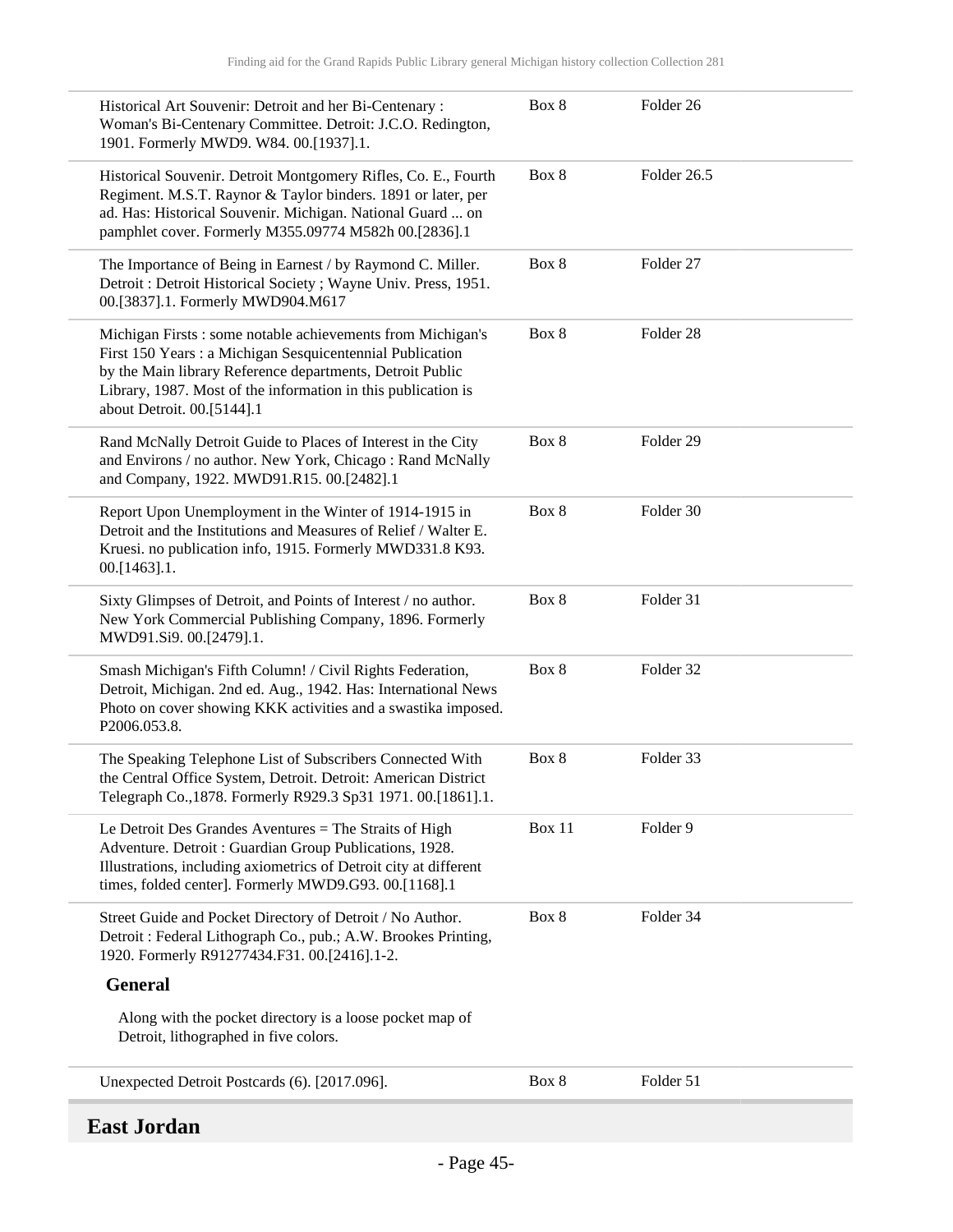#### Related Materials: **Related Materials**

See Charlevoix

## <span id="page-45-0"></span>**Eastmanville**

| <b>Title/Description</b>                                                                                                                                           | <b>Instances</b> |             |
|--------------------------------------------------------------------------------------------------------------------------------------------------------------------|------------------|-------------|
| Voice of the River : a history of Eastmanville / Junior Historical<br>Society. Illustration of the Grand River on the cover. Formerly<br>MotEa9.J959. 00.[3924].1. | Box 8            | Folder 34.5 |
|                                                                                                                                                                    |                  |             |

## <span id="page-45-1"></span>**Empire**

#### Related Materials: **Related Materials**

See Sleeping Bear Dunes

## <span id="page-45-2"></span>**Epworth**

| <b>Title/Description</b>                                                                                                                                                 | <b>Instances</b> |           |
|--------------------------------------------------------------------------------------------------------------------------------------------------------------------------|------------------|-----------|
| The Epworth League Training Assembly of Ludington,<br>Michigan / no author. Grand Rapids, Mich.: Dean Printing and<br>Publish Co., n.d. Formerly M287.Ep9a. 00.[1934].1. | Box 8            | Folder 35 |
| Epworth Training League Assembly Musikfest / no author.<br>Grand Rapids, Mich.: Press of Dean Printing Co., 1896.<br>Formerly M287.Ep9 '96. 00.[1935].1.                 | Box 8            | Folder 36 |
| <b>Fennville</b>                                                                                                                                                         |                  |           |
| <b>Title/Description</b>                                                                                                                                                 | <b>Instances</b> |           |

<span id="page-45-3"></span>

| How Fennville Began / By H.H. Hutchins : Allegan Gazette,   | Box 8 | Folder 37 |  |
|-------------------------------------------------------------|-------|-----------|--|
| Saturday, January 15, 1927. Formerly Mal79.H97. 00.[2430].1 |       |           |  |

## <span id="page-45-4"></span>**Flint**

| <b>Title/Description</b>                                                                                                                     | <b>Instances</b> |           |
|----------------------------------------------------------------------------------------------------------------------------------------------|------------------|-----------|
| The City Plan of Flint, Michigan / No Author. Flint: Published<br>by the City Planning Board, 1920. Formerly MGF710. F64. 00.<br>$[2415]$ .1 | Box 8            | Folder 38 |
| General                                                                                                                                      |                  |           |
| Includes the reports of John Nolen, City Planner, and<br>Bion J. Arnold, transportation Engineer, as well as city                            |                  |           |

diagrams and maps, some of them loose leaf..

## <span id="page-45-5"></span>**Grand Blanc**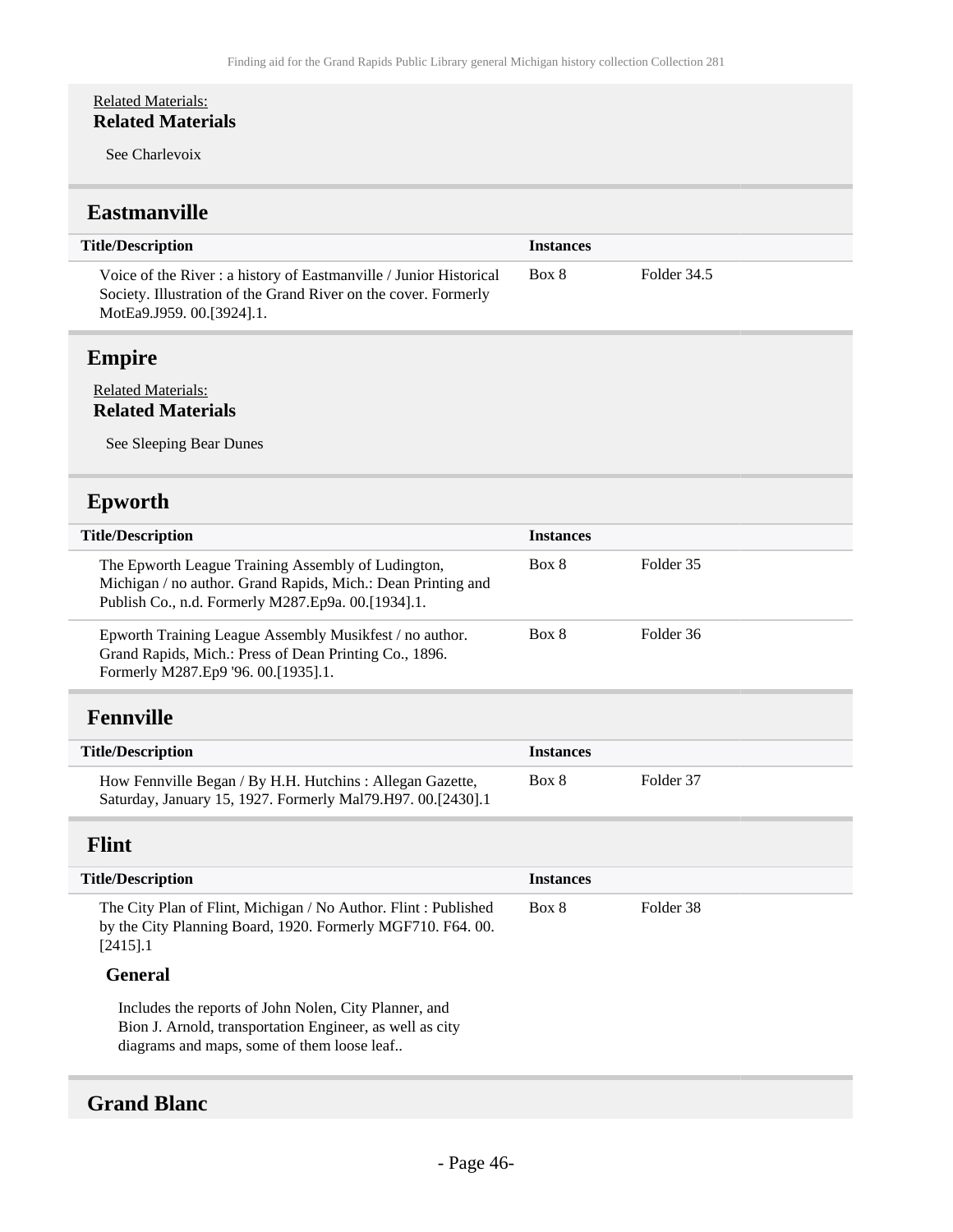| <b>Title/Description</b>                                                                                                                                                             | <b>Instances</b> |           |
|--------------------------------------------------------------------------------------------------------------------------------------------------------------------------------------|------------------|-----------|
| A Pioneer History of the Township of Grand Blanc, Genesee<br>County, Michigan / By Alvah Brainerd. Flint, Mich.: Globe<br>Power Presses, 1878. Formerly M977.437 B731p. 00.[1785].1. | Box 8            | Folder 39 |

## <span id="page-46-0"></span>**Grand Haven**

| <b>Title/Description</b>                                                                                                                                                                                           | <b>Instances</b> |             |
|--------------------------------------------------------------------------------------------------------------------------------------------------------------------------------------------------------------------|------------------|-------------|
| Grand Haven Centennial, 1834-1934 : One Hundredth<br>Anniversary of the Settlement of Grand Haven, Spring Lake,<br>Ferrysburg. Grand Haven: no pub., 1934. 2002.001G                                               | Box 8            | Folder 40   |
| Grand Haven, Michigan : a City of Wonderful Promise / issued<br>by Grand Haven Commercial Association, 1911. Cover title:<br>Grand Haven Wants Your  Grand Rapids, Michigan. Formerly<br>MotG.91.676. 00.[3901].1. | Box 8            | Folder 40.2 |
| Summertime: Ottawa Beach, Macatawa Park. Illinois Engraving<br>Co., ca. 1898. 00.[5184].1                                                                                                                          | Box 8            | Folder 41   |
| Grant                                                                                                                                                                                                              |                  |             |
| <b>Title/Description</b>                                                                                                                                                                                           | <b>Instances</b> |             |
| Grant, Mich. In Nineteen Hundred and four (1904) / H.M.                                                                                                                                                            | Box 8            | Folder 43   |

<span id="page-46-1"></span>Morley, publisher, Grant ; revised by Harry V. Seabrook, 1939. P2006.053.9.

## <span id="page-46-2"></span>**Greenville**

| <b>Title/Description</b>                                       | <i>Instances</i> |           |  |
|----------------------------------------------------------------|------------------|-----------|--|
| Come On and Lift / no author. Greenville : Press of Greenville | Box 8            | Folder 44 |  |
| Independent, 1908. Formerly MmonG91.G85. 00.[1140].1.          |                  |           |  |

# <span id="page-46-3"></span>**Hastings**

| <b>Title/Description</b>                                                                                                               | <b>Instances</b> |             |
|----------------------------------------------------------------------------------------------------------------------------------------|------------------|-------------|
| Souvenir Edition: Hastings, Mich. / no author/ Chicago:<br>Headlight Engraving Co., n.d. Formerly M917.7416 M582n. 00.<br>$[1948]$ .1. | Box 8            | Folder 45   |
| A Look Back  a review of the businesses, organizations and<br>history of  Hastings, Michigan. 1837-1937. P2009.043.1.                  | Box 8            | Folder 45.5 |
| Official Directory and Year Book, 1943-1944, Barry County,<br>Mich. / Compiled by Allan C. Hyde/no publication info.<br>2000.063       | Box 8            | Folder 46   |

# <span id="page-46-4"></span>**Highland Park**

| <b>Title/Description</b>                                      | <b>Instances</b> |           |  |
|---------------------------------------------------------------|------------------|-----------|--|
| Special Census of the Population of Highland Park, Mich. /    | Box 8            | Folder 47 |  |
| prepared under the supervision of Emmons K. Ellsworth, Bureau |                  |           |  |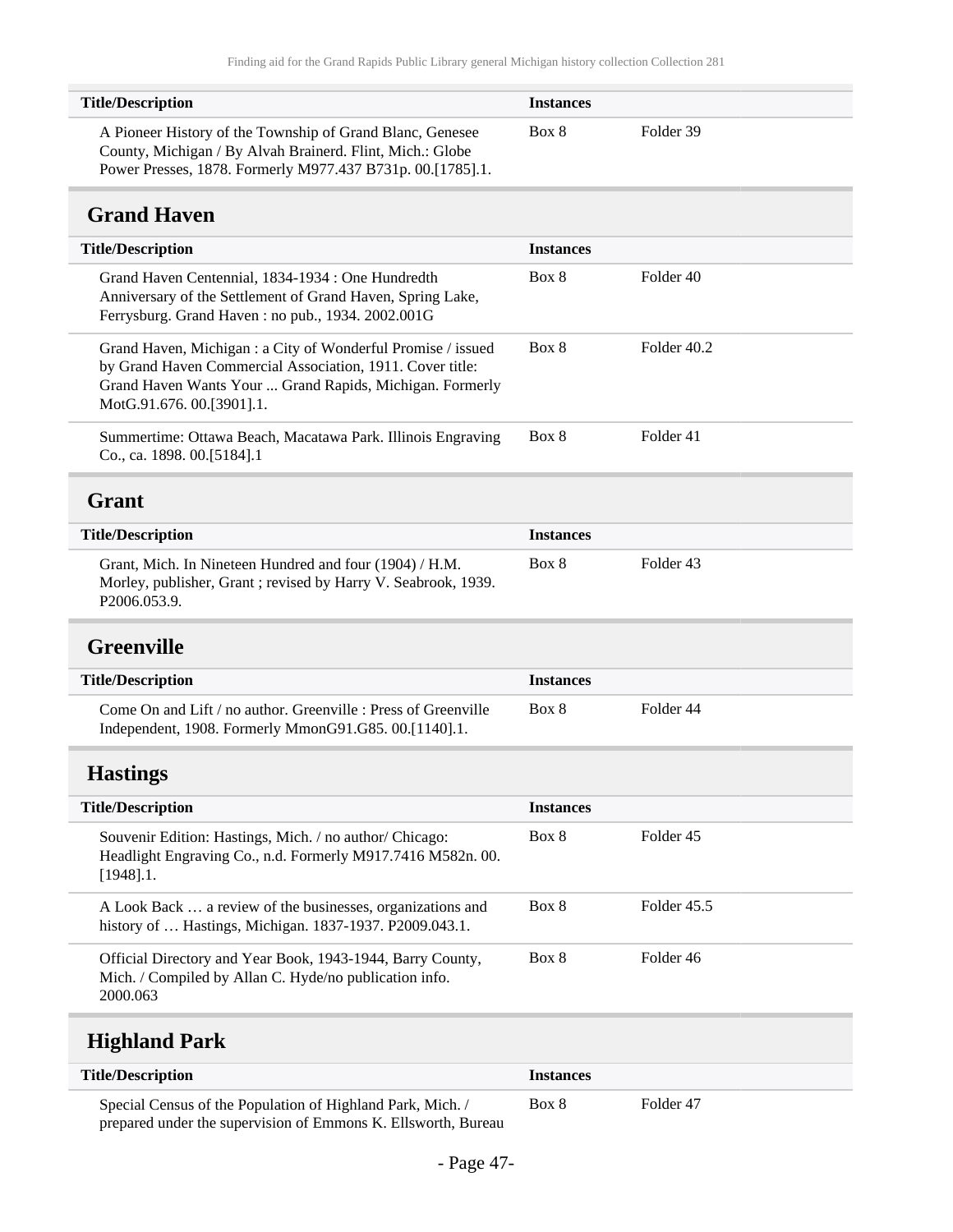```
of the Census, Dept. of Commerce. Washington, D.C. : GPO.,
1916. 00.[3862].1
```
### **Hillsdale**

<span id="page-47-1"></span><span id="page-47-0"></span>

| <b>Title/Description</b>                                                                                                                                            | <b>Instances</b> |             |
|---------------------------------------------------------------------------------------------------------------------------------------------------------------------|------------------|-------------|
| The City of Hillsdale Michigan / L.P. Reynolds. no publication<br>info, 1915. 00.[1914].1                                                                           | Box 8            | Folder 48   |
| <b>Holland</b>                                                                                                                                                      |                  |             |
| <b>Title/Description</b>                                                                                                                                            | <b>Instances</b> |             |
| Holland, the Gateway of Western Michigan for Chicago and the<br>Great West / Holland Board of Trade. Holland, Mi.: Dearborn<br>Corp., n.d. [ca. 1912?]. 00.[1815].1 | Box 11           |             |
| <b>General</b>                                                                                                                                                      |                  |             |
| Includes image of the G. & M. Steamer "City of Grand<br>Rapids."                                                                                                    |                  |             |
| A Tale of Two Countries: Holland and the United States / by<br>Hans Konigsberger. Holland, Mich.: Netherlands Information<br>Service, n.d. 00.[1801].1              | Box 8            | Folder 49   |
| Trees to Tulips: authentic tales of the pioneers of Holland, mi. /<br>by Ruth Keppel. 1947. Formerly MoTH9.K446. 00.[3922].1.                                       | Box 8            | Folder 49.5 |
|                                                                                                                                                                     |                  |             |

## <span id="page-47-2"></span>**Ingham County**

| <b>Title/Description</b>                                                                                                                                          | <b>Instances</b> |          |
|-------------------------------------------------------------------------------------------------------------------------------------------------------------------|------------------|----------|
| The Farm Journal Illustrated Rural Directory of Ingham County,<br>Michigan. Philadelphia: Wilmer Atkinson Co., 1916. Formerly<br>MIn 910.3 In4 '16. 00. [1830].1. | Box 9            | Folder 1 |

## <span id="page-47-3"></span>**Ionia**

 $\overline{a}$ 

| <b>Title/Description</b>                                                                                                                                                      | <b>Instances</b> |          |
|-------------------------------------------------------------------------------------------------------------------------------------------------------------------------------|------------------|----------|
| Ionia in 1891, a Directory and Gazetteer of the City of Ionia,<br>Michigan / Edward J. Wright. Ionia, Mich.: Sentinel Printing<br>Co., 1891. Formerly MII9.W931. 00.[1831].1. | Box 9            | Folder 2 |
| The Farm Journal Illustrated Rural Directory of Ionia County,<br>Michigan. Philadelphia: Wilmer Atkinson Co., 1917. 00.<br>$[1824]$ .1                                        | Box 9            | Folder 3 |
| Ionia City Directory 1925-1926. Memphis, Mich.: Wolverine<br>Directory Co. Formerly MII 910.3 W83 v6. 00.[1823].1.                                                            | Box 9            | Folder 4 |
| Isahalla County                                                                                                                                                               |                  |          |

#### <span id="page-47-4"></span>**Isabella County**

**Title/Description Instances**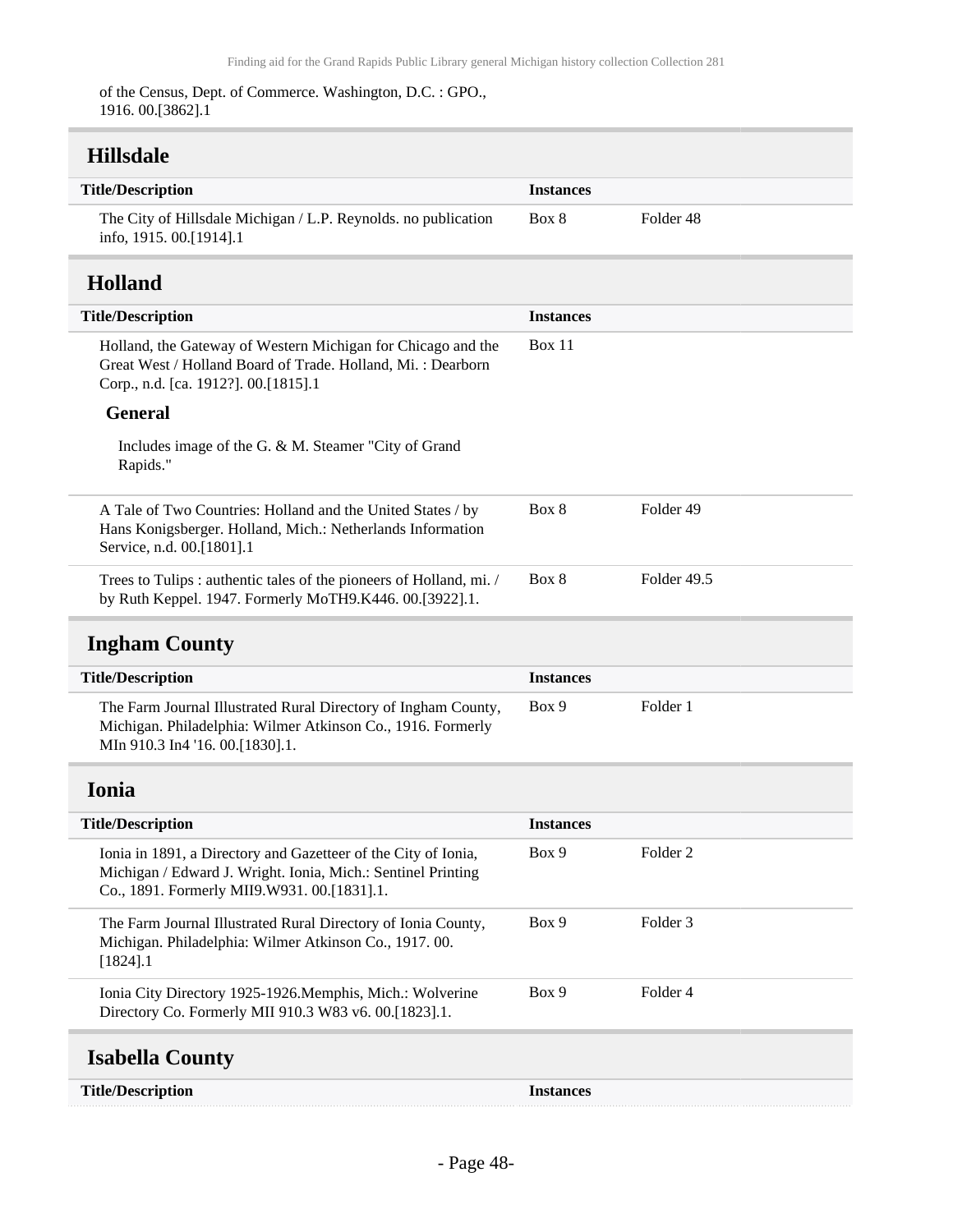| Boys and Girls Industrial Club (Isabella County, Mi.).<br>[Ephemera].                                               | Box 13        |
|---------------------------------------------------------------------------------------------------------------------|---------------|
| Sewing Contest. Rules. 1913. Legal sized. Formerly M630.6.Is1.<br>$00.$ [0617].1-5                                  | <b>Box 13</b> |
| Corn Contest. [Rules]. 1913. Legal sized. Formerly M630.6. Is 1.<br>$00.0617$ ].1-5                                 | <b>Box 13</b> |
| Corn Contest. Witnesses' Certificate form, unused. [legal size].<br>Legal sized. Formerly M630.6.Is1. 00.[0617].1-5 | <b>Box 13</b> |
| [Eye examination form, unused] (2). Legal sized. Formerly<br>M630.6.Is1. 00.[0617].1-5                              | Box 13        |

### <span id="page-48-0"></span>**Jackson**

| <b>Title/Description</b>                                                                                                                                   | <b>Instances</b> |          |
|------------------------------------------------------------------------------------------------------------------------------------------------------------|------------------|----------|
| Jackson Year Book, 1910 : the Jackson Chamber of Commerce /<br>No Author. Copyright Jackson Chamber of Commerce, 1910.<br>Formerly MJJ91.J13. 00.[2413].1. | Box 9            | Folder 5 |

#### **General**

Includes foldout map of Jackson.

### <span id="page-48-1"></span>**Jamestown Twp., Ottawa Co.**

#### Related Materials: **Related Materials**

See Organizations, Schools/Education in this finding aid.

## <span id="page-48-2"></span>**Lansing**

| <b>Title/Description</b>                                                                                                                                                                                                                                                                                                                            | <b>Instances</b> |                     |
|-----------------------------------------------------------------------------------------------------------------------------------------------------------------------------------------------------------------------------------------------------------------------------------------------------------------------------------------------------|------------------|---------------------|
| Lansing, the Capital of Michigan : Its Advantages, Natural and<br>Acquired, as a Center of Trade and Manufactures, showing<br>How it is to Become the Commercial and Financial, as well<br>as the Political Capital of a Great State / No Author. Lansing :<br>W. S. George and Co. Printers and Binders, 1873. Formerly<br>MinL91.L29. 00.[2414].1 | Box 9            | Folder 6            |
| Lansing and its Pleasant Places / Chester Wood. Lansing, Mich.:<br>Waterbury & Emery, n.d. 00.[1913].1                                                                                                                                                                                                                                              | Box 9            | Folder <sub>7</sub> |
| Views of Lansing and Vicinity / no author. Portland, Maine:<br>L.H. Nelson Co., 1906. Formerly MinL9 V67. 00. [1817]. 1.                                                                                                                                                                                                                            | Box 9            | Folder 8            |

## <span id="page-48-3"></span>**Leoni (Jackson County, Michigan)**

| <b>Title/Description</b>                                                                                                     | <b>Instances</b> |            |
|------------------------------------------------------------------------------------------------------------------------------|------------------|------------|
| An Historic Spot in Leoni: old barn in township on "Tiger"<br>Tail" Road was once refuge for fugitive slaves. / Nellie Blair | Box 9            | Folder 8.5 |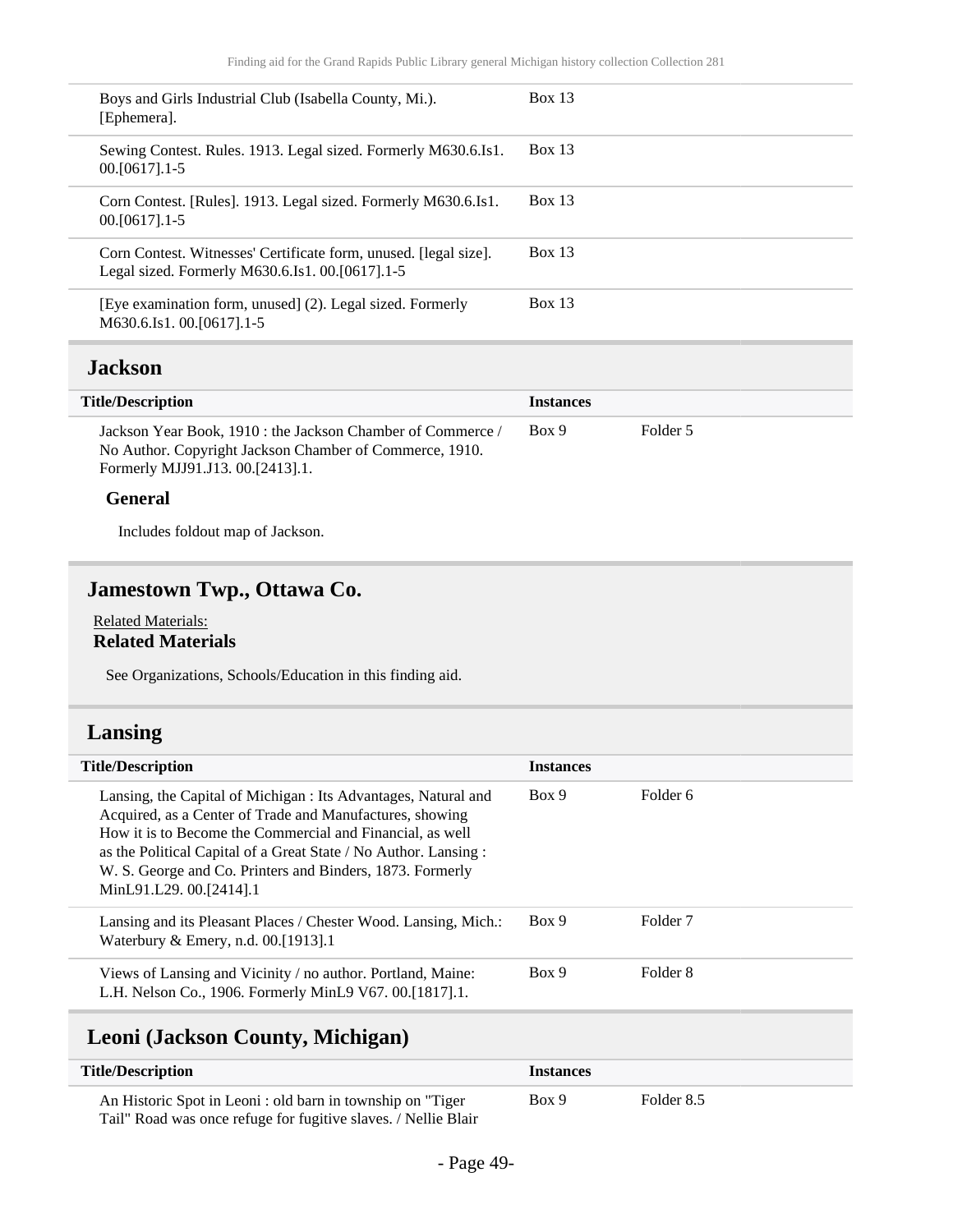Greene, Jackson Tribune, July 12, 1929, p. 2, col. 2. Seymour B. Tradewell and Anti Slavery in Michigan. RE: Underground Railroad; African Americans. Formerly M92.T71 G8. 00. [2881].1.

## <span id="page-49-0"></span>**Luce County and Newberry**

| <b>Title/Description</b>                                                                                                                                                           | <b>Instances</b> |           |
|------------------------------------------------------------------------------------------------------------------------------------------------------------------------------------|------------------|-----------|
| A brief History of The Tahquamenon Valley: Luce County and<br>Newberry / no author. Published by the Luce County Historical<br>Society, 1976. Formerly M977.4925 B765. 00.[2473].1 | Box 9            | Folder 10 |

## <span id="page-49-1"></span>**Marshall**

| <b>Title/Description</b>                                                                                                                                     | <b>Instances</b> |           |
|--------------------------------------------------------------------------------------------------------------------------------------------------------------|------------------|-----------|
| Headlight Souvenir Edition: Marshall, Mich. Chicago: Headlight<br>Engraving Co., n.d. Formerly MCOM91.H34. 00.[1949].1.                                      | Box 9            | Folder 11 |
| The Charter and Ordinances of the City of Marshall. Detroit:<br>Free Press Mammoth Book and Job Printing House, 1861<br>Formerly McoM 352 M35. 00. [1473].1. | Box 9            | Folder 12 |

## <span id="page-49-2"></span>**Marquette County**

| <b>Title/Description</b>                                                                                                                                                                                 | <b>Instances</b> |           |
|----------------------------------------------------------------------------------------------------------------------------------------------------------------------------------------------------------|------------------|-----------|
| Lake Superior Silver-Lead Company, capital stock \$1,000,000,<br>divided into two hundred thousand shares  New York: Office<br>of the Company; New York: How & Ferry Stationers, 1864.<br>$00.13866$ ].1 | Box 9            | Folder 13 |

## <span id="page-49-3"></span>**Michilimackinac and Mackinaw**

| <b>Title/Description</b>                                                                                                                                                                                                                                                                                                   | <b>Instances</b> |           |  |
|----------------------------------------------------------------------------------------------------------------------------------------------------------------------------------------------------------------------------------------------------------------------------------------------------------------------------|------------------|-----------|--|
| Ancient and Modern Michilimackinac / by J.J. Strang "The<br>Mormon King" n.d. or publication information. Formerly<br>M977.48 St8. 00.[1500].1.                                                                                                                                                                            | Box 9            | Folder 14 |  |
| History of Cheboygan and Mackinac Counties / no author.<br>Detroit: Union Job Printing Co., 1873. Formerly Mce9 R56.00.<br>$[1912]$ .1.                                                                                                                                                                                    | Box 9            | Folder 15 |  |
| Mackinac Bridge: World's greatest Bridge / State of Michigan,<br>Mackinac Bridge Authority. ca. 1960S?. 00.[4086].1                                                                                                                                                                                                        | Box 9            | Folder 16 |  |
| The Massacre of Old Fort Mackinac [Michilimackinac] / by<br>Raymond McCoy, Bay City, Mich. 1940. 3rd ed. With most<br>illustrations by McCoy. 00.[5162].1                                                                                                                                                                  | Box 9            | Folder 17 |  |
| Old Fort Michilimackinac : reproductions of two oversize maps<br>from the papers of General Thomas Gage in the William L.<br>Clements Library, with a reconstructed drawing of the Fort<br>by Raymond McCoy, and a foreword by Kenneth Roberts.<br>Ann Arbor: U. of Mich. Press, 1938. Formerly M9.M587.00.<br>$[881]$ .1. | Box 11           | Folder 10 |  |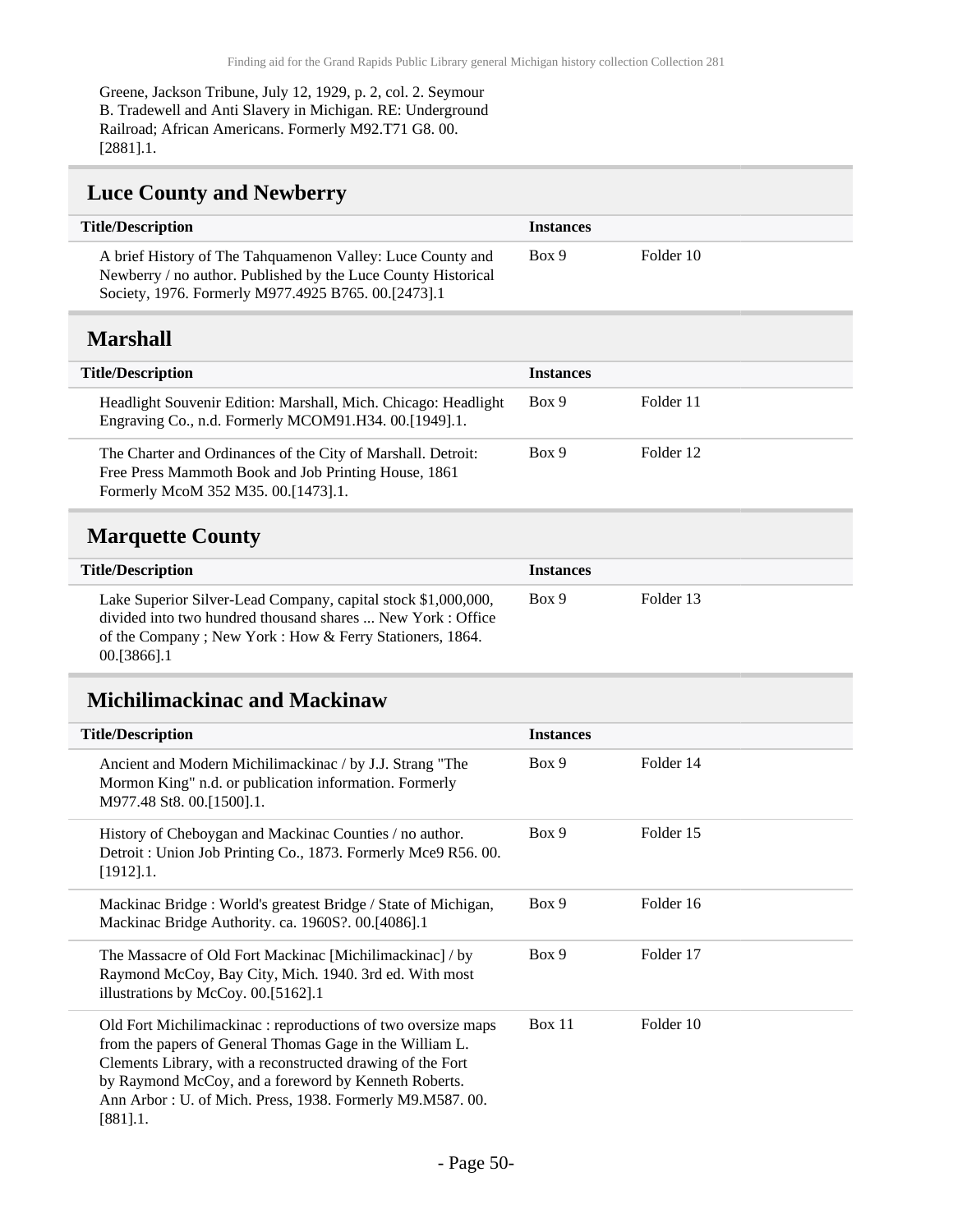| Ancient and Modern Michilimackinac : including an Account<br>of the Controversy Between Mackinac and the Mormons,<br>as published in 1854, with supplement / by J.J. Strang "The<br>Mormon King." St. Ignace, Mich.: News and Free Press, 1885.<br>Cover title.                                      | <b>Box 1.2</b> |
|------------------------------------------------------------------------------------------------------------------------------------------------------------------------------------------------------------------------------------------------------------------------------------------------------|----------------|
| <b>General</b>                                                                                                                                                                                                                                                                                       |                |
| c. 1 First title bound together with ten others, in black<br>cover with this title and author. 00.[1923].1                                                                                                                                                                                           |                |
| c. 2 Bound separately. 00.[1500].1                                                                                                                                                                                                                                                                   |                |
| Sunset At Mackinac and Other Poems: stray leaves from the<br>note book of a dilletante / Lt. Joseph Frazier Sault Ste. Marie :<br>Presses of Burchard & Magee, 1893. Bound with c. 1 Ancient<br>and Modern Michilimackinac by Strang. Formerly M977.48 St8.<br>00.[1925].1                           | <b>Box 1.2</b> |
| Summer Resorts of the Mackinaw Region and Adjacent<br>Localities / J.A. Van Fleet. Detroit, Mich.: J.A. Van Fleet, 1882.<br>Bound with c. 1 of Ancient and Modern Michilimackinac by<br>Strang. Formerly M977.48 St8. 00.[1927].1                                                                    | <b>Box 1.2</b> |
| Exposition of Mackinaw City and its Surroundings / no author.<br>Cincinnati, Ohio: Caleb Clark Printer, n.d. Bound with c. 1<br>of Ancient and Modern Michilimackinac by Strang. Formerly<br>M977.48 St8. 00.[1928].1                                                                                | <b>Box 1.2</b> |
| Exposition of the Natural Position of Mackinaw City<br>and the Climate, Soil, and Commercial Elements of the<br>Surrounding Country / E.D. Mansfield. Cincinnati : Wrightson<br>& Co., Printers, 1857. Bound with Ancient and Modern<br>Michilimackinac by Strang. Formerly M977.48 St8. 00.[1929].1 | <b>Box 1.2</b> |
| A Lake Tour to Picturesque Mackinac Via the D & C / E.B.<br>Whitcomb. Detroit, Mich.: O. S. Gulley, Bornman & Co., 1890.<br>Bound with Ancient and Modern Michilimackinac by Strang.<br>Formerly M977.48 St8. 00.[1931].1                                                                            | <b>Box 1.2</b> |

# <span id="page-50-0"></span>**Muskegon City & Muskegon County**

| <b>Title/Description</b>                                                                                                                                                                                                                                                       | <b>Instances</b> |             |
|--------------------------------------------------------------------------------------------------------------------------------------------------------------------------------------------------------------------------------------------------------------------------------|------------------|-------------|
| An Art Museum : its Concept and Conduct : the Hackley<br>Gallery of Fine Arts / by Raymond Wyer, Director, 1914.<br>Signed by Wyer on front flyleaf. Has Frederick Stuart Church<br>"The Sirens" listed, but not illustrated in the item. Formerly<br>MmuM708.W97.00.[3918].1. | Box 9            | Folder 17.5 |
| A Civic and Industrial Survey of the Muskegon Area and<br>Western Michigan / Greater Muskegon Chamber of Commerce.<br>Muskegon: Dana Printing Co., n.d.                                                                                                                        | Box 9            | Folder 18   |
| Headlight Flashes Along the Grand Trunk Railway System:<br>Muskegon, Michigan / no author / Chicago: Chicago Railroad<br>Publishing Co., 1897. Formerly MMuM9. H35. 00. [1917]. 1.                                                                                             | Box 9            | Folder 19   |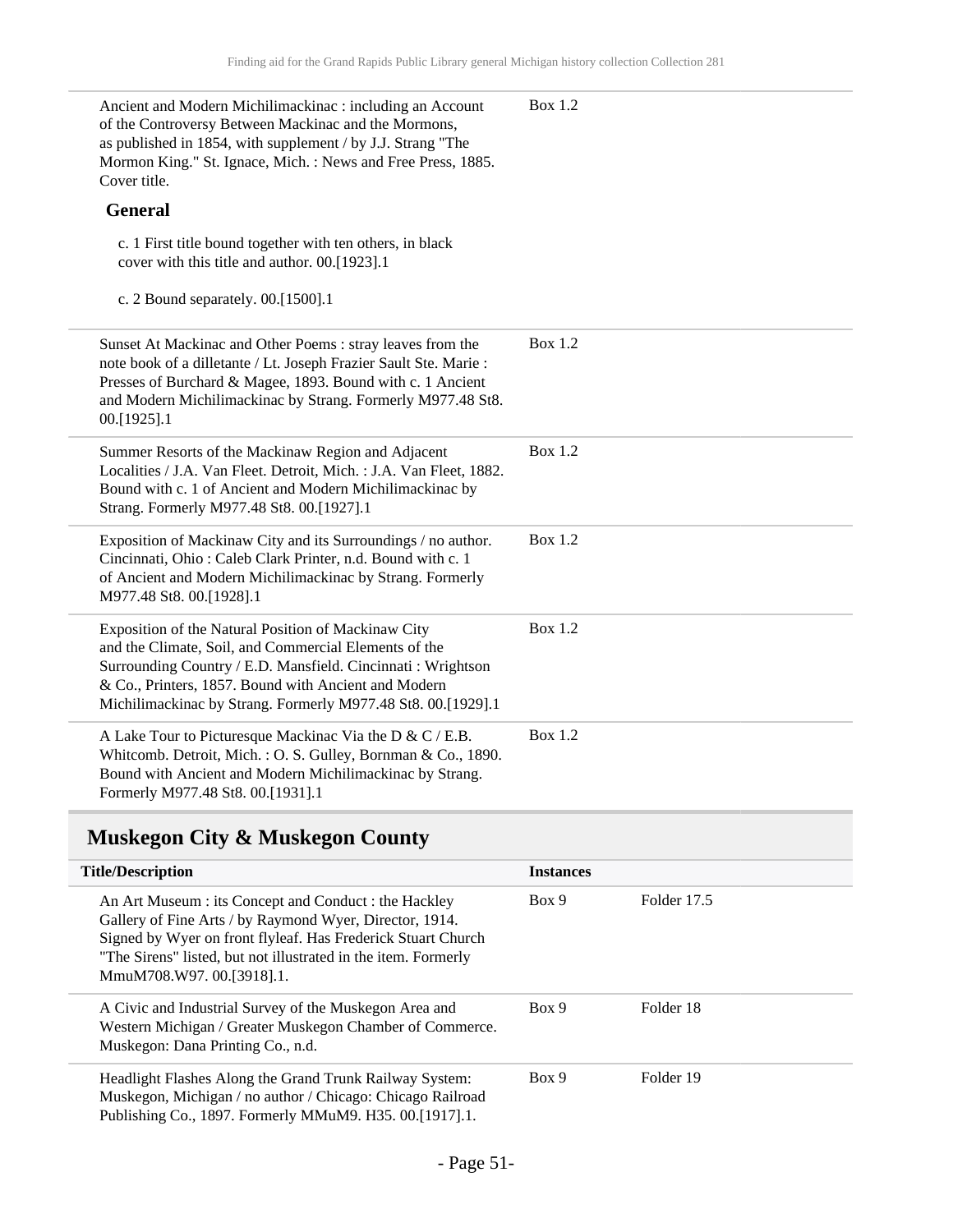<span id="page-51-3"></span><span id="page-51-2"></span><span id="page-51-1"></span><span id="page-51-0"></span>

| Muskegon City and County Directory. Detroit, Mi.: Polk.<br>1895-1896. 00.[3838].1                                                                                                                                                           | Box 9            |                      |
|---------------------------------------------------------------------------------------------------------------------------------------------------------------------------------------------------------------------------------------------|------------------|----------------------|
| <b>General</b>                                                                                                                                                                                                                              |                  |                      |
| This item placed in this collection due to its poor<br>condition. Other years of the Muskegon Polk directory<br>may be found on the shelves of the GRHSCC book<br>collection. Formerly MmuM910.3P75                                         |                  |                      |
| Muskegon County Log Marks / by Lewis Torrent. Detroit:<br>The Guild, 1956. (A Great Lakes Model Shipbuilders' Guild<br>Publication) No. 105, limited ed. Of 250 copies. Log branding,<br>19th Century. Formerly MMu634.98.T635 00.[3902].1. | Box 9            | Folder 19.5          |
| Public Schools of the City of Muskegon: Report of the<br>Superintendent of Schools 1915-1916 / S.O. Hartwell. Formerly<br>MMuM 379 M91.00.[1159].1                                                                                          | Box 11           | Folder 11            |
| "The man with the branded hand" – pamphlet on Capt. Jonathan<br>Walker, Muskegon, MI                                                                                                                                                        | Box 9            | Folder 37            |
| <b>Niles</b>                                                                                                                                                                                                                                |                  |                      |
| <b>Title/Description</b>                                                                                                                                                                                                                    | <b>Instances</b> |                      |
| Niles Centennial Program and a Historical Review, 1829-1929 :<br>History Recording One Hundred Years of Progress / No author,<br>no pub, 1929. Formerly MbeN9.N59. 00.[2424].1.                                                             | Box 9            | Folder <sub>20</sub> |
| <b>Petosky</b>                                                                                                                                                                                                                              |                  |                      |
| <b>Title/Description</b>                                                                                                                                                                                                                    | <b>Instances</b> |                      |
| Some Facts About Petoskey and Emmet County / The Petoskey<br>and Emmet County Improvement Association, 1910. Formerly<br>MEmP91.P44.00.[1947].1.                                                                                            | Box 9            | Folder <sub>21</sub> |
| Charter of the City of Petoskey, Michigan. no publication info,<br>1916 Petoskey, Mich.: City Record Printing House, 1882.<br>Formerly MEmP 910.3 H62. 00.[1819].1.                                                                         | Box 9            | Folder <sub>22</sub> |
| <b>Porcupine Mountains</b>                                                                                                                                                                                                                  |                  |                      |
| <b>Title/Description</b>                                                                                                                                                                                                                    | <b>Instances</b> |                      |
| The Porcupine Mountains State Park: A Progress Report.<br>Lansing: Michigan Department of Conservation, 1947.00.<br>$[1736]$ .1                                                                                                             | Box 9            | Folder <sub>24</sub> |
| <b>Portland</b>                                                                                                                                                                                                                             |                  |                      |
| <b>Title/Description</b>                                                                                                                                                                                                                    | <b>Instances</b> |                      |
| the Portland Story (a play program) / A John B. Rogers<br>Production. Presented by the Portland Area Centennial Inc., ca.                                                                                                                   | Box 9            | Folder <sub>25</sub> |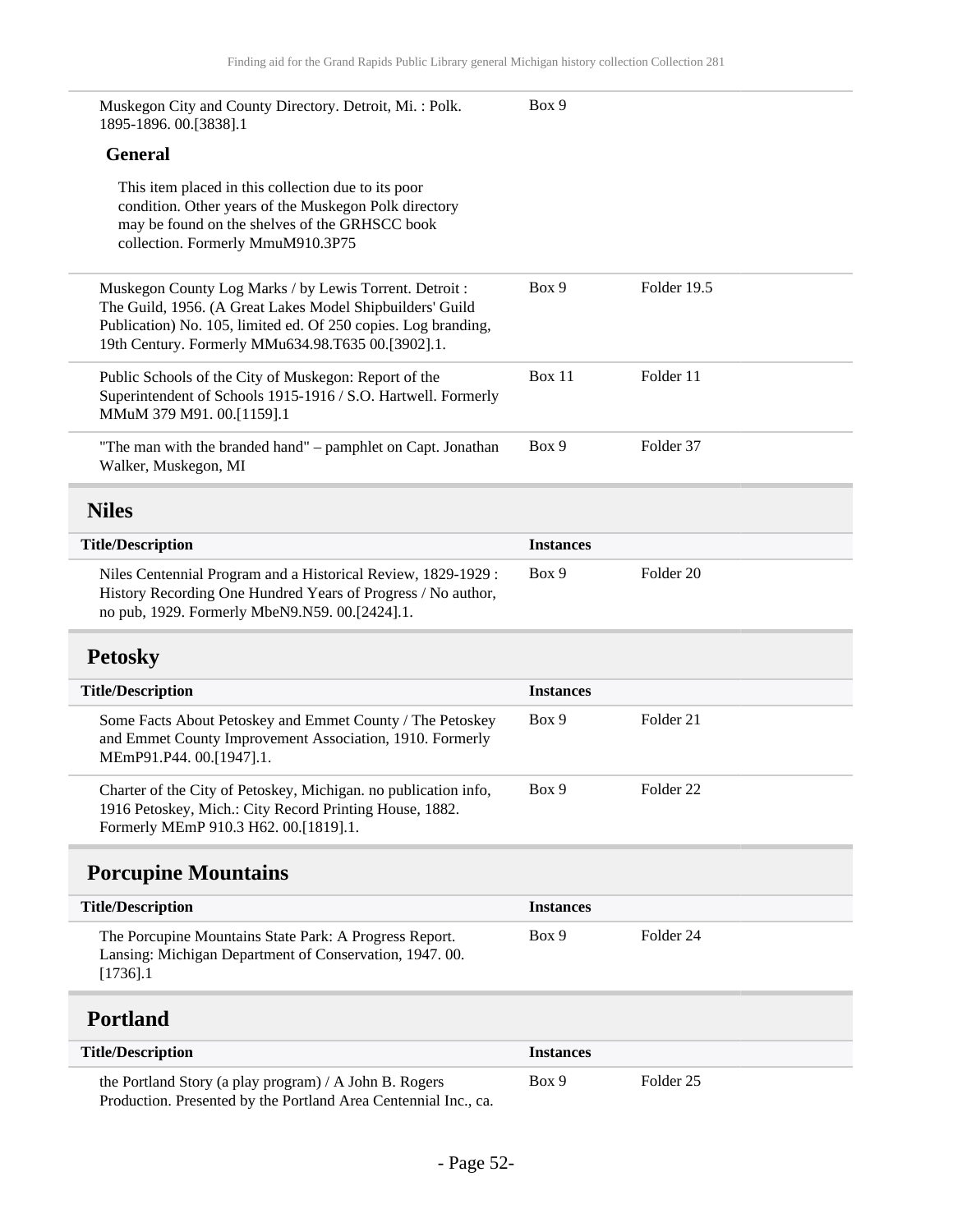1969. 00.[5017] in a folder with Portland: 1869-1969, A Walk with History. Map and Brochure, ca. 1969. 00.[5017].2

### <span id="page-52-0"></span>**Saugatuck**

| <b>Title/Description</b>                                                                                            | <i>Instances</i> |             |  |
|---------------------------------------------------------------------------------------------------------------------|------------------|-------------|--|
| Saugatuck, Michigan : the mouth of the river / William R.<br>Simmons. c. 1947. Formerly M977.414.Sa85. 00.[2685].1. | Box 9            | Folder 25.3 |  |

# <span id="page-52-1"></span>**Sleeping Bear Dunes National Lakeshore, Michigan**

| <b>Friends of Sleeping Bear Dunes.</b><br>[Publications] 2006-2007 | Box 9            | Folder 25.5 |
|--------------------------------------------------------------------|------------------|-------------|
| <b>Title/Description</b>                                           | <b>Instances</b> |             |
| 1. Manitou Islands, 2007. P2007.068.1-7.                           | Box 9            | Folder 25.5 |
| 2. Lighthouse. 2007. P2007.068.1-7.                                | Box 9            | Folder 25.5 |
| 3. Geology. 2007. P2007.068.1-7.                                   | Box 9            | Folder 25.5 |
| 4. Glen Haven Village. 2007. P2007.068.1-7.                        | Box 9            | Folder 25.5 |
| 5. Pierce Stocking Drive. 2007. P2007.068.1-7.                     | Box 9            | Folder 25.5 |
| 6. Farms & Cabins. 2007. P2007.068.1-7.                            | Box 9            | Folder 25.5 |
| 7. Port Oneida Rural Historic District, Driving tour, 2006.        | Box 9            | Folder 25.5 |

## <span id="page-52-2"></span>**Sleeping Bear Dunes**

| <b>Title/Description</b>                                                                                                                                                                                                                      | <b>Instances</b> |              |
|-----------------------------------------------------------------------------------------------------------------------------------------------------------------------------------------------------------------------------------------------|------------------|--------------|
| By the Big Blue Water: post cards of the past from South<br>Haven, Michigan / Jeanette Stieve. 1977. Has folded map in<br>pocket at the back. Poor condition, pages falling out of the paper<br>binding. Formerly M977.413.St52b 00.[5742].1. | Box 9            | Folder 25.75 |

## <span id="page-52-3"></span>**St. Ignace**

| <b>Title/Description</b>                                                                                                                                                                                                            | <b>Instances</b> |
|-------------------------------------------------------------------------------------------------------------------------------------------------------------------------------------------------------------------------------------|------------------|
| City of St. Ignace and Mackinac County for the Year 1895 /<br>The Enterprise, Ed Jones, Printer and Publisher. Bound together<br>with c. 1 of Ancient and Modern Michilimackinac by Strang.<br>Formerly M977.48 St8. 00. [1930]. 1. | <b>Box</b> 1.2   |

## <span id="page-52-4"></span>**St. Joseph**

| <b>Title/Description</b>                                                                                                                                                            | <b>Instances</b> |             |
|-------------------------------------------------------------------------------------------------------------------------------------------------------------------------------------|------------------|-------------|
| Old Fort St. Joseph / Ralph Ballard. Niles Printing Co., 1949                                                                                                                       | Box 9            | Folder 26   |
| Reprint. Missionary Abominations Unmasked: or, a View of<br>Carey Mission, containing an unmasking of the Missionary<br>Abominations, practiced among the Indians of the St. Joseph | Box 9            | Folder 26.5 |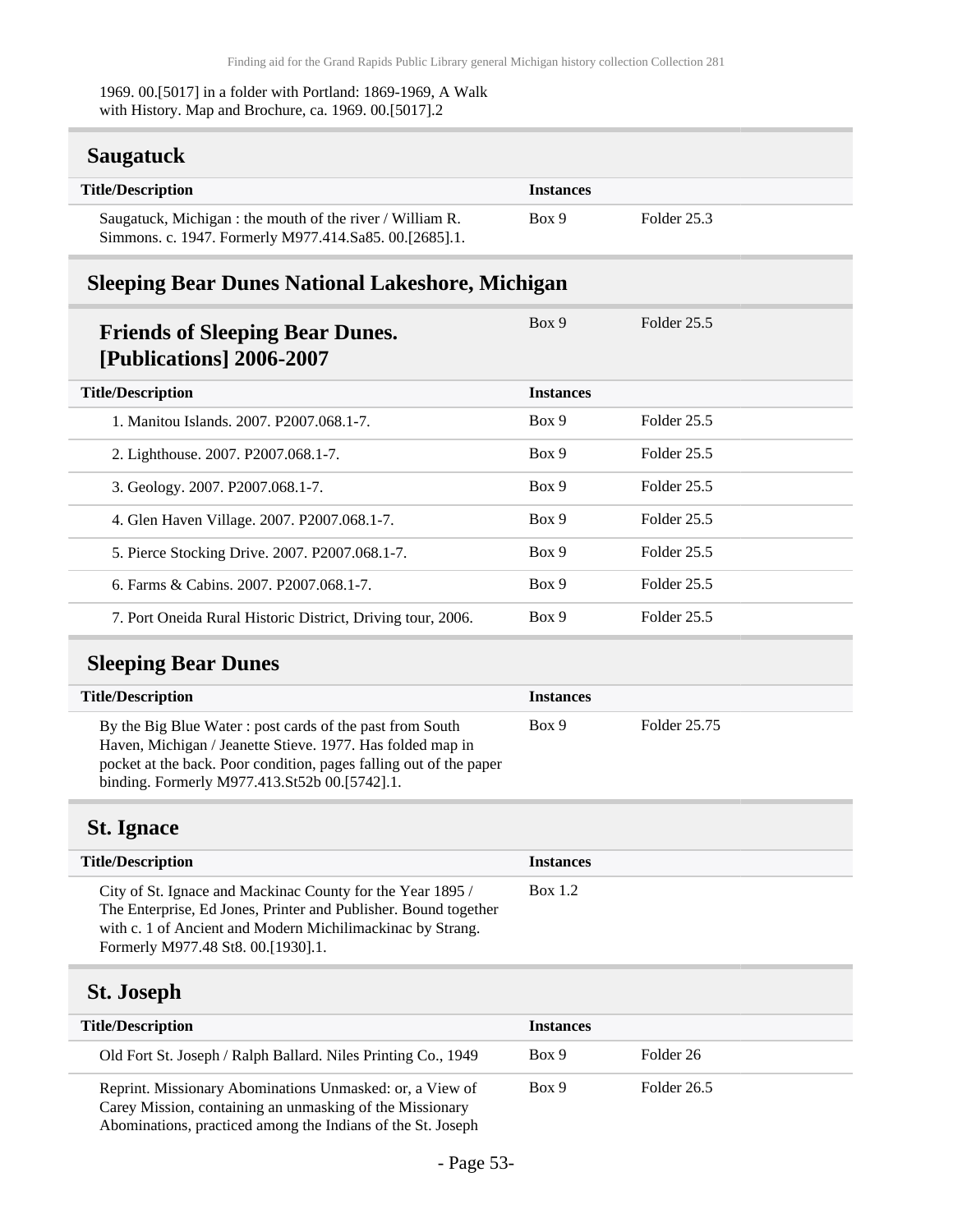Country, at the celebrated missionary establishment know as Carey Mission, under the Superintendance of the Rev. Isaac McCoy / by Timothy S. Smith. South Bend, Ind. : Beacon Office, 1833. P2008.097.

The Passing of the Mission and Fort St. Joseph, 1686-1781 : the Only Place in Michigan where the Spanish Flag Floated Over a Fortification / Prepared by B. Frank Emery. Detroit : the Old Forts and Memorial Association, 1931. Formerly MbeNS.Em36. 00.[2432].1. Box 9 Folder 27

#### **General**

The Fifth of a Series of Sketches of Old Michigan Forts

#### <span id="page-53-0"></span>**Sault Saint Marie**

| <b>Title/Description</b>                                                                                                                                                                                                                                                 | <b>Instances</b> |                      |
|--------------------------------------------------------------------------------------------------------------------------------------------------------------------------------------------------------------------------------------------------------------------------|------------------|----------------------|
| The Charter and Ordinances of the City of Sault St. Marie /<br>By John W. Shine: Lansing, Michigan; Robert Smith Printing<br>Company, 1900. Formerly McaS352.Sa8. 00.[2400].1                                                                                            | Box 9            | Folder <sub>28</sub> |
| Greatest Waterway in the World, St. marys Falls Ship Canal:<br>the famous Sault Ste. Marie Locks. Reprinted from the Evening<br>News n.d. 00.[5325].1                                                                                                                    | Box 9            | Folder 29.5          |
| Indian Names and History of the Sault Ste. Marie Canal /<br>Dwight H. Kelton. Detroit, Mich.: Detroit Free Press<br>Printing Co., 1889. Bound with c.1 of Ancient and Modern<br>Michilimackinac by Strang. Formerly M977.48 St8. 00.[1924].1.                            | Box 1.2          |                      |
| I Remember WhenOld Times in the Sault. Sault St. Marie: the<br>Sault News Printing Company, 1923. Contributions by readers<br>of the Evening News. Formerly McaS9.Sa8. 00.[2403].1.                                                                                      | Box 9            | Folder 29            |
| Report of St. Mary's Falls Ship Canal / by Elisha Calkins,<br>Superintendent, 1857. Publ. By Michigan State Library, as a<br>contribution to the Soo Locks Centennial Celebration, 1955.<br>Reprint, Michigan History Magazine, March 1955. 00.[5326].1                  | Box 9            | Folder 29.5          |
| Sault Canal through 100 Years, Sault Ste Marie, Michigan.<br>Univ. of Michigan, 1954. 00.[5327].1                                                                                                                                                                        | Box 9            | Folder 29.5          |
| Sault Saint Marie / Compiled by C.E. Chipley. Sault Ste. Marie:<br>The Evening News, n.d. Formerly MCaS 91. Sa8 '20. 00.<br>[1139].1.                                                                                                                                    | Box 9            | Folder 30            |
| The Soo : Scenes in and About Sault Ste. Marie, Michigan with<br>Descriptive Text / Edited by C.S. Osborn. Milwaukee, Wis.:<br>King, Fowle & Katz, [1887]. Bound with c. 1 of Ancient and<br>Modern Michilimackinac by Strang. Formerly M977.48 St8. 00.<br>$[1932]$ .1. | <b>Box 1.2</b>   |                      |
| The Two Soos: On the Falls of the St. Mary's River / no author.<br>Grand Rapids, Mich.: James Bayne Co., n.d. Formerly M977.49<br>Y88.00.[1181].1.                                                                                                                       | Box 9            | Folder 31            |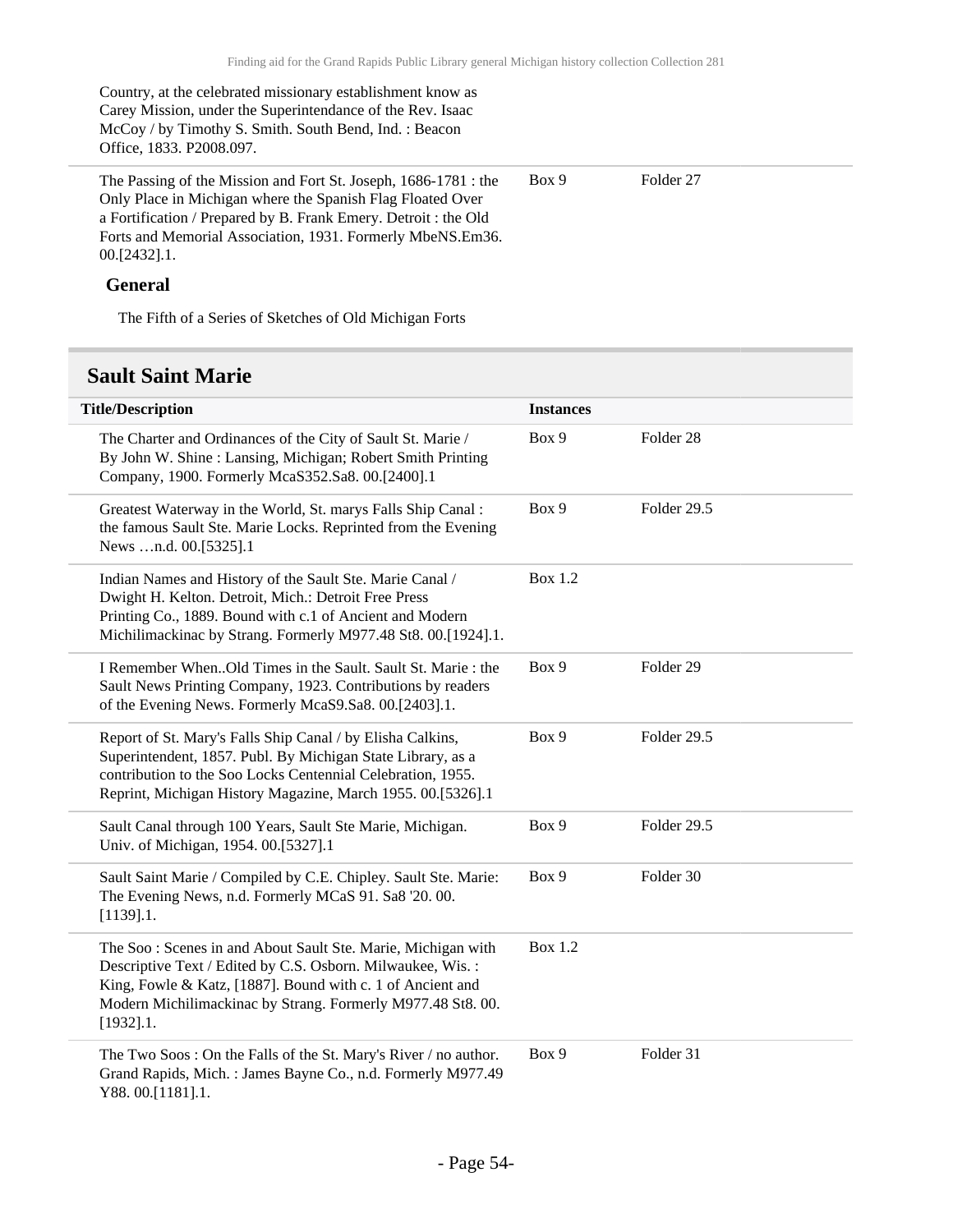<span id="page-54-0"></span>

| The Two Soos / Young, Lord & Rhoades, Ltd. Grand Rapids,<br>Mich.: James Bayne Co.,n.d. Variant of publication above?<br>Formerly MZ91.Y8. 00.[1943].1.                                                                                                                      | Box 9            | Folder 32   |
|------------------------------------------------------------------------------------------------------------------------------------------------------------------------------------------------------------------------------------------------------------------------------|------------------|-------------|
| Soo Locks / Thomas Manse, 4th ed. Sault Ste. Marie, Mi., 1968.<br>Formerly M386.2.M317s 00.[2691].1.                                                                                                                                                                         | Box 9            | Folder 32.5 |
| Soo Power. no author, publication info or date. Formerly<br>MCaS91. Sa8. 00.[1138].1.                                                                                                                                                                                        | Box 9            | Folder 33   |
| <b>Schoolcraft</b>                                                                                                                                                                                                                                                           |                  |             |
| <b>Title/Description</b>                                                                                                                                                                                                                                                     | <b>Instances</b> |             |
| Dedicatory Exercises  at the  Dedication of the library<br>Building of the Ladies" Library Association at  Report of the<br>Exercises held at the Dedication of the Ladies' Library Building,<br>Schoolcraft, Mich. Oct. 8, 1896. Formerly MkaSo22.Sch1. 00.<br>$[1291]$ .1. | Box 9            | Folder 33.5 |
| Pioneer Day Exercises: Schoolcraft, Michigan Ladies Library<br>Association program from April 26, 1898. Formerly M977.4<br>L124.00.[1621].1.                                                                                                                                 | Box 9            | Folder 34   |
| <b>Sharon Hollow (Washtenaw Co.)</b>                                                                                                                                                                                                                                         |                  |             |
| <b>Title/Description</b>                                                                                                                                                                                                                                                     | <b>Instances</b> |             |
| Sharon Hollow: story of an early Mulay sawmill of Michigan /<br>by Carl Addison Leech. [1934]. 00.[3861].1                                                                                                                                                                   | Box 9            | Folder 35   |
| <b>Superior</b>                                                                                                                                                                                                                                                              |                  |             |
| <b>Title/Description</b>                                                                                                                                                                                                                                                     | <b>Instances</b> |             |
| Information for Emigrants: The City of Superior and the Lake<br>Superior Region / no author. Superior: Chronicle Book and Job<br>Printing Office, 1858. Formerly M977.512 Su76. 00.[1449].1.                                                                                 | Box 9            | Folder 36   |
| <b>Traverse City and Traverse Bay Area</b>                                                                                                                                                                                                                                   |                  |             |

<span id="page-54-3"></span><span id="page-54-2"></span><span id="page-54-1"></span>

| <b>Title/Description</b>                                                                                                                                                         | <b>Instances</b> |           |
|----------------------------------------------------------------------------------------------------------------------------------------------------------------------------------|------------------|-----------|
| Old Traverse City / [John Augustine Moore] : Gull Galleries<br>Publication, 1973. Formerly M917.7464 M784o. 00. [1601].1.                                                        | Box 9.5          | Folder 37 |
| Grand Traverse Region /no author. Traverse City, Mich.: Herald<br>and Record Co., n.d. 00. [1939]. 1                                                                             | Box 9.5          | Folder 38 |
| The Ottawan / J.C. Wright. Harbor Springs, Mich.: J.C. Wright,<br>1895. Bound with c. 1 of Ancient and Modern Michilimackinac<br>by Strang. Formerly M977.48 St8. 00. [1926]. 1. | Box $1.2$        |           |
| A History of the Grand Traverse Region / Dr. M.L. Leach.<br>Traverse City, Mich.: Grand Traverse Herald, 1883. Formerly<br>M977.464 L467. 00.[1940].1.                           | Box 9.5          | Folder 39 |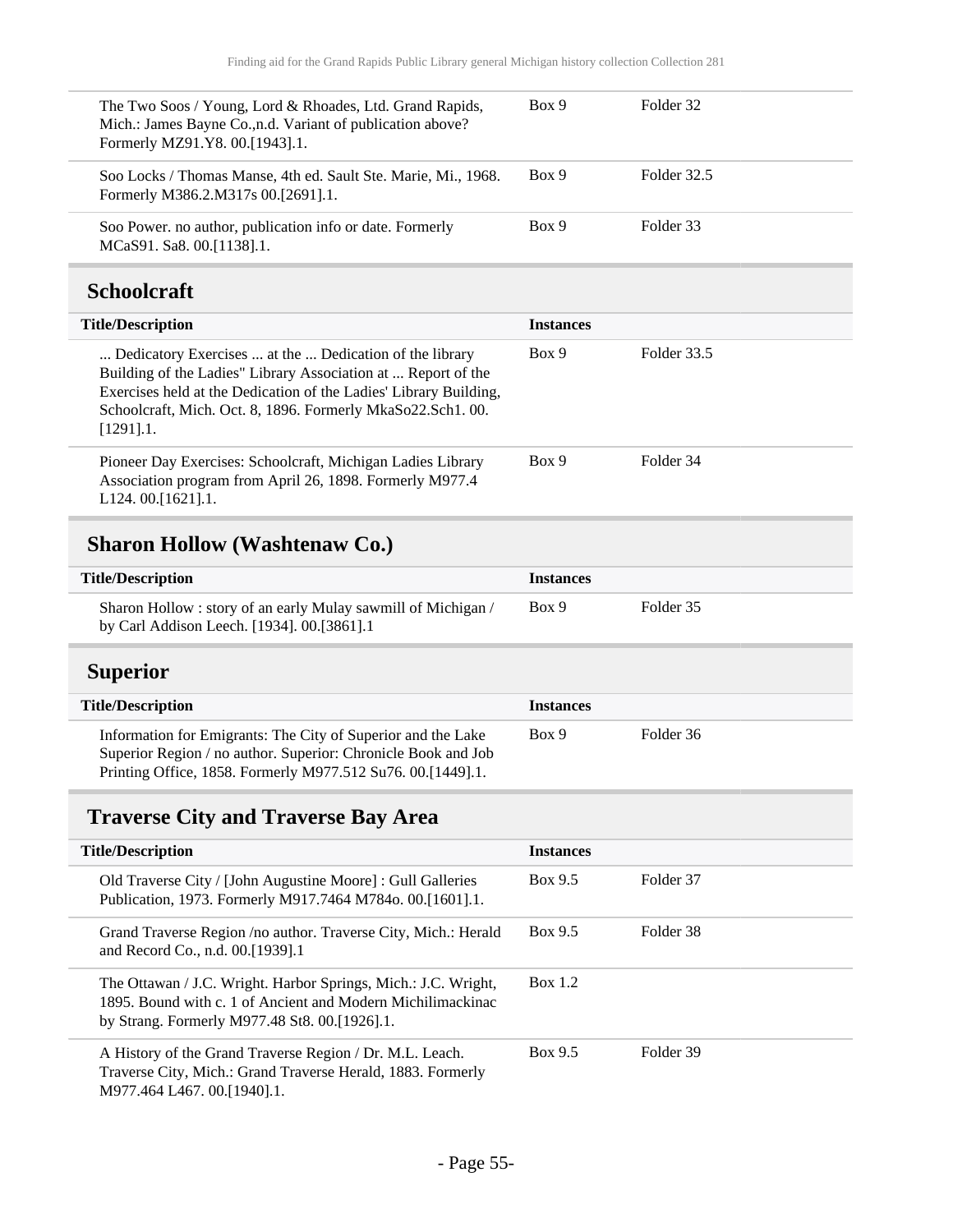| Happy New Year / no author. Traverse City, Mich.: The<br>Morning Record, 1899. Formerly MGrT.070 T69. 00.[1915].1.                                   | Box 9.5 | Folder 40 |
|------------------------------------------------------------------------------------------------------------------------------------------------------|---------|-----------|
| Telephone Directory: Traverse City / Michigan Bell Telephone<br>Co., 1948. Formerly MGrT654 M582 '48. 00. [1829].1.                                  | Box 9.5 | Folder 41 |
| Traverse City Telephone Directory / Michigan Bell Telephone<br>Co., 1958. Formerly MGrT654 M582 1958. 00. [1828]. 1.                                 | Box 9.5 | Folder 42 |
| Up North Reflections: a photographic history of the Little<br>Traverse Bay Area. Supplement to the Petoskey News-Review,<br>Aug. 11, 2005. 2005.032f | Box 11  | Folder 12 |

# <span id="page-55-0"></span>**Upper Peninsula**

| <b>Title/Description</b>                                                                                                                                                                                                   | <b>Instances</b> |             |
|----------------------------------------------------------------------------------------------------------------------------------------------------------------------------------------------------------------------------|------------------|-------------|
| The Good Life in Michigan's Upper Peninsula. No author or<br>publication info. 00.[891].1                                                                                                                                  | Box 9.5          | Folder 43   |
| History of Alger and Luce Counties / Alvah Sawyer. L'Anse,<br>Mi.: History House, 1911, n.d. ca. 2007 Reprint P2008.015.1.                                                                                                 | Box 9.5          | Folder 43.3 |
| Lure Book of Michigan's Upper Peninsula / J.E. Bishop. Upper<br>Peninsula Development Bureau, 1945. 2006.039                                                                                                               | Box 11           | Folder 14   |
| Schoolcraft and Delta : a glimpse of Yesterday. Extracted from:<br>History of the Northern Peninsular of Michigan / Alvah Sawyer,<br>1911. L'Anse, Mi. : History House, n.d. ca. 2007 Reprint<br>P <sub>2008.014.1</sub> . | Box 9.5          | Folder 43.7 |

# <span id="page-55-1"></span>**Watervliet**

| <b>Title/Description</b>                                                                                                                                                                                                              | <b>Instances</b> |           |
|---------------------------------------------------------------------------------------------------------------------------------------------------------------------------------------------------------------------------------------|------------------|-----------|
| Souvenir History of Watervliet: with Illustrations and<br>biographical Sketches of It's Most Prominent Men [1904].<br>Watervliet: Published and Illustrated by G.C. Cross, Kiernan<br>Publishing. Facsimile Reprint, 1994. P2007.007. | Box 9.5          | Folder 45 |

# <span id="page-55-2"></span>**Western Michigan**

| <b>Title/Description</b>                                                                                                                                                                                                              | <b>Instances</b> |           |
|---------------------------------------------------------------------------------------------------------------------------------------------------------------------------------------------------------------------------------------|------------------|-----------|
| Sites of Dutch Influence in Western Michigan : an illustrated<br>tour guide / Dutch-American Historical Commission, 1996.<br>Includes primarily Holland and Zeeland locals, with a section at<br>the end on Grand Rapids. 00.[5150].1 | Box 9.5          | Folder 44 |
| <b>Ypsilanti</b>                                                                                                                                                                                                                      |                  |           |
| <b>Title/Description</b>                                                                                                                                                                                                              | <b>Instances</b> |           |
| Charter of the City of Ypsilanti  1858. Lansing, Mi.: Hosmer<br>& Kerr, 1858. 00. [3856.] 1                                                                                                                                           | Box 9.5          | Folder 46 |

# <span id="page-55-4"></span><span id="page-55-3"></span>**Zeeland**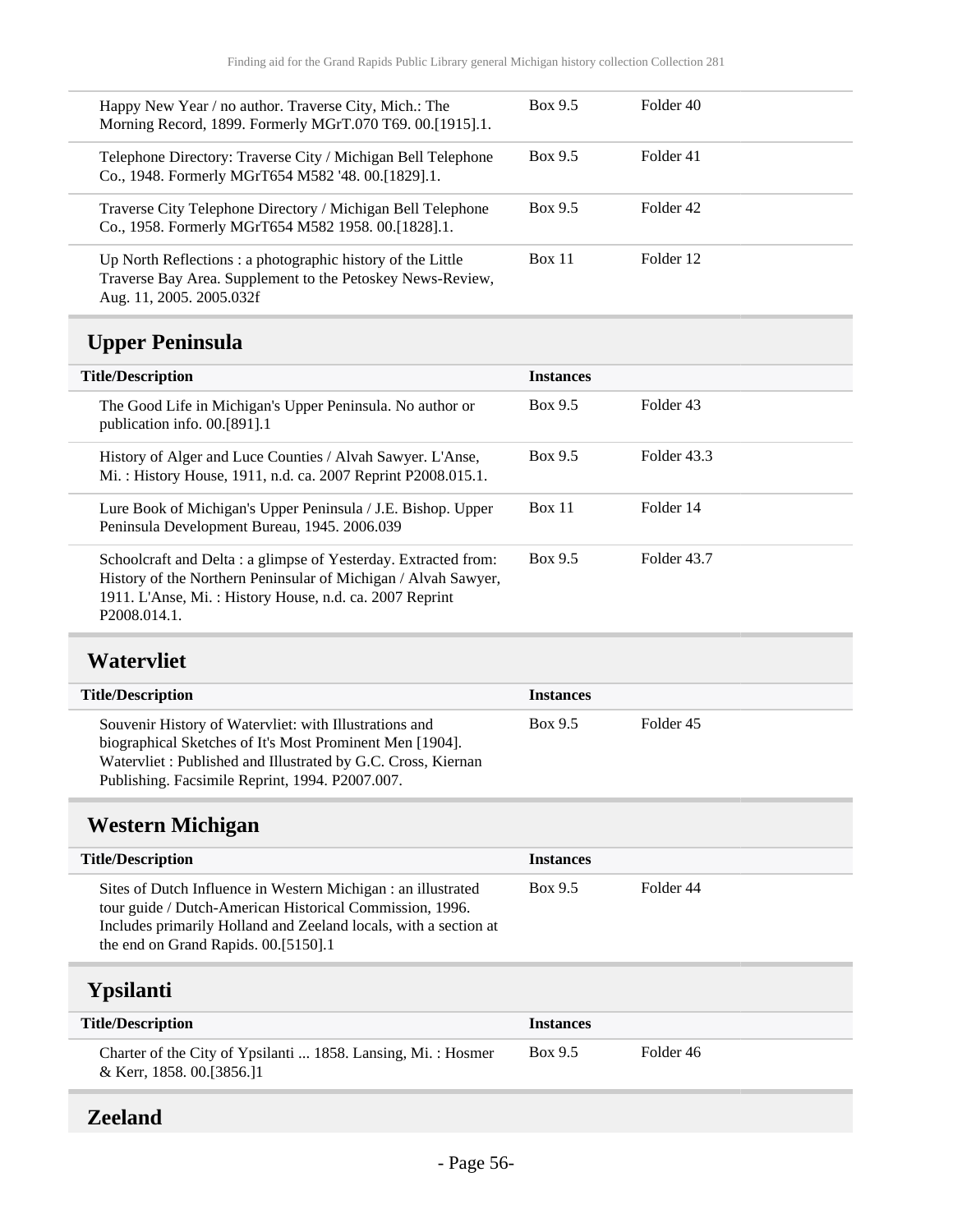| <b>Title/Description</b>                                                                                                                                      | <b>Instances</b> |           |
|---------------------------------------------------------------------------------------------------------------------------------------------------------------|------------------|-----------|
| Zeeland, Michigan : a Neighborly city / Clarence Kamstra.<br>Jan. 16, 1947. Geography 163, Univ. of Mich. Student Paper.<br>Formerly MotZ9.K129. 00.[3923].1. | Box 9.5          | Folder 47 |

#### **^** [Return to Table of Contents](#page-1-0)

# <span id="page-56-0"></span>**Series VI. TRANSPORTATION**

| <b>Title/Description</b>                                                                                                                                                                                         | <b>Instances</b> |                     |
|------------------------------------------------------------------------------------------------------------------------------------------------------------------------------------------------------------------|------------------|---------------------|
| Ambulance Company, 310th Sanitary Train / Chester Shafer. no<br>publication info. Formerly M92 Shl. 00.[1513].1.                                                                                                 | Box 10           | Folder 1            |
| Automobile Story: teaching units for elementary classes<br>General OVE                                                                                                                                           | Box 11           | Folder 13           |
| The Automobile User's Guide with Wartime Suggestions on<br>How to Get the Most Out of Your Car and Make it Last Longer.<br>Detroit: General Motors, n.d. 00.[1516].1                                             | Box 10           | Folder <sub>2</sub> |
| Bridging the Waves: Pere Marquette no. 18, her final days /<br>by Steven Dale Elve. Lowell, Mi.: Modern Printing, 1989.<br>P2009.032.                                                                            | Box 10           | Folder 2.5          |
| Cars That Built GM : An Album of Historic General Motors Cars.<br>General Motors Corporation, 1954. 00.[1170].1                                                                                                  | Box 10           | Folder <sub>3</sub> |
| Dangers Men Have to Meet in Sailing the Great Lakes / by<br>Captain Daniel Buie. American Magazine, Oct. 1922. Formerly<br>M656.B91.00.[2949].1.                                                                 | Box 10           | Folder 3.5          |
| Digest of the Michigan Motor Vehicle Law. Detroit: Automobile<br>Club of Michigan, 1941. 00.[1557].1                                                                                                             | Box 10           | Folder <sub>4</sub> |
| Great Lakes Ships. Book No. 2 1900-1925 / Photographs from the<br>Dossin Museum. Photos by Pesha. Detroit : Great lakes Maritime<br>Institute ; Macomb Printing Specialities Co., n.d. [ca. 1966].<br>P2007.076. | <b>Box 10</b>    | Folder 4.5          |
| "How Expressways help Michigan and You." 1960. [5801].1                                                                                                                                                          | Box 10           | Folder <sub>7</sub> |
| In the Wake of the "Griffon" / George B. Catlin. Union Trust Co.<br>[gift] booklet. Formerly M91.C28. 00.[2922].1.                                                                                               | Box 10           | Folder 4.75         |
| The Inside Story of General Motors  / by Benjamin Briscoe.<br>Newspaper clippings. Source unidentified. Formerly M625.9.B77<br>00.[2866].1.                                                                      | Box 10           | Folder 4.8          |
| Lake Michigan: Great Shipwrecks maps / charts by Pete Caesar.<br>Ca. 1977. + Edmund Fitzgerald sketch. Nov. 10, 1975. Ca. 1977.<br>P2006.026.1-19.                                                               | Box 11           | Folder 15           |
| Locations of Major Great Lakes Shipwrecks / Marine Publications<br>Co., Inc. 1995. P2006.029.                                                                                                                    | Drawer<br>FF.X.A |                     |
|                                                                                                                                                                                                                  |                  |                     |

Soo Locks / Sault Canal / Sault Ste. Marie, Michigan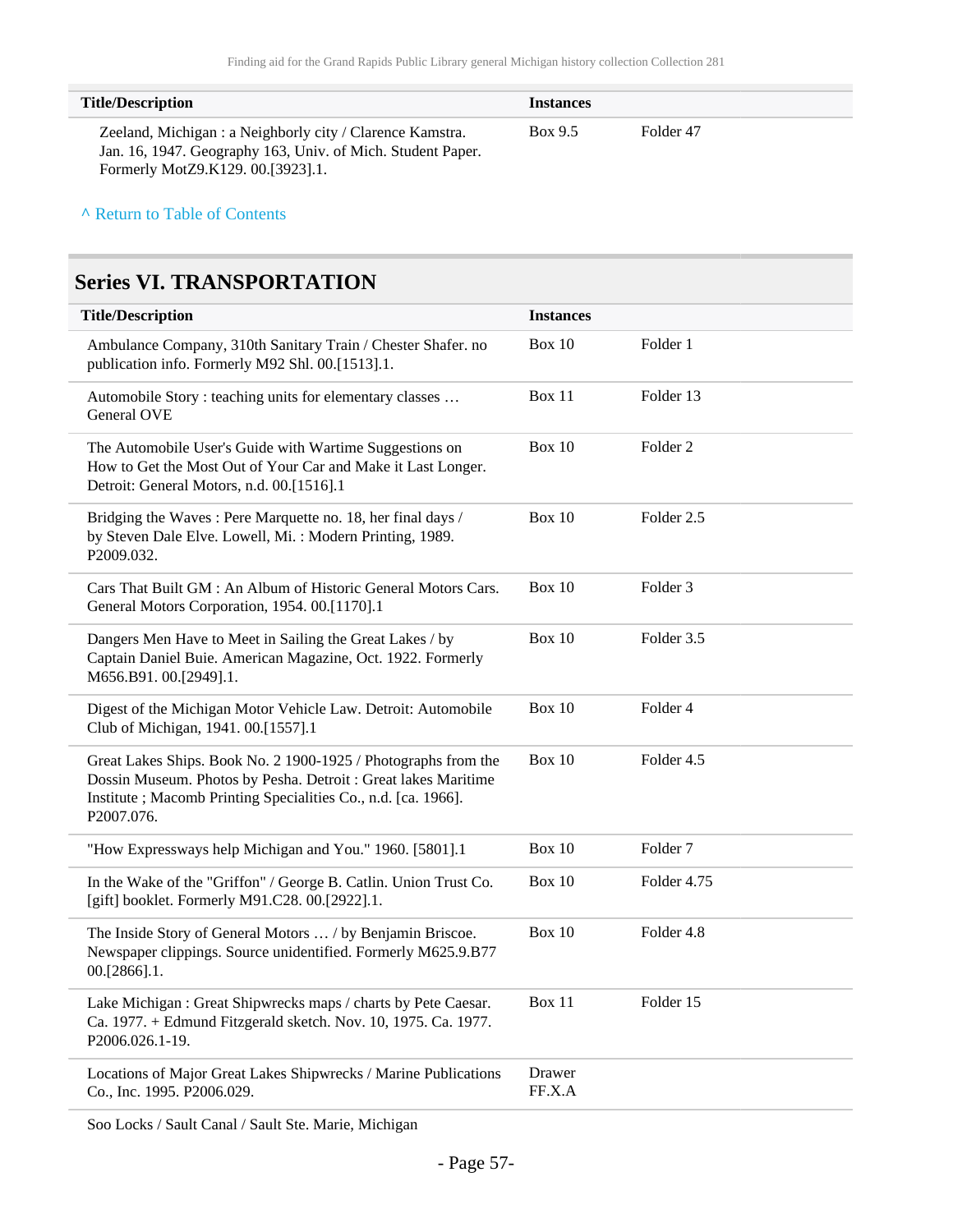#### Related Materials: **Related Materials**

See under the Places series for Sault Saint Marie.

| A Trip Through the World's Most Modern Automobile Plant.<br>Pontiac, Mich.: Oakland Motor Car Company, n.d. Formerly MOP<br>625.9 Oa4 00.[2068].1.        | Box 10 | Folder 5 |
|-----------------------------------------------------------------------------------------------------------------------------------------------------------|--------|----------|
| USS Michigan, USS Wolverine / Herbert Reynolds Spencer. Erie,<br>Pa.: Eric Book Store; A-K-D Printing Co., 1966. P2007.100.<br>Michigan General Reference | Box 10 | Folder 6 |
| <b>Related Materials:</b><br><b>Related Materials</b>                                                                                                     |        |          |
| See also Coll. 196: Facts and Figures About Michigan,<br>1886.                                                                                            |        |          |

#### **^** [Return to Table of Contents](#page-1-0)

### <span id="page-57-0"></span>**Series VII. ORIGINAL HISTORICAL DOCUMENTS**

| <b>Title/Description</b>                                  | <b>Instances</b> |            |
|-----------------------------------------------------------|------------------|------------|
| County Home Rule Amendment Correspondence. 20 folders.    | <b>Box 14</b>    | Folder A-Y |
| <b>General</b>                                            |                  |            |
| This box currently holds original correspondence from the |                  |            |

Citizen's State Committee in regards to a campaign for county government reorganization in 1922.

#### **^** [Return to Table of Contents](#page-1-0)

### <span id="page-57-1"></span>**Series VIII. GRAPHICS**

| <b>Title/Description</b>                                                                                                                                                       | <b>Instances</b>  |        |
|--------------------------------------------------------------------------------------------------------------------------------------------------------------------------------|-------------------|--------|
| Michigan Week Posters (4) 2003 (1) 2004 (2) 2005 (1)                                                                                                                           | Collection<br>224 | Box 20 |
| Beaver Island History Map / prepared by the Publications<br>Subcommittee of the Beaver Bicentennial Committee. Michigan<br>Bicentennial Commission. [ca. 1976?]. 00. [5277]. 1 | <b>Box 11</b>     |        |
| House of David Map ca. 1950's / Palmer Divide Productions.<br>P <sub>2011.011</sub> .                                                                                          | <b>Box 11</b>     |        |

# <span id="page-57-2"></span>**Mackinac Bridge 50th anniversary posters (3). P2007.050.**

| <b>Title/Description</b> | nstances |
|--------------------------|----------|
|                          |          |